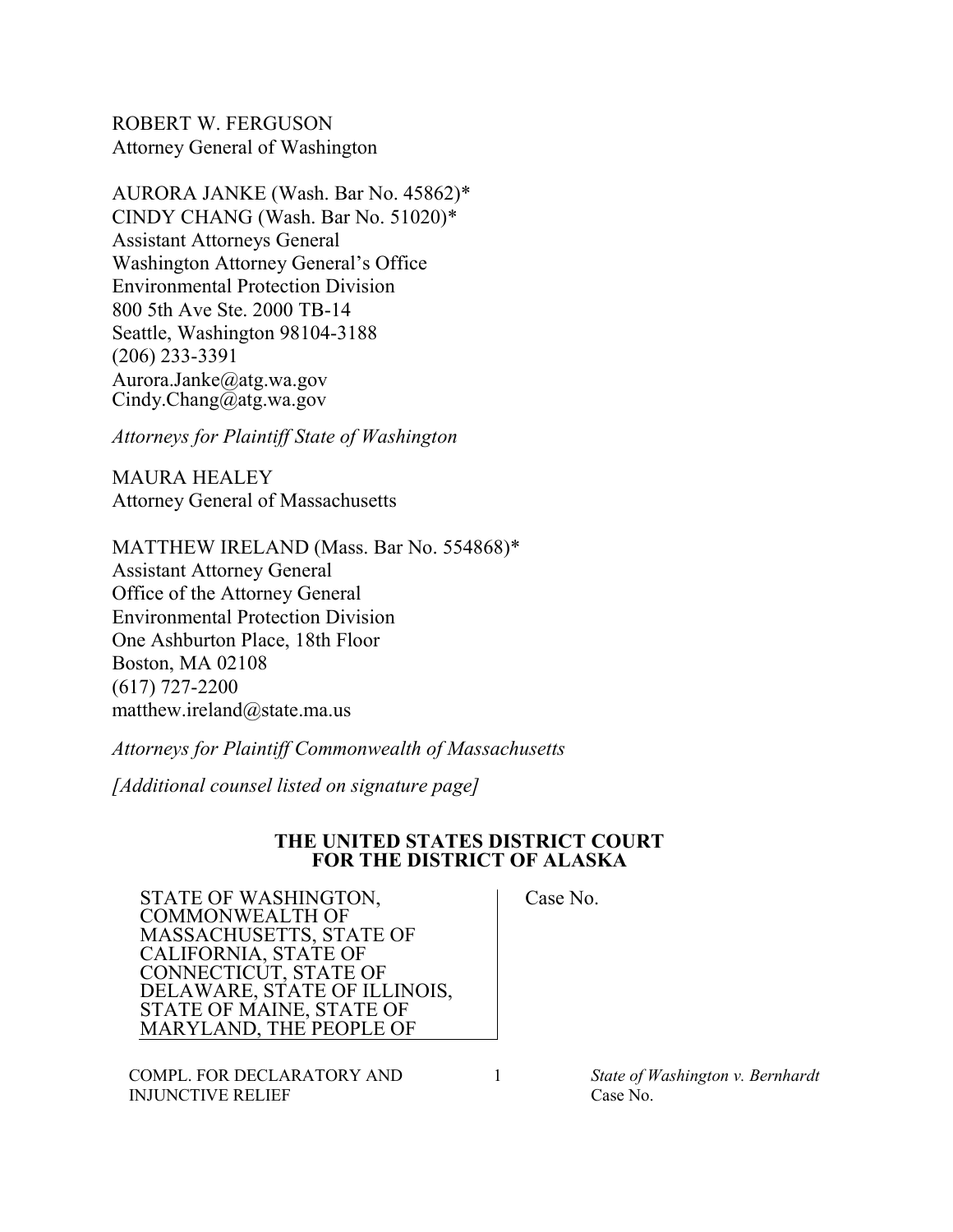THE STATE OF MICHIGAN, STATE OF MINNESOTA, STATE OF NEW JERSEY, STATE OF NEW YORK, STATE OF OREGON, STATE OF RHODE ISLAND, and STATE OF VERMONT,

Plaintiffs,

v.

DAVID BERNHARDT, in his official capacity as Secretary of the Interior, UNITED STATES DEPARTMENT OF THE INTERIOR, and BUREAU OF LAND MANAGEMENT,

Defendants.

## **COMPLAINT FOR DECLARATORY AND INJUNCTIVE RELIEF**

(Administrative Procedure Act, 5 U.S.C. §§ 701–06; Alaska National Interest Lands Conservation Act, Pub. L. No. 96-487 §§ 303(2)(B), 304(a), (b), 94 Stat. 2371, 2390, 2393 (1980); National Environmental Policy Act, 42 U.S.C. §§ 4331, 4332; National Wildlife Refuge System Administration Act, 16 U.S.C. §§ 668dd–668ee; and Tax Cuts and Jobs Act of 2017, Pub. L. No. 115-97 tit. 2, § 20001, 131 Stat. 2054, 2235–37)

# **I. INTRODUCTION**

1. The Secretary of the Interior, the Department of the Interior, and the Bureau of Land Management (BLM) (collectively Defendants) unlawfully authorized the Coastal Plain Oil and Gas Leasing Program (Leasing Program), opening the unspoiled Coastal Plain of the Arctic National Wildlife Refuge (Arctic Refuge) to expansive oil and gas exploration and development based on an inadequate environmental review and an unlawful Record of Decision. Defendants' actions violate the National Environmental Policy Act (NEPA), the National Wildlife Refuge System Administration Act (Refuge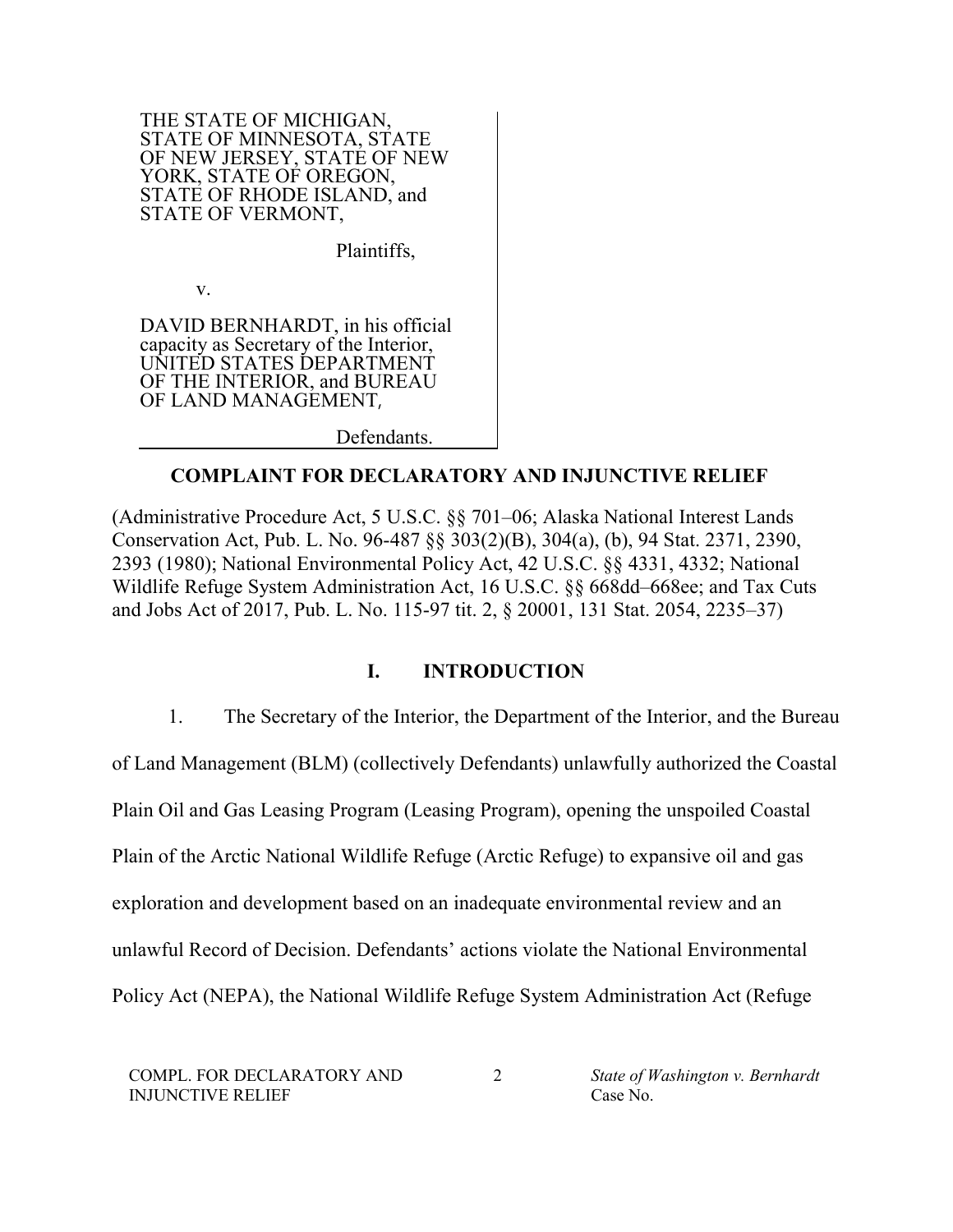Administration Act), the Alaska National Interest Lands Conservation Act (ANILCA), the Administrative Procedure Act (APA), and the Tax Cuts and Jobs Act of 2017 (Tax Act).

2. Our nation's largest and wildest refuge, the Arctic Refuge is often referred to as "America's Serengeti," and the Coastal Plain serves as the Refuge's center of vital wildlife activity.

3. The Coastal Plain is a 1.56 million-acre national treasure, unparalleled in its biological significance for hundreds of species, including caribou, threatened polar bears, and millions of birds that migrate to and from six continents and through all 50 states.

4. With the Arctic Ocean's Beaufort Sea to the north and the Mollie Beattie Wilderness to the south, the Coastal Plain's fragile ecosystem on the northeastern edge of the Arctic Refuge—an area sacred to the Gwich'in people—is particularly vulnerable to environmental stressors, including climate change, which has caused thinning sea ice and thawing of permafrost in the region.

5. In 1960, the Department of the Interior initially protected 8.9 million acres of the current Arctic Refuge, including the Coastal Plain. Twenty years later, recognizing the area's unrivaled and inestimable conservation value and its importance to all Americans including future generations, Congress passed legislation to solidify and expand those protections by creating the 19-million acre Arctic Refuge and prohibiting oil and gas development and production there.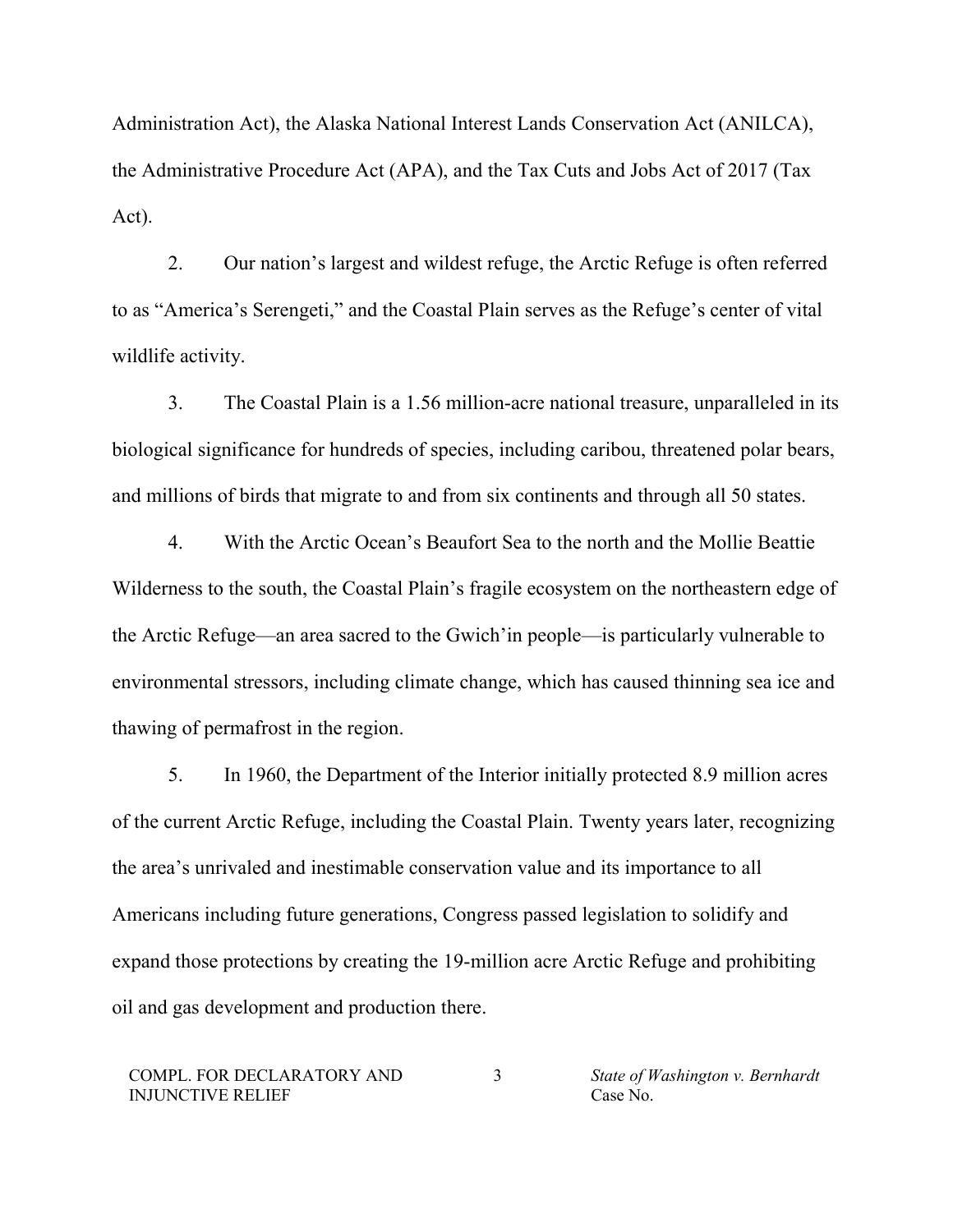6. In 2017, however, Congress abruptly ended the nearly 40-year ban on oil and gas development on the Coastal Plain through provisions in the Tax Act that direct the Secretary of the Interior, through BLM, to develop and administer an oil and gas leasing program in the Coastal Plain with specific limitations on the scope of the program. Congress did not otherwise waive or alter the framework of laws protecting the Arctic Refuge or exempt Defendants from conducting a complete, careful, and robust environmental review.

7. Defendants' insufficient environmental review and Record of Decision that opens the entire Coastal Plain to oil and gas leasing and development are unlawful. Defendants' actions severely underestimate the avoidable and irreparable damage to vital habitat and pristine waters, imperil wildlife already struggling to thrive in a rapidly changing ecosystem, and increase greenhouse gas emissions at a time when our nation and the world drastically need to reduce emissions to mitigate the most extreme harms of climate change.

8. Specifically, through the Record of Decision and Final Environmental Impact Statement (FEIS), Defendants: (1) failed to determine that the authorized leasing program is compatible with the purposes of the Arctic Refuge and unlawfully prioritized oil and gas development over the Refuge's conservation purposes, in violation of the Refuge Administration Act, ANILCA, and the APA; (2) failed to consider a reasonable range of program alternatives including an alternative that serves the conservation

<sup>4</sup> *State of Washington v. Bernhardt* Case No.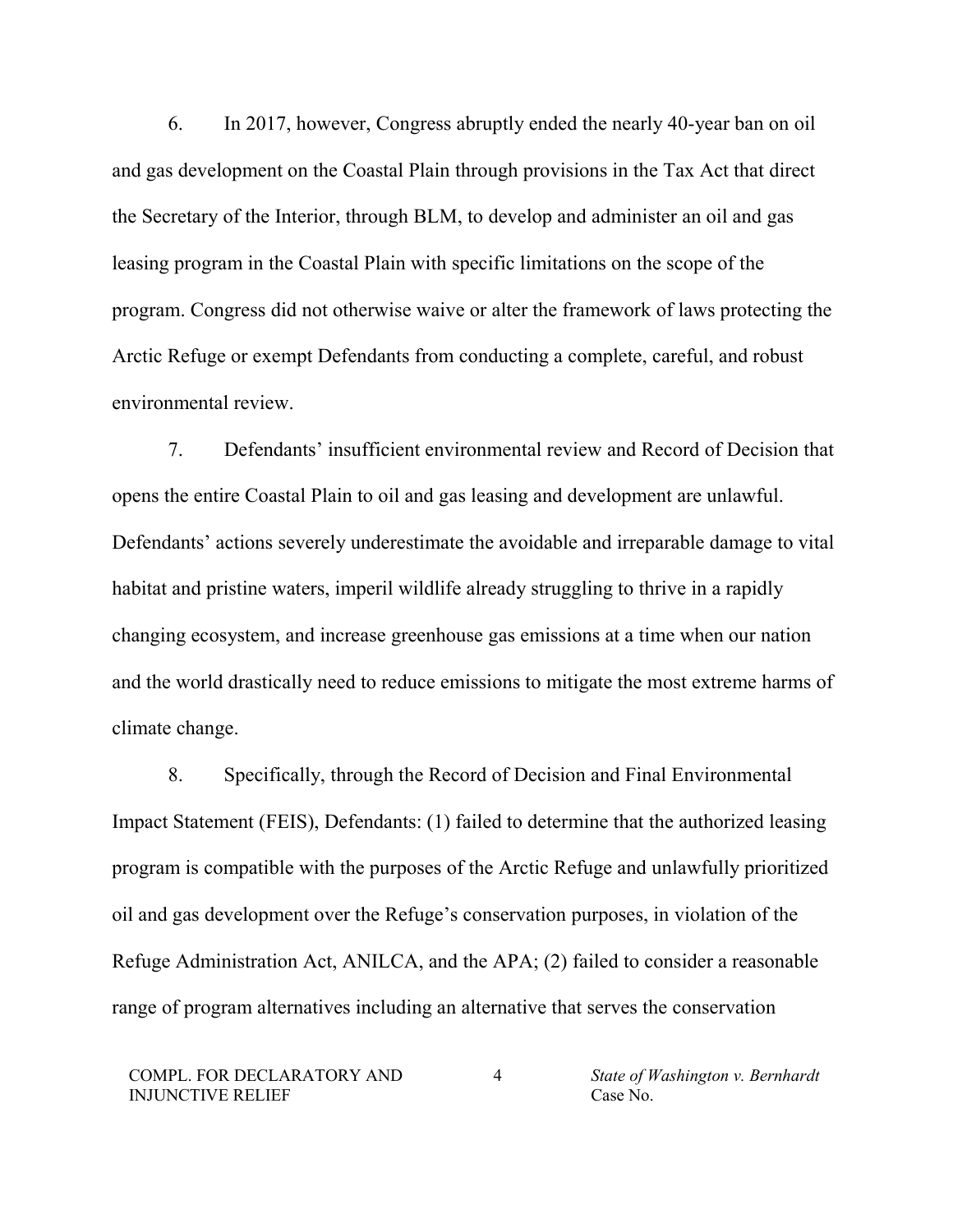purposes of the Arctic Refuge, in violation of NEPA and the APA; (3) failed to take a hard look at impacts on greenhouse gas emissions and climate change, in violation of NEPA and the APA; (4) failed to take a hard look at impacts on migratory birds, in violation of NEPA and the APA; and (5) adopted an unlawful interpretation of the Tax Act contrary to Congress's restrictions on development in the Arctic Refuge, in violation of that Act and the APA.

9. Accordingly, Plaintiffs seek a declaration that the Defendants violated the Refuge Administration Act, ANILCA, the APA, NEPA, and the Tax Act; and request that the Court vacate and set aside the Record of Decision and the FEIS and enjoin any further Leasing Program activities.

#### **II. JURISDICTION AND VENUE**

10. This Court has jurisdiction over Plaintiffs' claims pursuant to 28 U.S.C. § 1331 (action arising under the laws of the United States).

11. An actual controversy exists between the parties within the meaning of 28 U.S.C. § 2201(a), and the Court may grant declaratory and injunctive relief, including vacatur of illegal agency actions, under 28 U.S.C. §§ 2201–02 and 5 U.S.C. §§ 705–06.

12. The United States has waived sovereign immunity for claims arising under the APA. 5 U.S.C. § 702.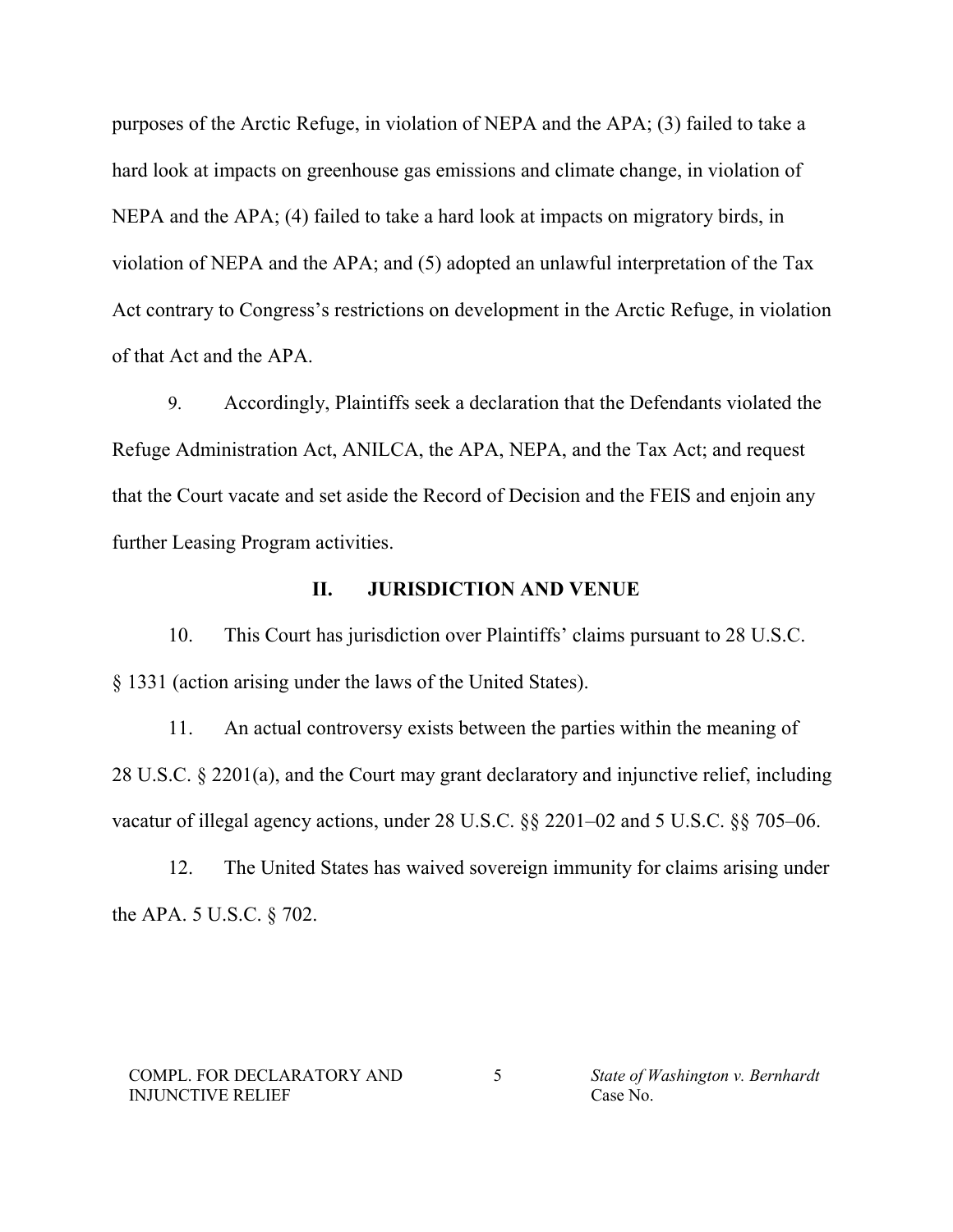13. Plaintiffs are each a "person" within the meaning of 5 U.S.C. § 551(2), authorized to bring suit under the APA to challenge unlawful final agency action. 5 U.S.C. § 702.

14. Defendants' FEIS and Record of Decision are final agency actions subject to judicial review.

15. Plaintiffs have exhausted all available administrative remedies.

16. Venue is proper in this Court pursuant to 28 U.S.C. § 1391(e) because the Arctic Refuge is located within this judicial district and a substantial part of the events or omissions giving rise to Plaintiffs' claims occurred within this judicial district.

# **III. PARTIES**

#### **A. Plaintiffs**

17. Plaintiffs the State of Washington, by and through Attorney General Robert W. Ferguson; the Commonwealth of Massachusetts, by and through Attorney General Maura Healey; the State of California by and through Attorney General Xavier Becerra; the State of Connecticut by and through Attorney General William Tong; the State of Delaware by and through Attorney General Kathleen Jennings; the State of Illinois by and through Attorney General Kwame Raoul; the State of Maine by and through Attorney General Aaron M. Frey; the State of Maryland by and through Attorney General Brian E. Frosh; the People of the State of Michigan by and through Attorney General Dana Nessel; the State of Minnesota by and through Attorney General Keith Ellison; the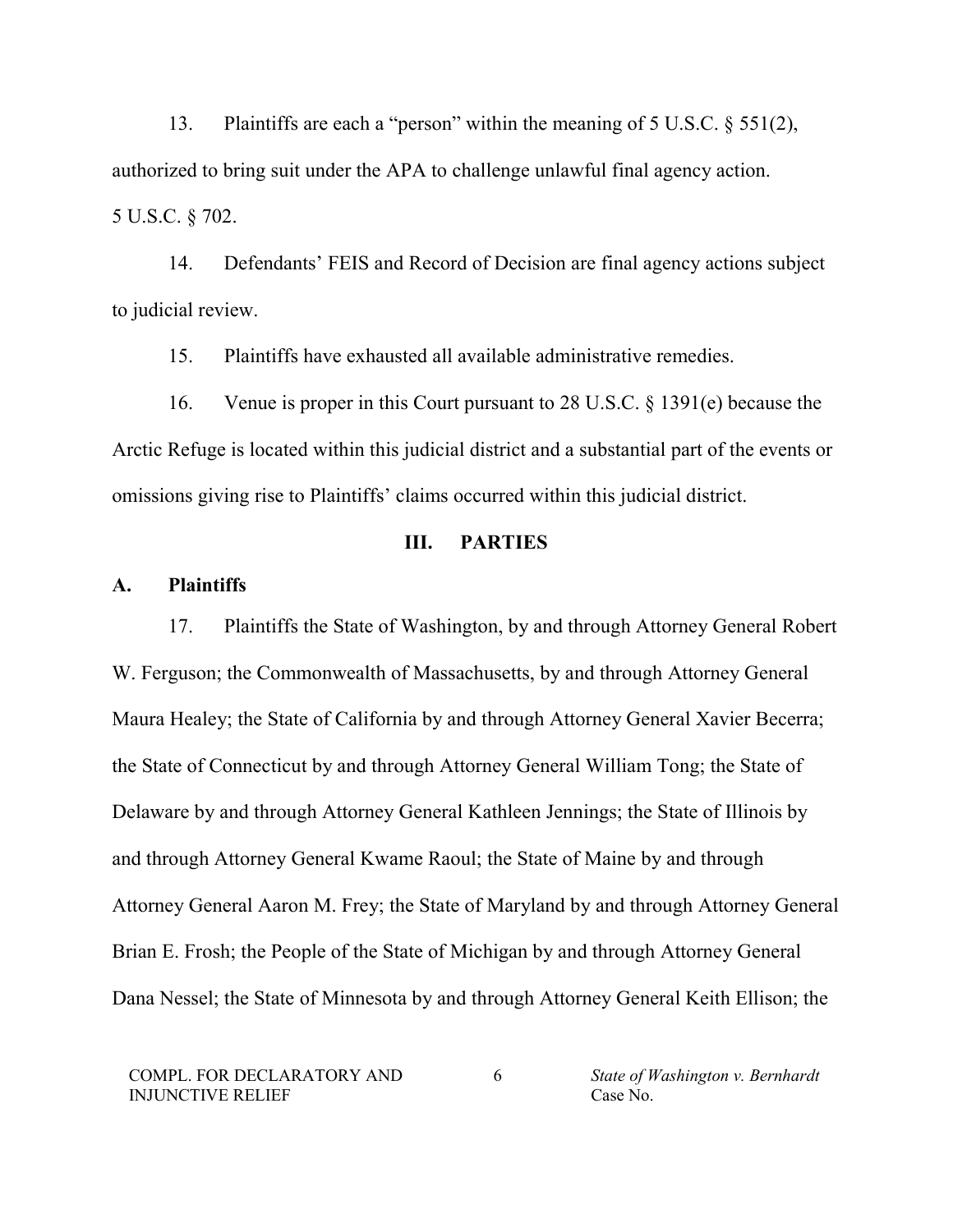State of New Jersey by and through Attorney General Gurbir Grewal; the State of New York by and through Attorney General Letitia James; the State of Oregon by and through Attorney General Ellen Rosenblum; the State of Rhode Island, by and through Attorney General Peter F. Neronha; and the State of Vermont by and through Attorney General Thomas J. Donovan Jr. (collectively "State Plaintiffs") bring this action to challenge Defendants' Record of Decision published on August 17, 2020, and the associated FEIS published on September 25, 2019.

18. Plaintiff STATE OF WASHINGTON is a sovereign entity and brings this action to protect its sovereign and proprietary rights over its natural resources, including approximately three million acres of trust lands, 2.6 million acres of aquatic lands, and thousands of birds. Washington has proprietary rights for wildlife, fish, shellfish, and tidelands. Wash. Const. art. XVII, § 1; Wash. Rev. Code § 77.04.012. Washington also has statutory responsibility to conserve, enhance, and properly utilize the State's natural resources. Wash. Rev. Code §§ 77.110.030, 90.03.010, 90.58.020; *see also* Wash. Const. art. XVI, § 1. The Attorney General is the chief legal advisor to the State of Washington, and his powers and duties include acting in federal court on matters of public concern. This challenge is brought pursuant to the Attorney General's statutory and common law authority to bring suit and obtain relief on behalf of Washington.

19. Washington is a member of the Pacific Flyway Council, an administrative body consisting of public wildlife agencies that, among other things, sets migratory bird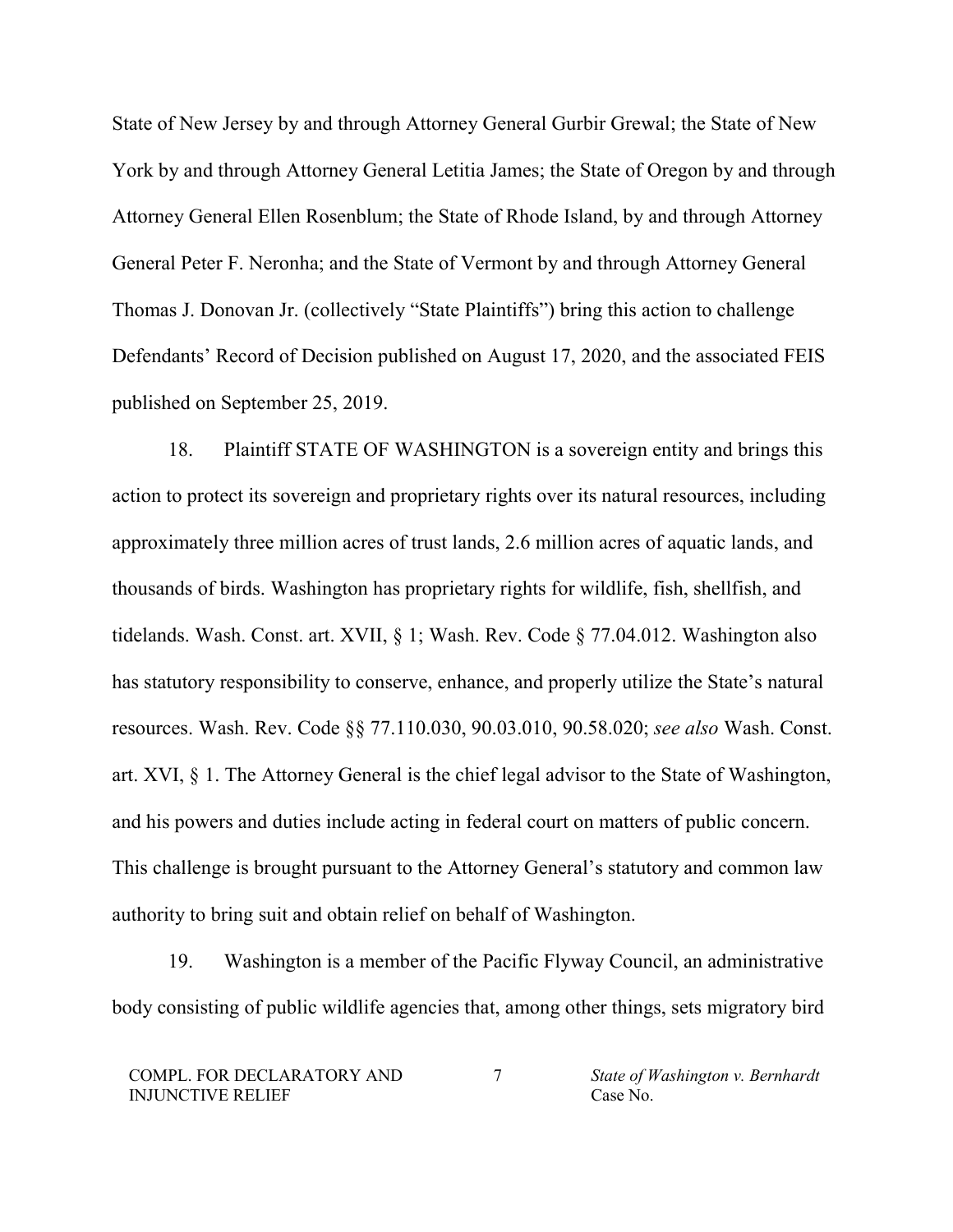policy and regulations and contributes to migratory bird research for the major migratory route that extends from Alaska to South America. Snow geese, long-tailed ducks, black brant, red-throated loons, Pacific loons, western sandpipers, and golden plovers migrate along the Pacific Flyway from the Coastal Plain to Washington. Washington has designated long-tailed ducks as a Species of Greatest Conservation Need, given its declining population in the state, and has expended efforts and resources to manage its population. Washington also expends efforts and resources to manage its population of snow geese, which are one of the most abundant species on the Coastal Plain.

20. Washington has a significant economic interest in its wildlife. In 2011, bird and other wildlife watchers expended \$3.2 billion in Washington and generated an economic impact of about \$5.5 billion, with migratory bird watching being an essential component of that economic impact. Washington grows 45% of the nation's clams, oysters, and mussels. The state's shellfish industry contributed \$184 million to Washington's economy in 2010 and employed 2,710 workers.

21. Washington's five oil refineries were designed and constructed to refine Alaskan crude oil, which arrives to the state via vessel. Although production from the Alaska North Slope has decreased over the last decade, it continues to be the largest source of crude oil for Washington refineries. Washington reasonably expects to receive oil extracted from the Arctic Refuge and to bear the impact of the oil transiting via Washington waterways and tidelands, emitting pollutants into Washington air during the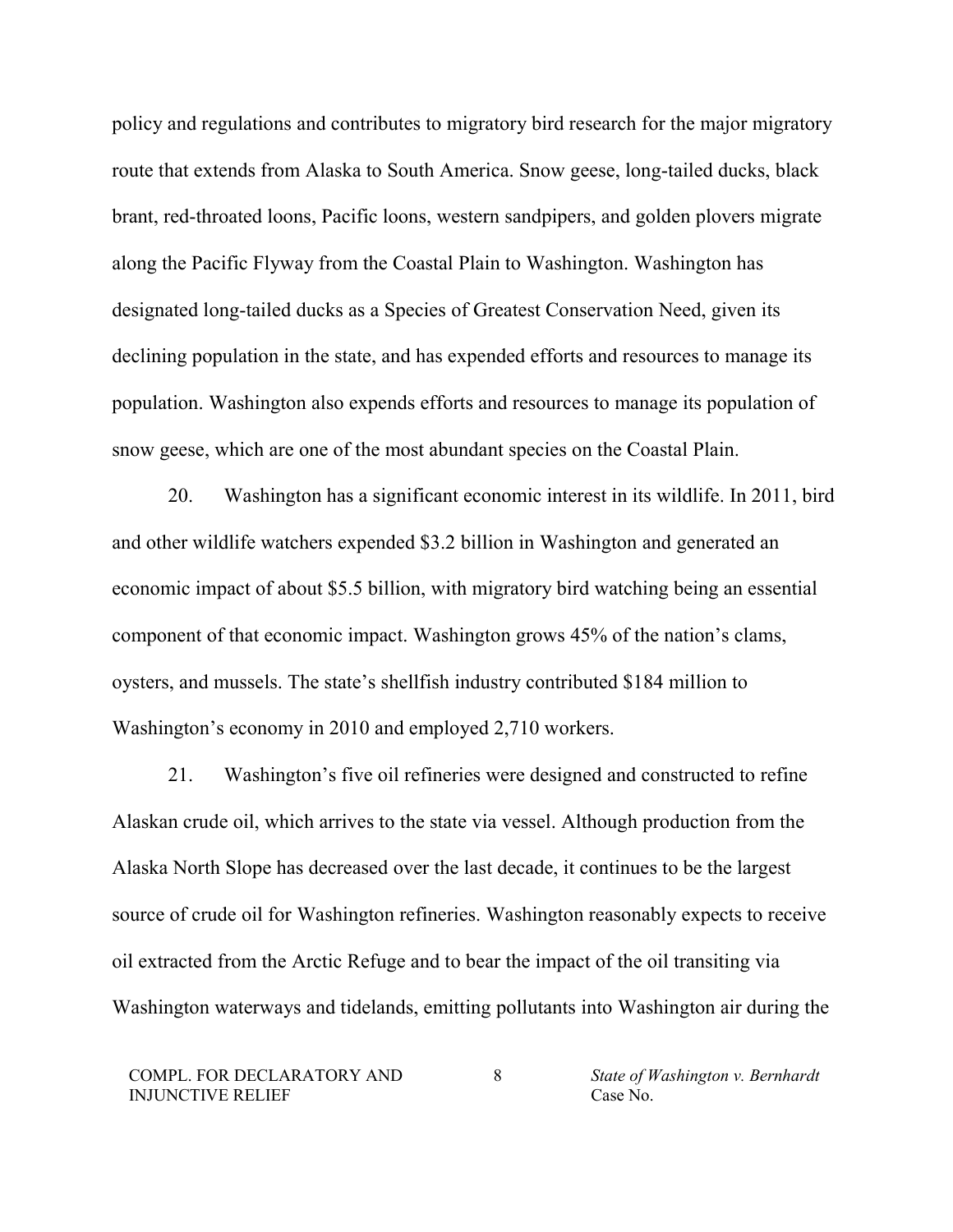refinery process, being distributed throughout and from the state as fuel, and contributing to the potential worker safety hazards associated with refinery operations.

22. By and through its chief legal officer, Attorney General Maura Healey, Plaintiff COMMONWEALTH OF MASSACHUSETTS brings this action on behalf of itself and its residents to protect the Commonwealth's sovereign and proprietary interest in the conservation and protection of its natural resources and the environment. *See* Mass. Const. amend. art. 97; Mass. Gen. Laws ch. 12, §§ 3 and 11D. Massachusetts has an interest in protecting migratory bird species and other wildlife in the Commonwealth from harm both within and outside of Massachusetts.

23. The Commonwealth has enacted and devotes significant resources to implementing numerous laws concerning the management, conservation, protection, restoration, and enhancement of the Commonwealth's wildlife resources, including migratory birds and other avifauna. *See, e.g.*, Mass. Gen. Laws ch. 131. As early as 1818, the Commonwealth recognized the public health, environmental, and economic benefits that certain migratory birds provided to Massachusetts and its citizens and became one of the first states in the country to protect them while they remained in the Commonwealth's territory. An Act to Prevent the Destruction of Certain Useful Birds at Unseasonable Times of the Year, 1817 Mass. Acts ch. 103.

24. Multiple migratory shorebird species stop to feed or rest in Massachusetts as they migrate to or from breeding grounds in the Coastal Plain, including the American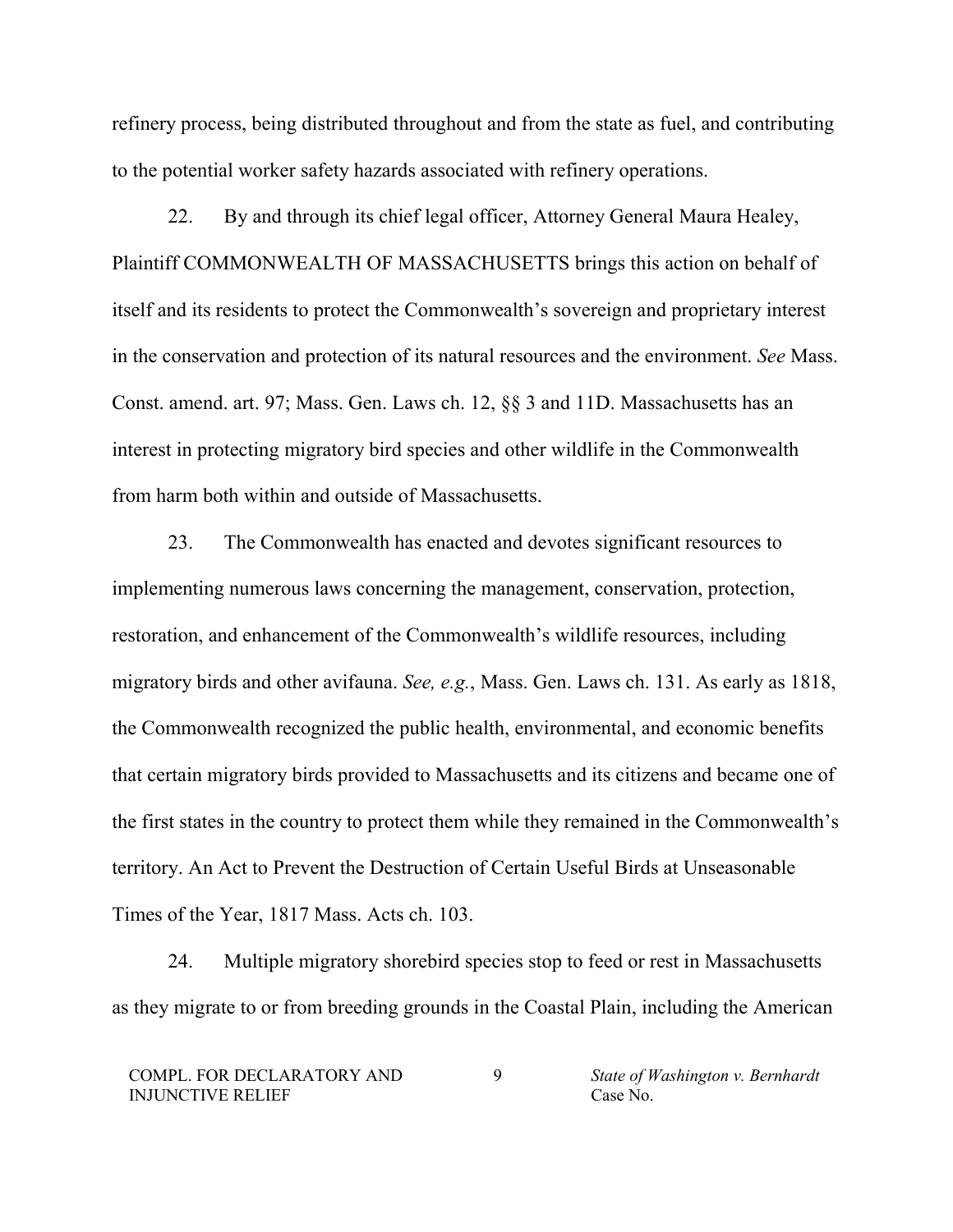golden-plover, whimbrel, semipalmated sandpiper, and the blackpoll warbler.

Massachusetts has substantial economic interest in the protection of wildlife, including birds that migrate from the Coastal Plain through Massachusetts. The Commonwealth is home to world-class birding destinations, including Cape Cod and the Great Meadows National Wildlife Refuge. In 2011 alone, birdwatchers and other wildlife watchers spent nearly \$1.3 billion in Massachusetts, generating approximately \$2.3 billion in economic impact.

25. Plaintiff STATE OF CALIFORNIA brings this action by and through Attorney General Xavier Becerra. The Attorney General is the chief law enforcement officer of the state and has the authority to file civil actions in order to protect public rights and interests, including actions to protect the natural resources of the state. Cal. Const. art. V, § 13; Cal. Gov't Code §§ 12600–12. This challenge is brought in part pursuant to the Attorney General's independent authority to represent the people's interests in protecting the environment and natural resources of California from pollution, impairment, or destruction. Cal. Const. art. V, § 13; Cal. Gov't Code §§ 12511, 12600– 12; *D'Amico v. Bd. of Med. Exam'rs,* 520 P.2d 10, 14–15 (Cal. Sup. Ct. 1974).

26. The State of California has a sovereign interest in its natural resources and is the sovereign and proprietary owner of all the state's fish and wildlife resources, including migratory birds, which are state property held in trust by the state for the benefit of the people of the state*. People v. Truckee Lumber Co.*, 48 P. 374, 374 (Cal.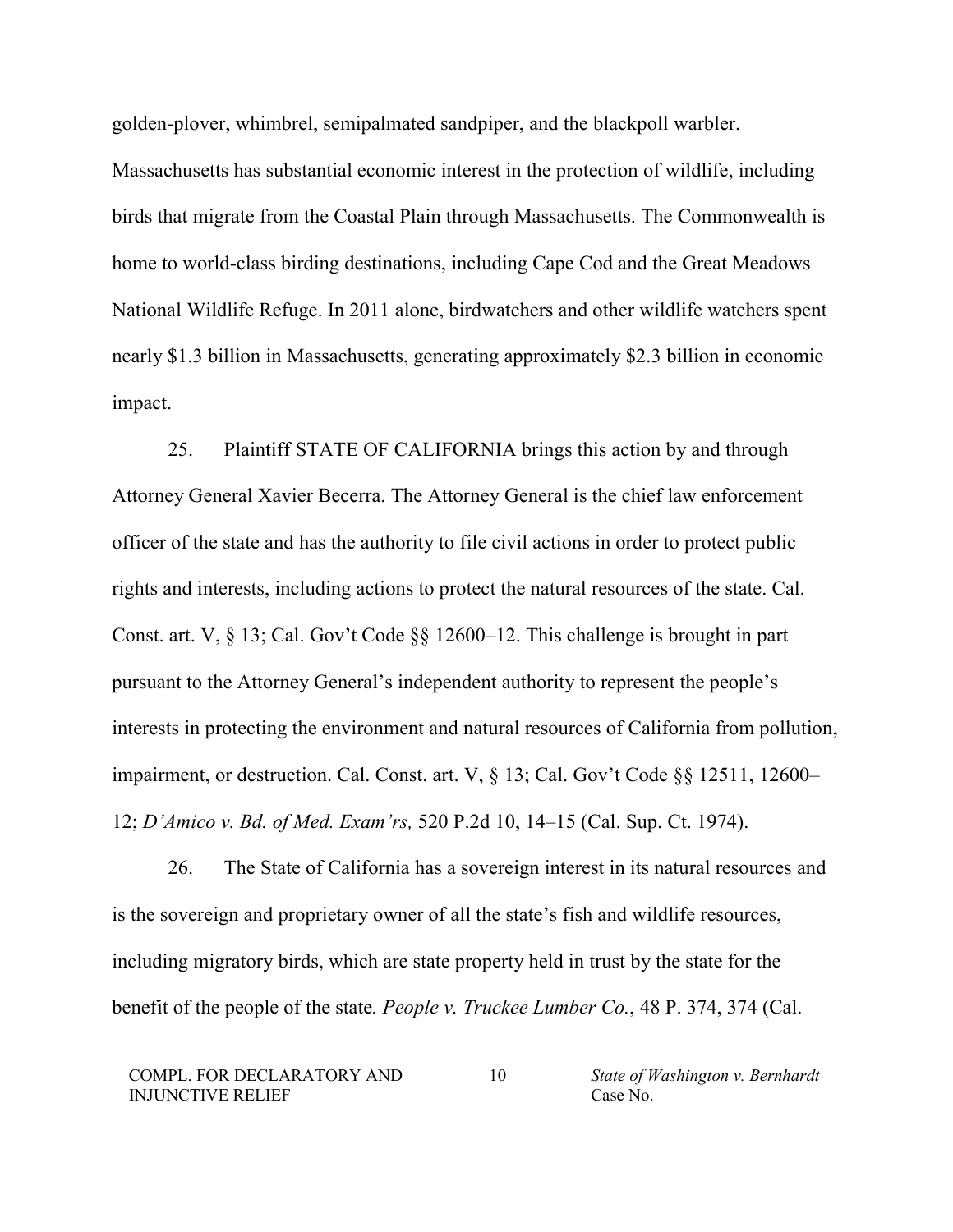Sup. Ct. 1897); *Nat'l Audubon Soc'y v. Superior Ct.*, 658 P.2d 709, 727 (Cal. Sup. Ct. 1983); Cal. Water Code § 102; Cal. Fish & Game Code §§ 711.7(a), 1802. California, like other Pacific coastal states, is a member of the Pacific Flyway Council. Migratory birds in particular support a burgeoning birdwatching and hunting industry, which is important to California's people and economy.

27. California thus has a significant interest in preventing harm to migratory birds, including those that breed on the Coastal Plain and winter in California or pass through the state during migration. These species include snow geese, semipalmated plover, ruddy turnstone, long-billed dowitcher, black-bellied plover, sanderling, and dunlin, among others.

28. California also has a sovereign interest in preventing adverse health and environmental impacts from fossil fuel development. In 2019, California refineries processed more than 73 million barrels of Alaska crude oil, accounting for 11.9% of the refineries' total production. Exposure to pollutants produced by these refineries—which include carbon monoxide, benzene, formaldehyde, and arsenic—can cause cancer, birth defects, and asthma, among other health impacts, especially in environmental justice communities that are disproportionately affected by industrial pollution. Refineries also produce high levels of greenhouse gases, thus further contributing to the climate harms caused by oil and gas extraction.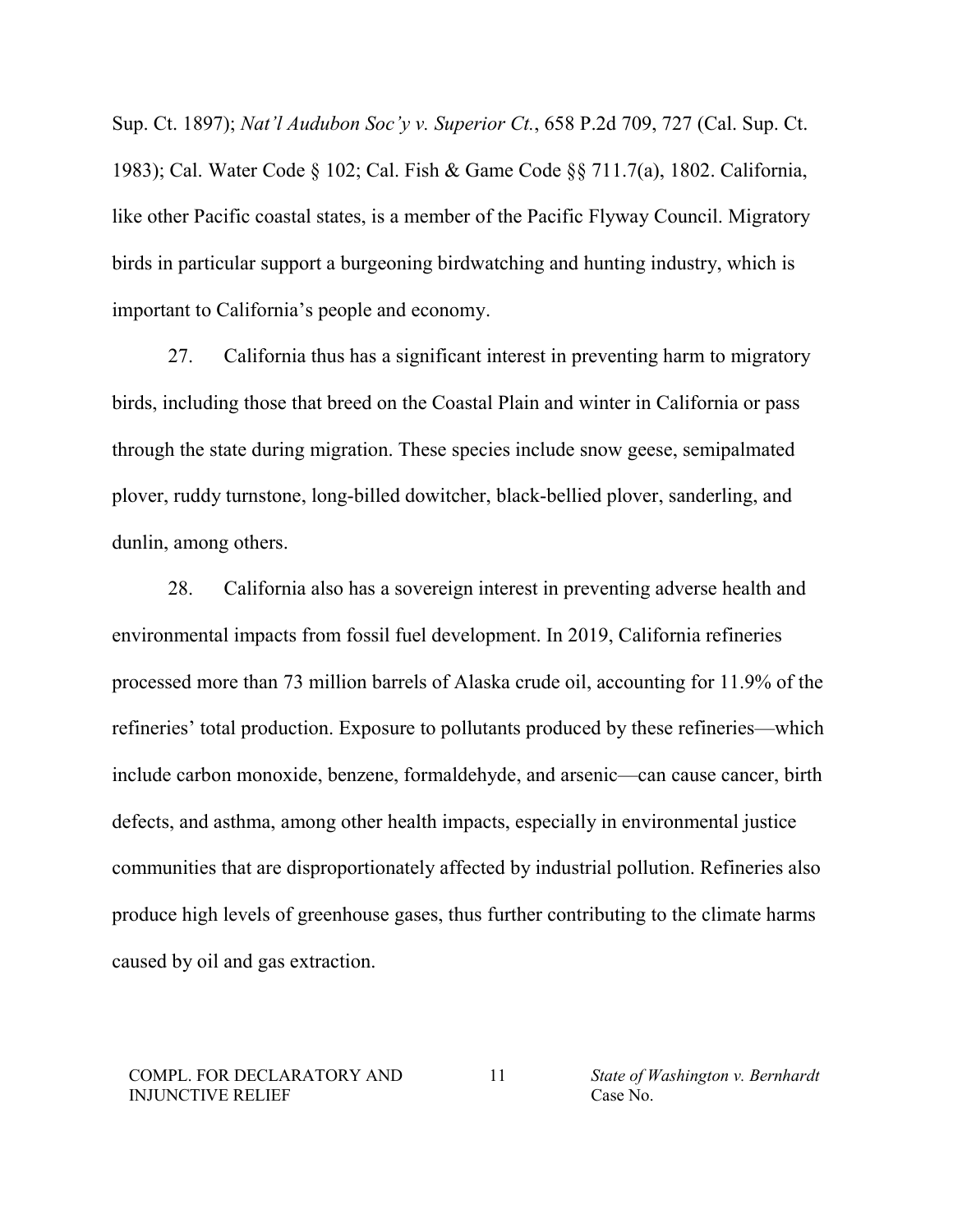29. Plaintiff STATE OF CONNECTICUT brings this action by and through Attorney General William Tong. The Attorney General of Connecticut is generally authorized to have supervision over all legal matters in which the State of Connecticut is a party. He is also statutorily authorized to appear for the state "in all suits and other civil proceedings, except upon criminal recognizances and bail bonds, in which the state is a party or is interested . . . in any court or other tribunal, as the duties of his office require; and all such suits shall be conducted by him or under his direction." Conn. Gen. Stat. § 3- 125.

30. Pursuant to the Connecticut Endangered Species Act, Conn. Gen. Stat. § 26-303 *et seq.*, it is the position of the Connecticut General Assembly that those species of wildlife and plants that are endangered or threatened are of "ecological, scientific, educational, historical, economic, recreational and aesthetic value to the people of the state, and that the conservation, protection, and enhancement of such species and their habitats are of state-wide concern." Conn. Gen. Stat. § 26-303. As a consequence, "the General Assembly [of Connecticut] declares it is a policy of the state to conserve, protect, restore, and enhance any endangered or threatened species and essential habitat." *Id.* A large number of migratory bird species, including a number that are endangered or threatened, stop or overwinter in Connecticut during migration to and from the Coastal Plain. Whimbrels, horned grebes, American golden-plovers, tundra swans, semipalmated sandpipers, snow geese, and greater scaups are among the species that frequent the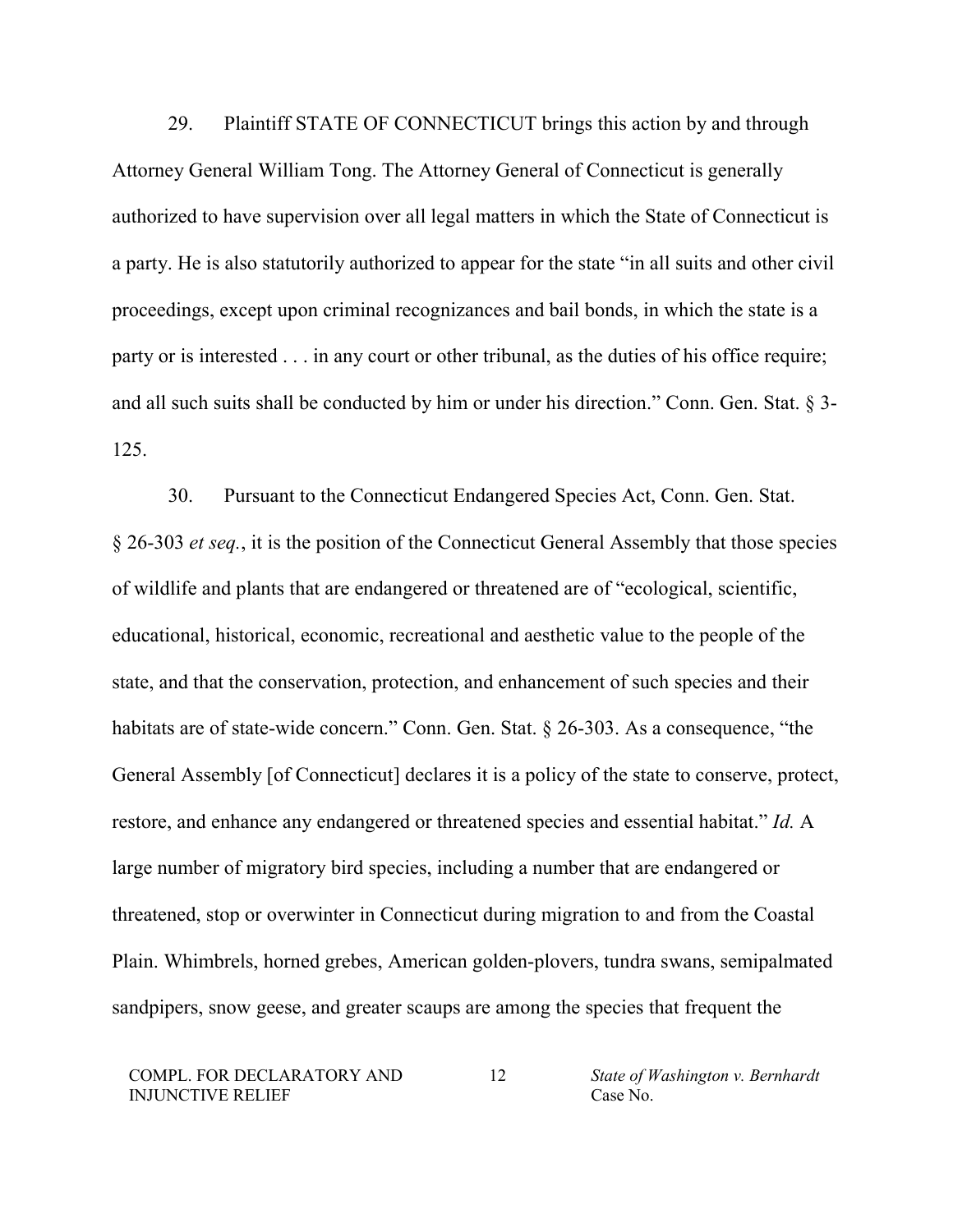Coastal Plain and have been documented to feed and rest in Connecticut while migrating further south.

31. Plaintiff STATE OF DELAWARE is a sovereign entity and brings this action on its own behalf and on behalf of its citizens and residents to protect its sovereign and proprietary rights. The Attorney General is the chief legal officer for the State of Delaware, whose powers include acting in federal court on matters of public concern. This challenge is brought pursuant to the Attorney General's independent constitutional, statutory, and common law authority to bring suit and obtain relief on behalf of Delaware.

32. Migratory bird species present in the Coastal Plain stop or overwinter in Delaware during migration, including tundra swans, snow geese, peregrine falcons, semipalmated sandpipers, American golden-plovers, and blackpoll warblers. Numerous locations in Delaware are key locations for migratory bird species, including Bombay Hook National Wildlife Refuge, Prime Hook National Wildlife Refuge, and an extensive state park system along Delaware's coastline and in the Delaware Bay and other inland water bodies. Horseshoe crab eggs in the Delaware Bay provide vital nutrition for migratory bird species including the semipalmated sandpiper and red knot.

33. Delaware has substantial economic interest in the protection of wildlife, including birds that migrate from the Coastal Plain. Data from 2011 indicates that at least 200,000 Delawareans identify as wildlife watchers and sought birds as part of their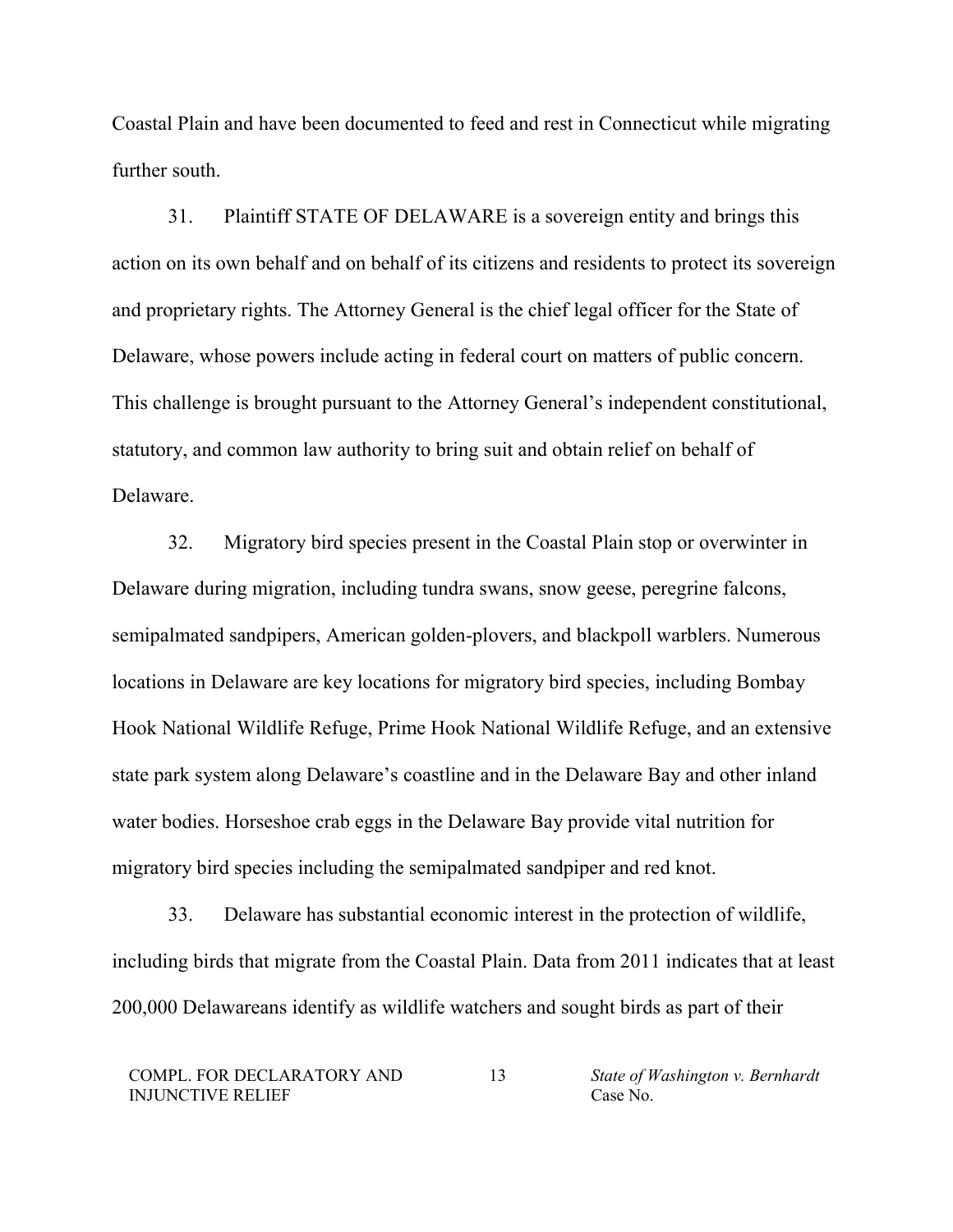wildlife viewing opportunities. In 2011, bird and other wildlife watching generated approximately \$170 million in revenue in Delaware. The fishing, tourism, and recreation sectors and coast-related activities contribute almost \$7 billion in economic production to the state, directly or indirectly support more than 60,000 jobs, and generate more than 10% of the state's total employment, taxes, and production value. Delaware has enacted and devotes significant resources to implementing laws concerning the management, conservation, protection, restoration, and enhancement of the state's protected lands and wildlife, including migratory birds. *See, e.g.*, Del. Code Ann. tit. 7 chs. 1, 2, 6, 7, 13, 45, 47, 66, 66A, 73, 75.

34. Plaintiff STATE OF ILLINOIS brings this action by and through Attorney General Kwame Raoul. The Attorney General is the chief legal officer of the State of Illinois, Ill. Const., art V, § 15, and "has the prerogative of conducting legal affairs for the State," *Envt'l Prot. Agency v. Pollution Control Bd.*, 372 N.E.2d 50, 51 (Ill. Sup. Ct. 1977). He has common law authority to represent the People of the State of Illinois and "an obligation to represent the interests of the People so as to ensure a healthful environment for all the citizens of the State." *People v. NL Indus.*, 103 604 N.E.2d 349, 358 (Ill. Sup. Ct. 1992).

35. Illinois has an interest in protecting migratory birds and other wildlife from harm. The state lies on the Mississippi Flyway, where millions of birds migrate every year. Under the Illinois Wildlife Code, Illinois has "ownership of and title to all wild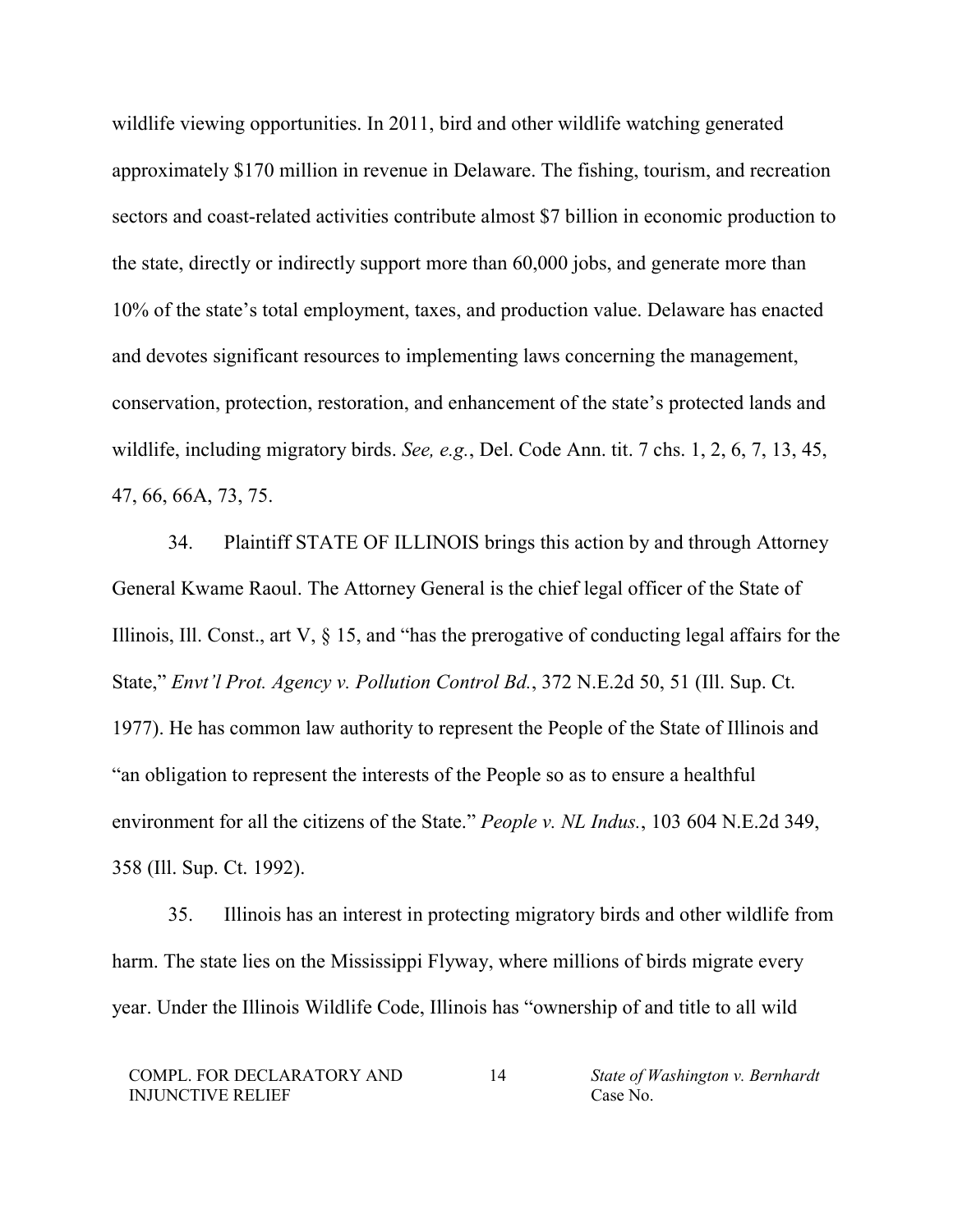birds . . . within the jurisdiction of the State." 520 Ill. Comp. Stat. 5/2.1. Illinois protects numerous migratory bird species that nest in or migrate through the state. *Id.* at 5/2.2; *see also United Taxidermists Ass'n v. Ill. Dept. of Nat. Res.*, 436 Fed. Appx. 692, 695 (7th Cir. 2011). Furthermore, Illinois' laws protect endangered species and their habitat. *E.g.*, 520 Ill. Comp. Stat. 10, 20.

36. Plaintiff STATE OF MAINE, a sovereign state, brings this action by and through Attorney General Aaron M. Frey. The Attorney General of Maine is a constitutional officer with the authority to represent the State of Maine in all matters and serves as its chief legal officer with general charge, supervision, and direction of the state's legal business. Me. Const. art. IX, § 11; 5 M.R.S.A. §§ 191–205. The Attorney General's powers and duties include acting on behalf of the state and the people of Maine in the federal courts on matters of public interest. The Attorney General has the authority to file suit to challenge action by the federal government that threatens the public interest and welfare of Maine residents as a matter of constitutional, statutory, and common law authority.

37. Maine has an interest in protecting its natural resources, its wildlife, and its economy from the direct and indirect impacts of the Leasing Program. There is a direct connection between Maine wildlife and the Arctic Refuge, as certain species of birds use both Maine and the Coastal Plain of the Arctic Refuge as habitat. Migratory bird species rest and feed in Maine during their migration to and from the Coastal Plain and some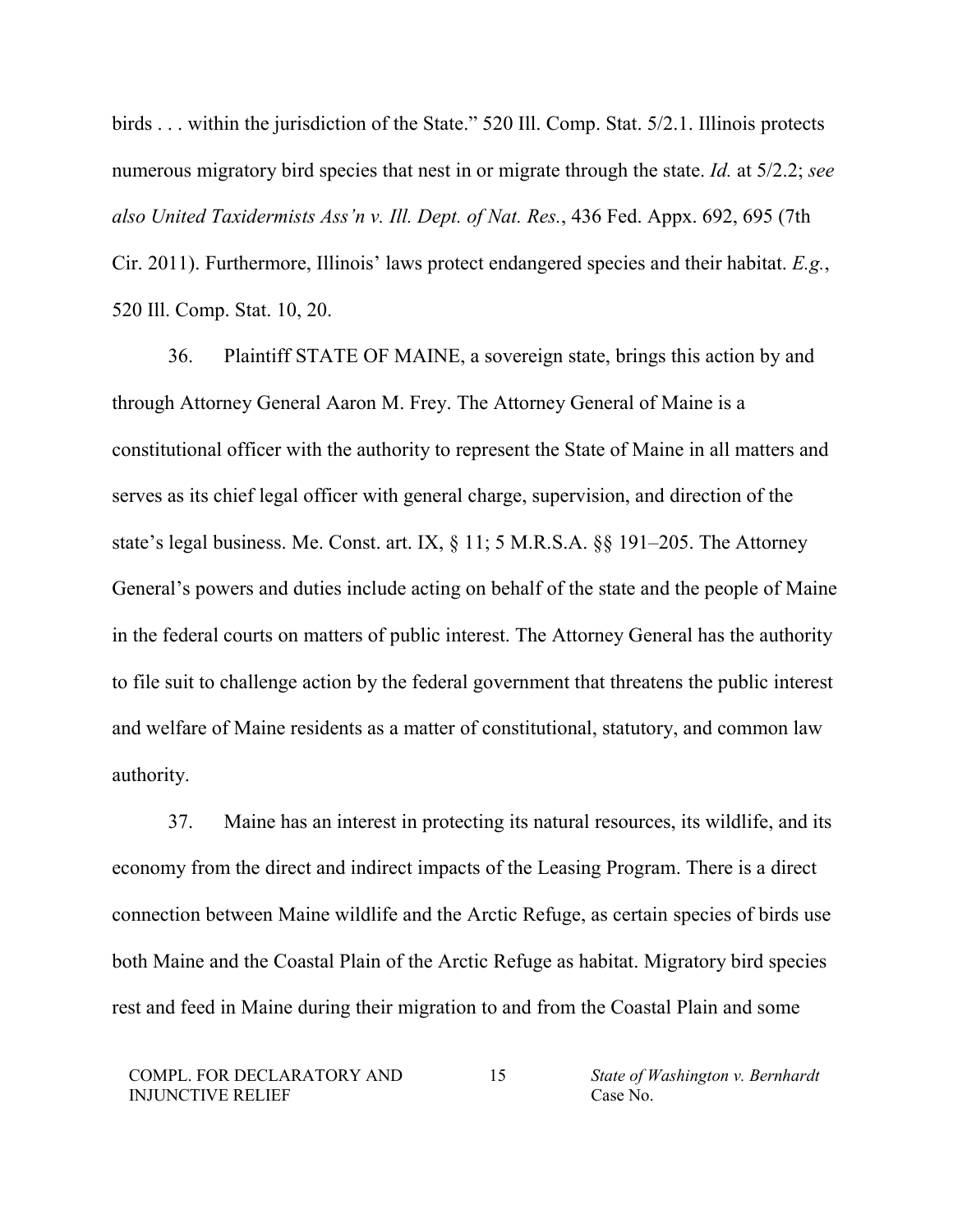species spend the winter in Maine. Radio telemetry has confirmed individual whimbrels, least terns, and semi-palmated sandpipers traveling between the Coastal Plain of the Arctic Refuge and Maine in their annual migration. These migratory birds feed in Maine's blueberry barrens and use Maine's tidal flats for feeding, resting, and nesting. Maine's coastline contains over 22,000 acres of tidal marshes, providing rich feeding grounds for migratory and over-wintering birds from the Coastal Plain of the Arctic Refuge. There are between 3,000 and 4,000 islands and ledges off the coast of Maine that also host nesting and feeding migrating birds.

38. Maine has a substantial economic interest in protecting these species, as Maine is a renowned birding destination. Birding by residents and tourists, especially along the scenic coast and on coastal islands, infuses a significant amount of money into Maine's economy. The opportunity to view species that spend a portion of their lives on the Coastal Plain of the Arctic Refuge draws birders to the Maine Coast.

39. Plaintiff STATE OF MARYLAND brings this action by and through its Attorney General, Brian E. Frosh. The Attorney General of Maryland is the state's chief legal officer with general charge, supervision, and direction of the state's legal business. Under the Constitution of Maryland, and as directed by the Maryland General Assembly, the Attorney General has the authority to file suit to challenge action by the federal government that threatens the public interest and welfare of Maryland residents. Md. Const. art. V, § 3(a)(2); Md. Code Ann., State Gov't § 6-106.1.

COMPL. FOR DECLARATORY AND INJUNCTIVE RELIEF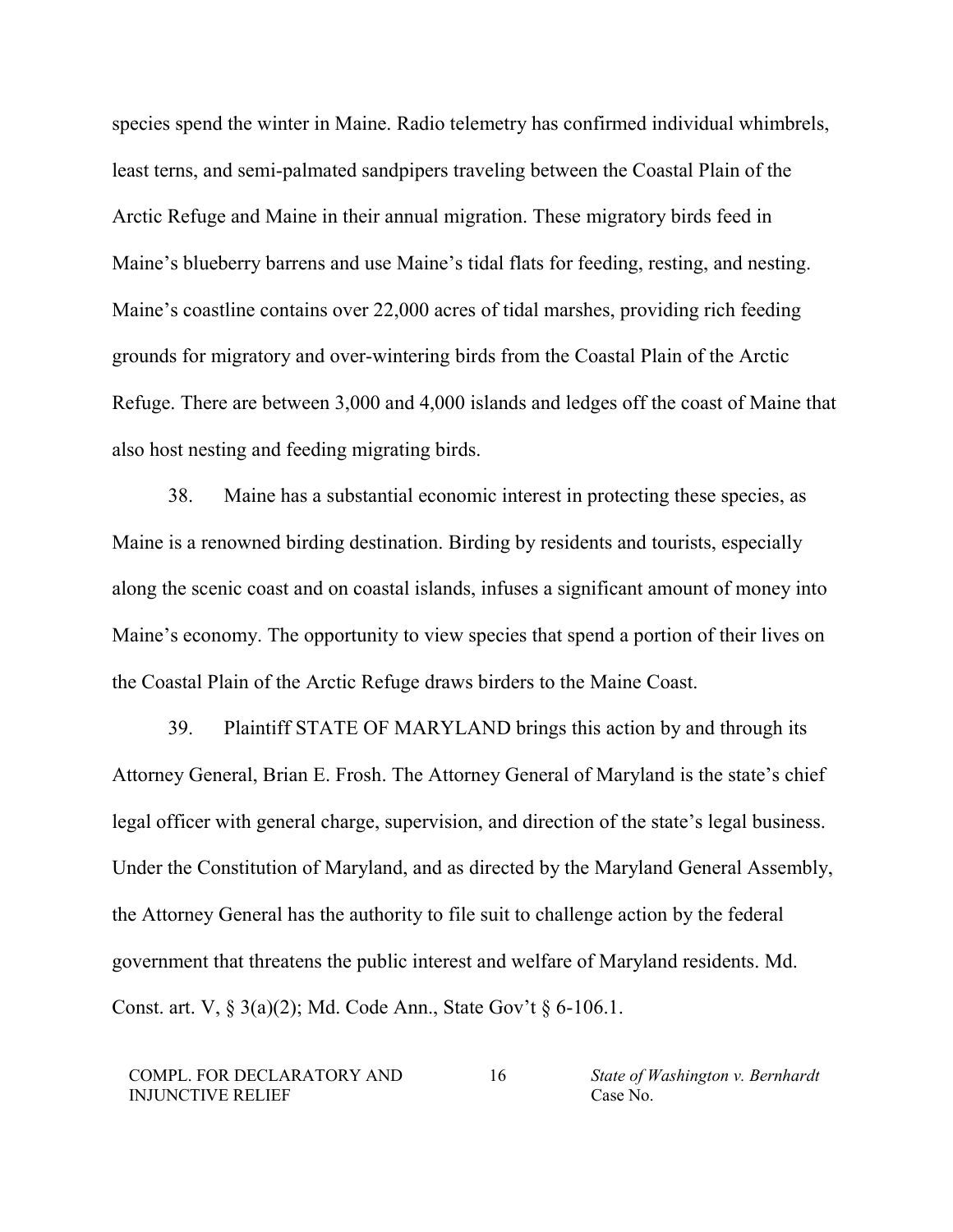40. Maryland's Chesapeake Bay provides important wintering habitat for species like tundra swans, semipalmated sandpipers, black-bellied and American goldenplovers, long-tailed ducks, and snow geese that breed along the Coastal Plain. The arrival of these long-distance migrants each winter draws visitors to places like Sandy Point State Park, Deal Island Wildlife Management Area, Jug Bay Wetlands Sanctuary, and Blackwater National Wildlife Refuge. Maryland's portion of the Chesapeake Bay is particularly important to tundra swans as roughly 30% of the entire eastern population winters within the state.

41. By and through Michigan State Attorney General Dana Nessel, Plaintiff PEOPLE OF THE STATE OF MICHIGAN bring this action to defend their sovereign and proprietary interests. Mich. Comp. Laws § 14.28. Conserving Michigan's natural resources is of "paramount public concern." Mich. Const. art. IV, § 52. The People of the State of Michigan seek to defend their interest in migratory birds that spend time in the Coastal Plain and Michigan. The people of the State of Michigan also seek to protect their interest against harm caused by climate change.

42. Michigan is located largely within the Mississippi Flyway and is also on the western edge of the Atlantic Flyway and the eastern edge of the Central Flyway. Because of this, and combined with Michigan's substantial bird habitat along the Great Lakes, inland lakes, and wetlands, many migrating birds stopover in Michigan during different times of the year, including eastern tundra swans and four species of ducks that nest in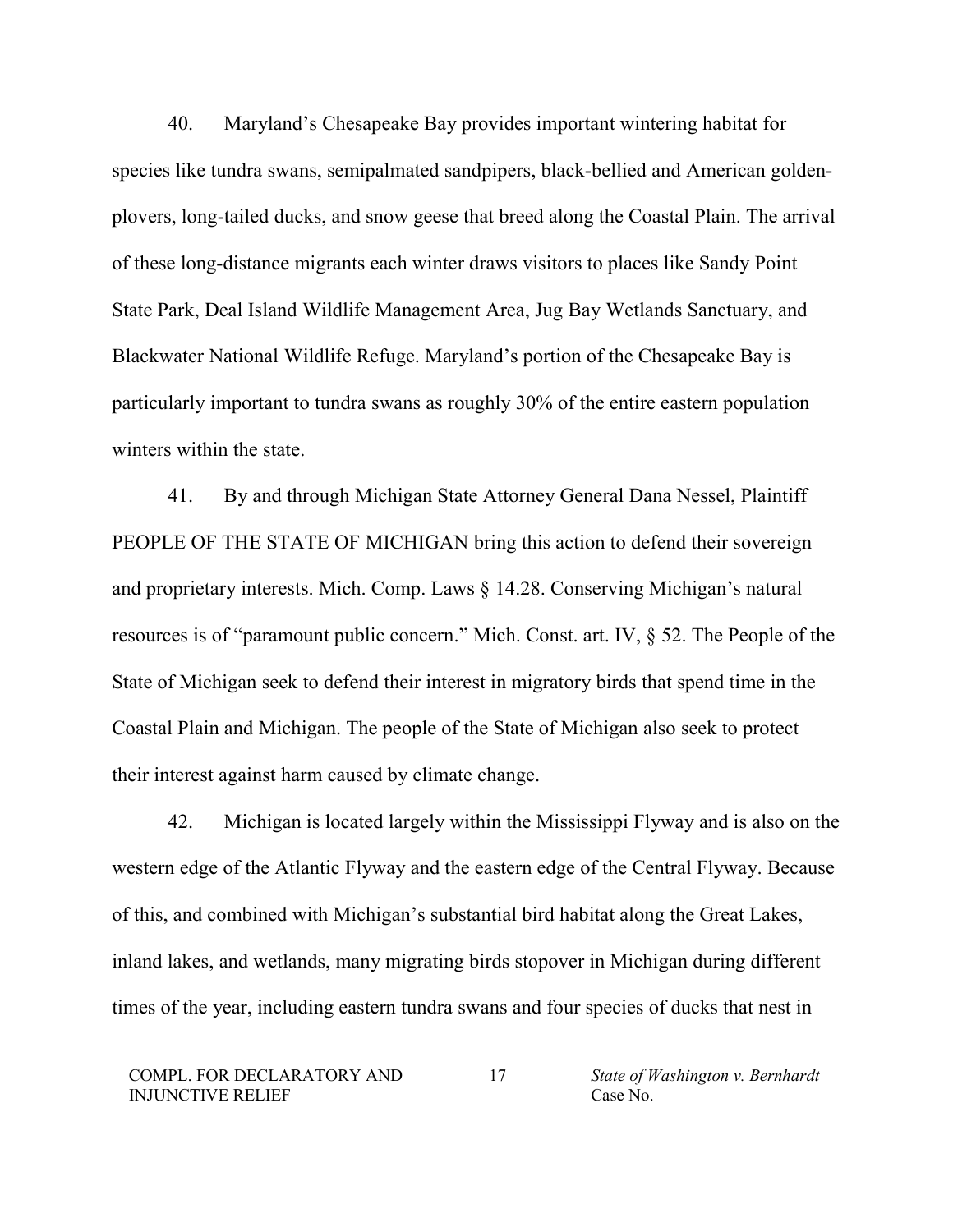the Coastal Plain and make long-distance migrations that include stopovers in Michigan. Tundra swans are of particular interest to recreational birdwatchers in the state, and Michigan regulates hunting for all four duck species.

43. Additional shorebirds that breed in the Coastal Plain and migrate through Michigan include American golden-plover, semipalmated sandpiper, black-bellied plover, pectoral sandpiper, Stilt sandpiper, Baird's sandpiper, long-billed dowitcher, semipalmated plover, dunlin, and red-necked phalarope.

44. Michigan receives significant income from waterfowl hunters and recreational birdwatchers. In 2012, waterfowl hunters spent \$22.7 million on hunting trips in Michigan. In 2011, two million people observed birds in Michigan and 41% of those people took birdwatching trips. Wildlife watchers, approximately half a million of which specifically observe waterfowl, spent \$1.2 billion on wildlife watching in Michigan in 2011.

45. By and through its chief legal officer, Attorney General Keith Ellison, Plaintiff MINNESOTA brings this action on behalf of itself and its residents to protect Minnesota's interest in its natural resources and the environment. The Minnesota Legislature, "recognizing the profound impact of human activity on the interrelations of all components of the natural environment, . . . [has] declare[d] that it is the continuing policy of the state government . . . to use all practicable means and measures . . . to create and maintain conditions under which human beings and nature can exist in productive

COMPL. FOR DECLARATORY AND INJUNCTIVE RELIEF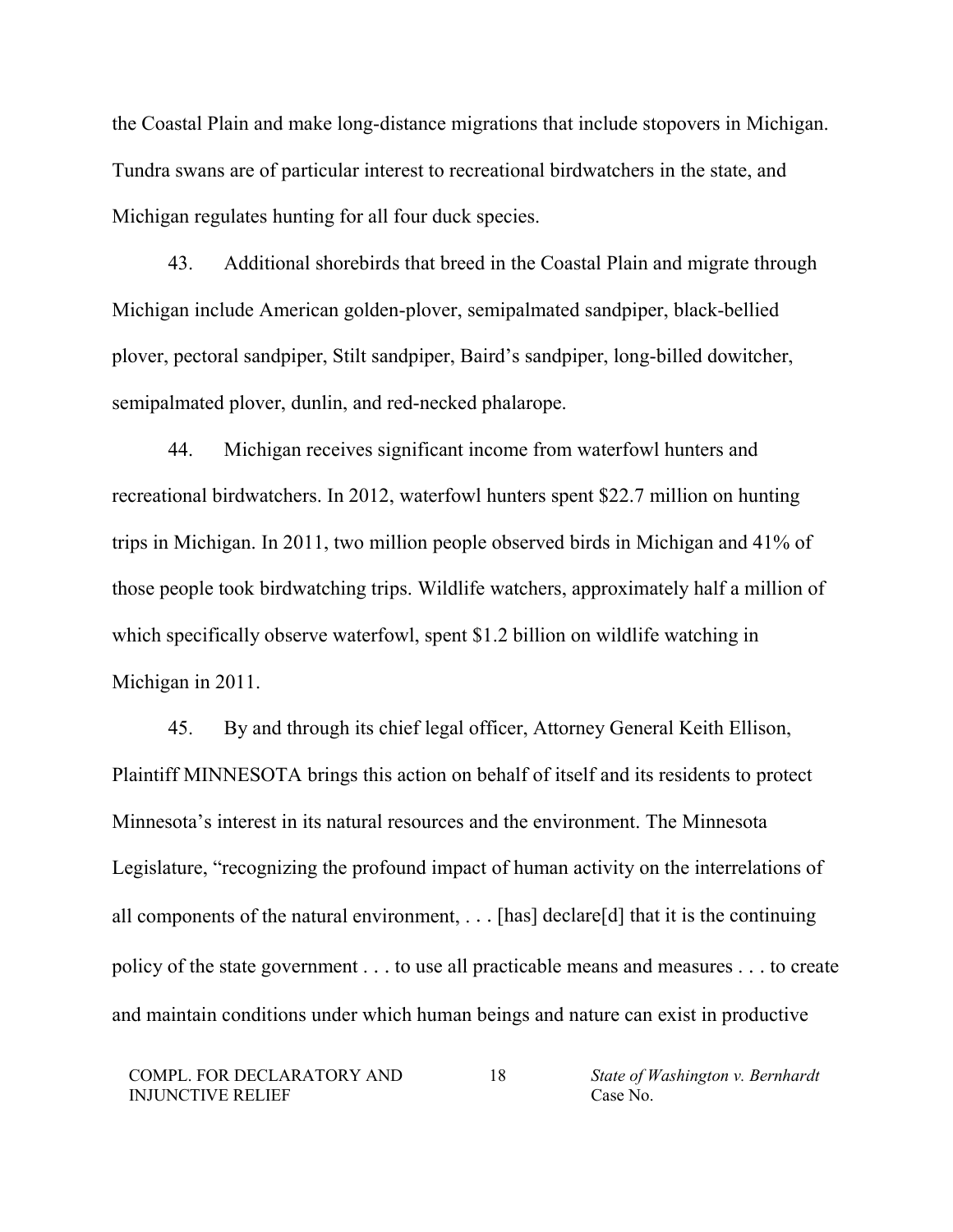harmony, and fulfill the social, economic, and other requirements of present and future generations of the state's people." Minn. Stat. § 116D.02. Minnesota has enacted and devotes significant resources to implementing numerous laws concerning the management, conservation, protection, restoration, and enhancement of its wildlife resources, including migratory birds and other avifauna. *See, e.g.*, Minn. Stat. ch. 97A.

46. Dozens of migratory bird species fly over Minnesota during migration to and from the Coastal Plain. Greater white-fronted geese, snow geese, tundra swans, American wigeons, northern pintails, and red-breasted mergansers are among the species that use the Coastal Plain as a critical breeding ground and are also found in Minnesota. Plaintiff Minnesota has substantial economic interest in the protection of wildlife, including birds that migrate from the Coastal Plain through Minnesota. In 2006, approximately 52,000 waterfowl hunters spent more than \$28 million on trip and equipment expenditures. The industry created 653 jobs and had a total economic impact of \$43 million. Healthy waterfowl-breeding grounds, including those in the Coastal Plain area, are critical to support this industry.

47. Plaintiff STATE OF NEW JERSEY is a sovereign state of the United States of America and brings this action on behalf of itself and as a trustee, guardian, and representative of the residents and citizens of New Jersey. The New Jersey Legislature has declared that New Jersey's lands and waters constitute a unique and delicately balanced resource and that these resources should be protected and preserved to promote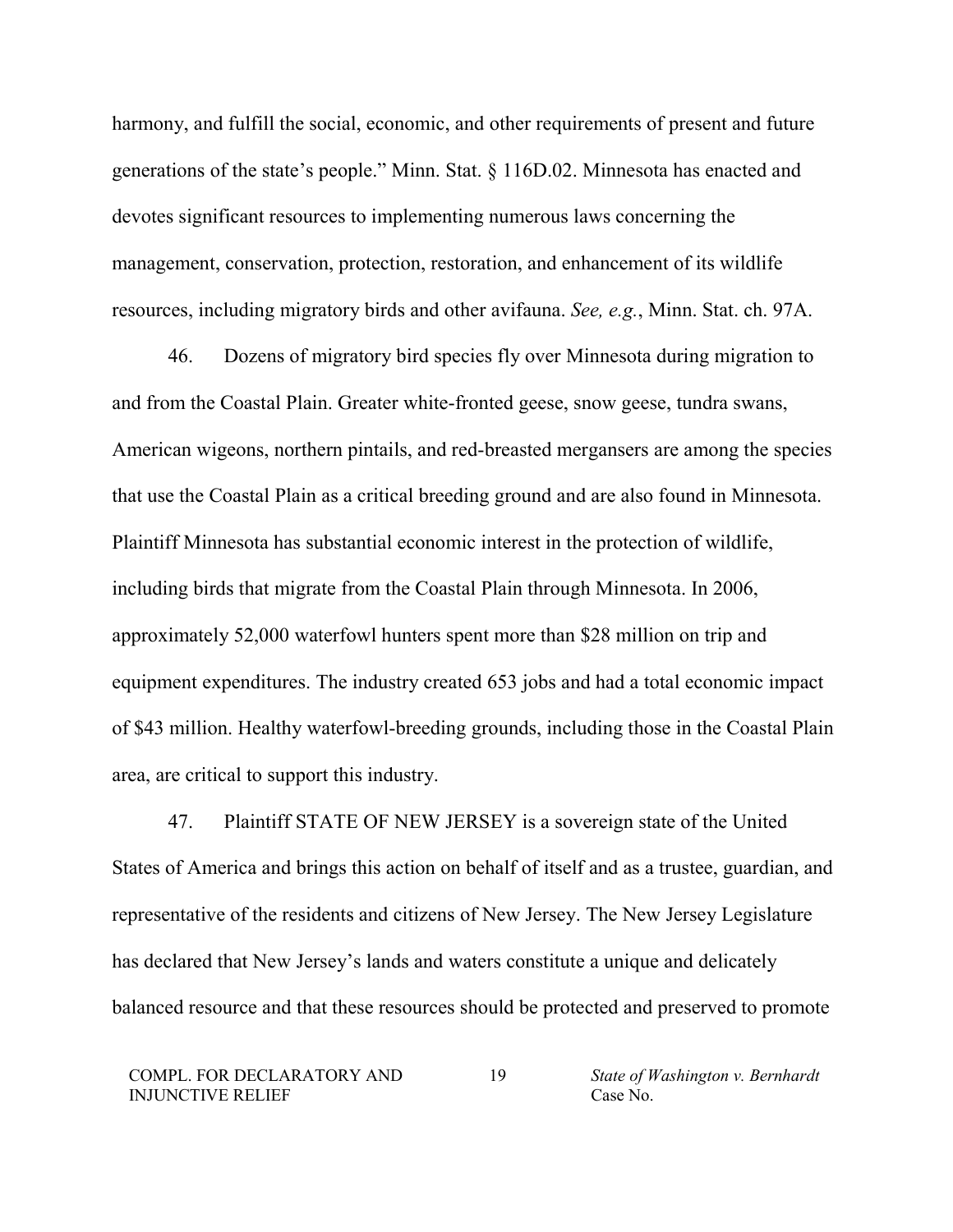the health, safety and welfare of the people of the state. N.J. Stat. Ann. § 58:10-23.11a. New Jersey holds wildlife in trust for the benefit of its people. It is the policy of the state to manage all forms of wildlife to insure continued participation in the ecosystem. N.J. Stat. Ann. § 23:2A-2.

48. New Jersey beaches and wetlands provide vital resting grounds for shorebirds migrating to their summer breeding grounds in the Arctic. The Delaware Bay is a critical stop for at least six arctic-nesting shorebirds. The Nature Conservancy's South Cape May Meadows, Gandy's Beach Preserve, and Sunray Beach Preserve are examples of important habitats in the Delaware Bay ecosystem upon which migratory shorebirds depend to refuel and rest. Migratory shorebirds are an integral part of the state's ecosystem and are a world-renowned bird-watching phenomenon.

49. Plaintiff STATE OF NEW YORK is a sovereign state of the United States of America and brings this action on behalf of itself and as trustee, guardian, and representative of all residents and citizens of New York to protect their interests, and in furtherance of the state's sovereign and proprietary interests in the conservation and protection of the state's natural resources and the environment, and particular, in the protection of migratory bird species and other wildlife in the state from harm both within and outside of its borders.

50. New York owns all wildlife in the state. N.Y. Envtl. Conserv. Law § 11- 0105. This wildlife includes multiple bird species associated with the Coastal Plain,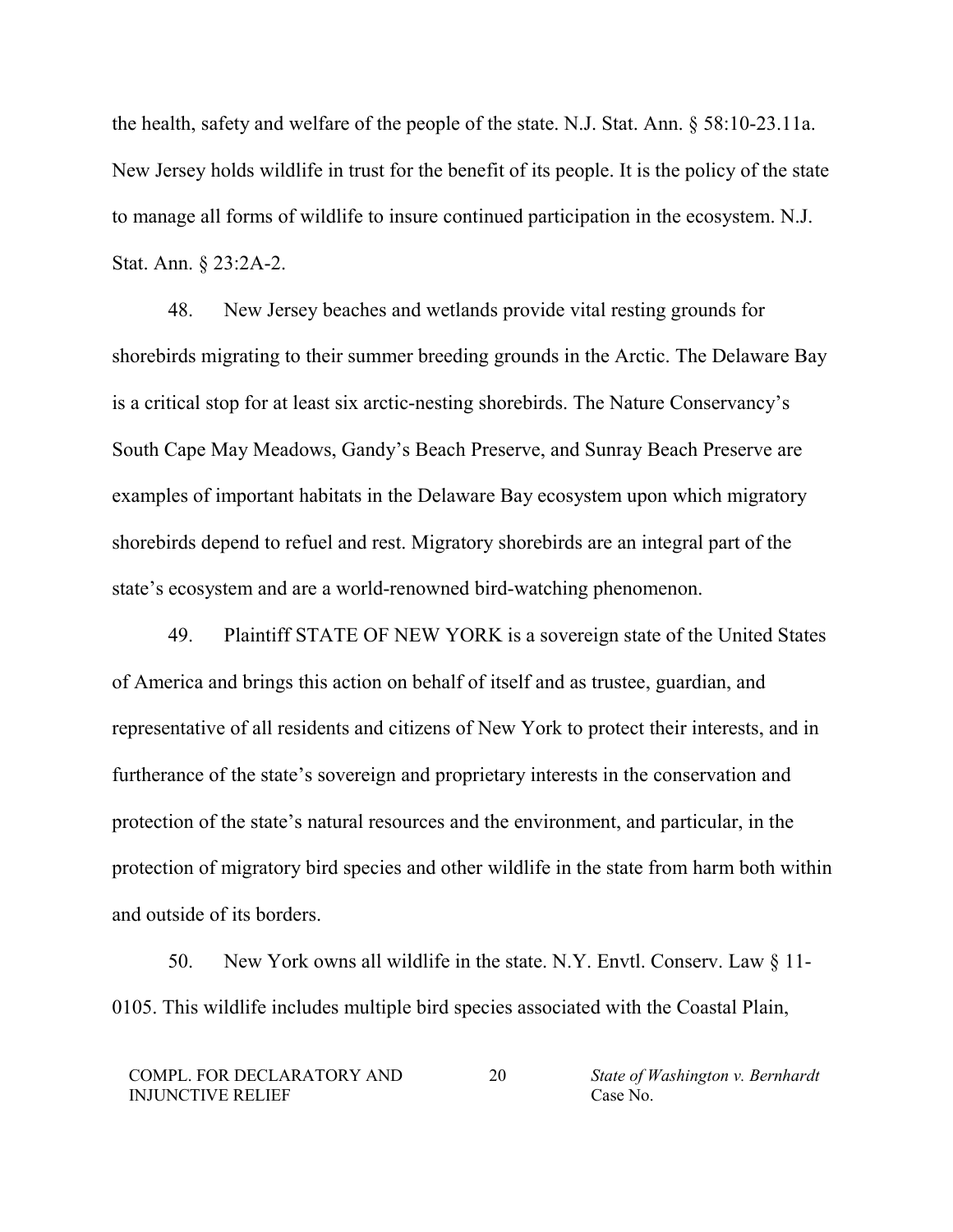which stop in New York on their migration routes. These include, among others, the semipalmated sandpiper, American golden-plover, whimbrel, and tundra swan. The semipalmated sandpiper, listed as a "Near Threatened Species" by the International Union for Conservation and Nature, has been observed at marshes and coastal areas of Long Island, while tundra swan populations have been observed in central and western parts of New York. From bird banding data, additional bird species such as the canvasback, greater scaup, and lesser scaup have been demonstrated to migrate from Alaska to New York.

51. The birdwatching industry is an important recreational activity and contributor to economic activity in New York, with many residents and visitors interested in catching glimpses of rare birds during their migration. According to the U.S. Fish and Wildlife Service, four million bird and wildlife watchers spent more than \$4 billion in New York, ranking New York first among all states for these types of expenditures. Over one million people took trips away from home to view wild birds in New York.

52. Plaintiff STATE OF OREGON brings this suit by and through Attorney General Ellen Rosenblum. The Oregon Attorney General is the chief legal officer of the State of Oregon. The Attorney General's duties include acting in federal court on matters of public concern and upon request by any state officer when, in the discretion of the Attorney General, the action may be necessary or advisable to protect the interests of the state. Ore. Rev. Stat. § 180.060(1). The Oregon Department of Fish and Wildlife,

COMPL. FOR DECLARATORY AND INJUNCTIVE RELIEF

21 *State of Washington v. Bernhardt* Case No.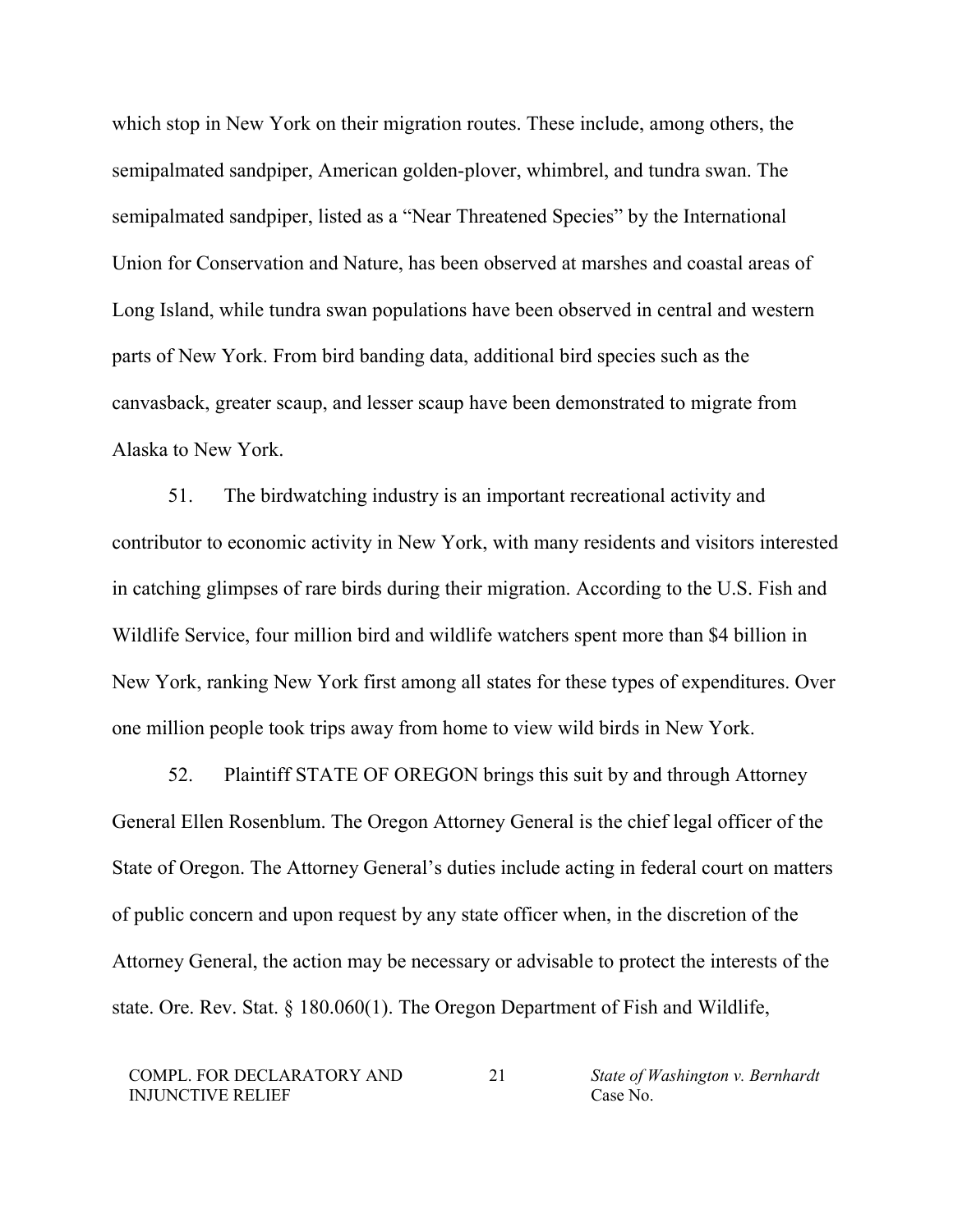established as a state agency by the Oregon Legislature pursuant to Oregon Revised Statute section 496.080, has requested that the Attorney General bring this suit to protect Oregon's sovereign interest in preserving wildlife.

53. Plaintiff Oregon's interest in the Leasing Program's environmental impacts emanates in part from its sovereign and proprietary rights over its natural resources. Oregon owns over two million acres of land. In addition, under Oregon law, "Wildlife is the property of the state." Or. Rev. Stat. § 498.002. The Oregon Department of Fish and Wildlife manages wildlife to prevent serious depletion of any indigenous species and to provide recreational and aesthetic benefits for present and future generations of Oregonians. Or. Rev. Stat. § 496.012.

54. As Oregon is a Pacific coast state and part of the Pacific Flyway, migratory birds, many of which migrate between the Coastal Plain and Oregon, are a vital part of Oregon's landscape, history, and economy. For example, the Coastal Plain is one of the most important areas for black brant that winter in the Pacific Flyway. Marking of black brant has demonstrated that individual birds breeding in the Coastal Plain currently winter in Oregon's bays. Any land management which negatively impacts black brant on the Coast Plain is likely to have a negative impact to the overall population and to Oregon's wintering flock.

55. Plaintiff STATE OF RHODE ISLAND is a sovereign entity and brings this action to protect its sovereign and proprietary rights. The Attorney General is the chief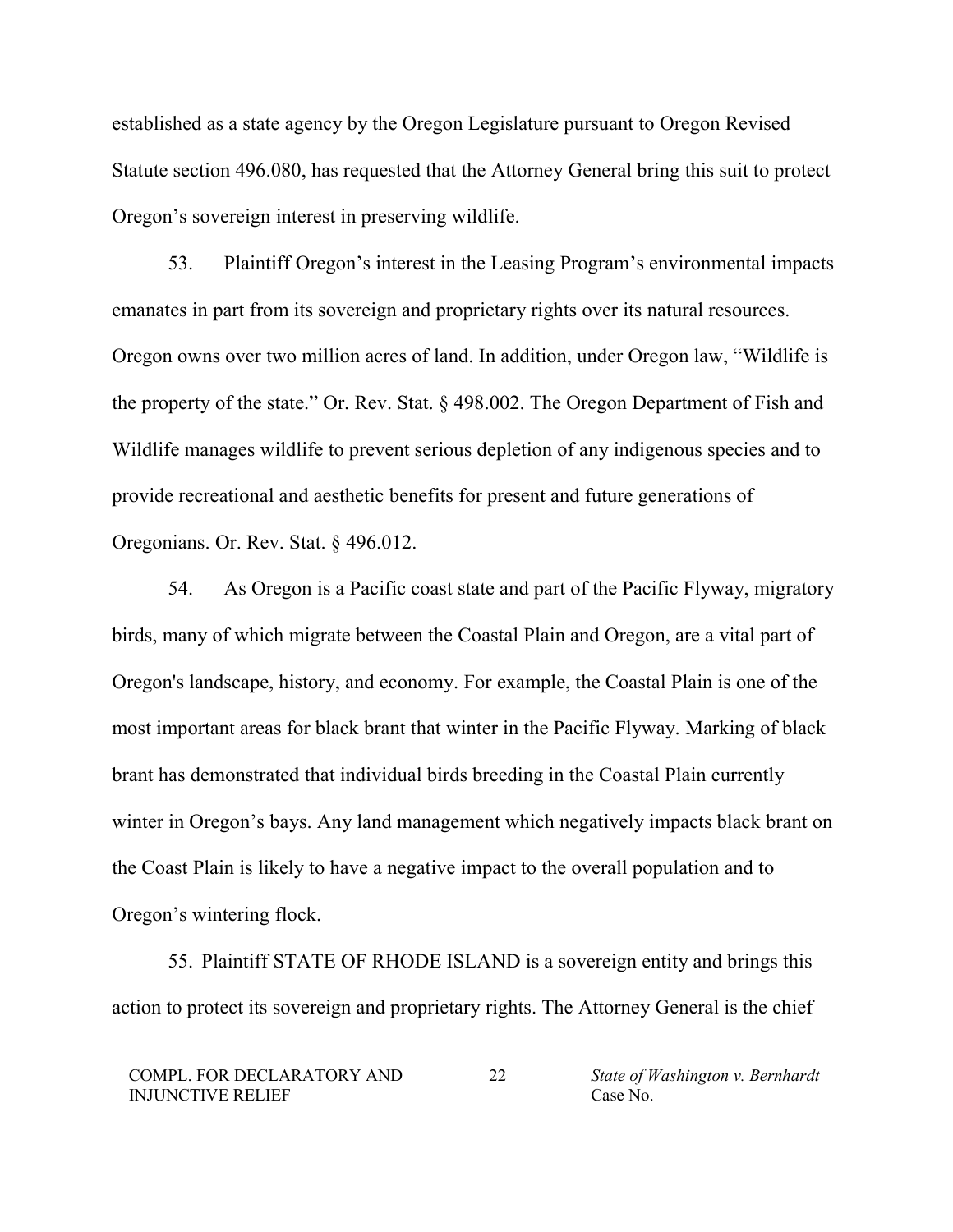legal advisor to the State of Rhode Island, and his powers and duties include acting in federal court on matters of public concern. This challenge is brought pursuant to the Attorney General's statutory and common law authority to bring suit and obtain relief on behalf of the State of Rhode Island.

56. Rhode Island has sovereign and propriety interests in protecting its state resources through careful environmental review at both the state and federal levels. Rhode Island has a statutory responsibility to conserve, enhance, and properly utilize the State's natural resources. R.I. Gen. Laws § 10-20-1; *see also* R.I. Const. art. I, § 17.

57. Due to its coastal wetlands and woodlands, a high density of migratory bird species stop or overwinter in Rhode Island during migration to and from the Coastal Plain. Whimbrels, horned grebes, American golden-plovers, semipalmated sandpipers, and greater scaups are among the species that frequent the Coastal Plain and have been documented to feed and rest in Rhode Island while migrating further south. With 384 miles of shoreline and five national wildlife refuges in the state, Rhode Island is a popular birding destination. In 2011, 308,000 bird and wildlife watchers spent \$200 million in Rhode Island undertaking this activity.

58. Plaintiff STATE OF VERMONT is a sovereign state in the United States of America. The State of Vermont brings this action through Attorney General Thomas J. Donovan, Jr. The Attorney General is authorized to represent the state in civil suits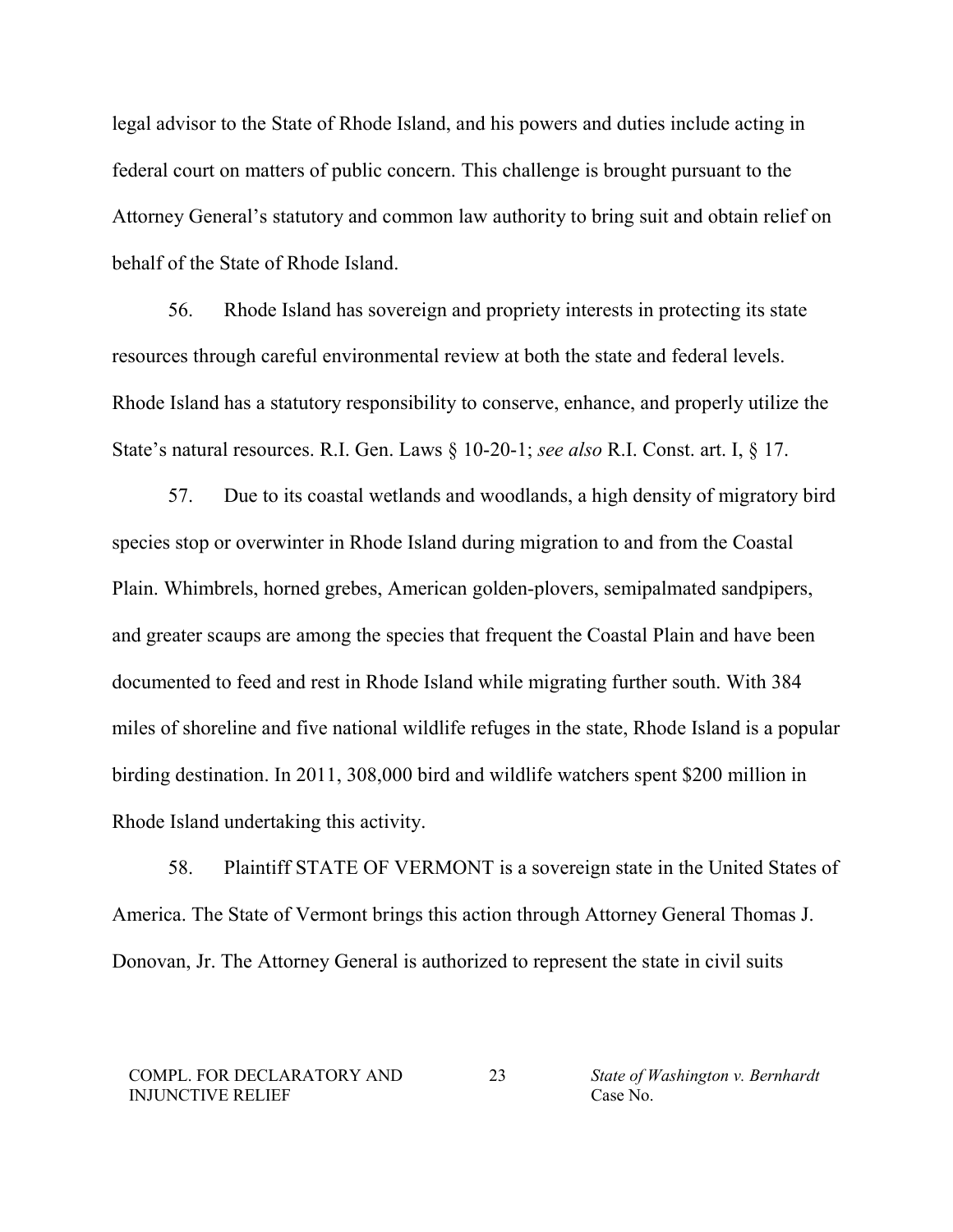involving the state's interests, when, in his judgment, the interests of the state so require. Vt. Stat. Ann. tit. 3 ch. 7.

59. Vermont has ownership, jurisdiction and control of all wildlife of the state as trustee for the state's citizens. Vt. Stat. Ann. tit.  $10 \frac{8}{9}$  4081(a)(1). Vermont has an interest in protecting wildlife, including birds that migrate through Vermont on their way to or from breeding grounds on the Coastal Plain, from harm both within and outside the state. Such migratory birds include the American golden-plover, snow bunting, and whimbrel. According to data for 2011, Vermont led the nation in the percentage of residents participating in bird watching (39%), and residents and visitors spent \$289 million on birdwatching and other wildlife viewing in the state.

#### **B. Defendants**

60. Defendant David Bernhardt is Secretary of the Interior (Interior) and is sued in his official capacity. Secretary Bernhardt is responsible for implementing and fulfilling the duties of Interior, including managing all aspects of the Leasing Program; managing implementation of the Refuge Administration Act, relevant portions of ANILCA, and Section 20001 of the Tax Act; and bears responsibility, in whole or in part, for the acts complained of in this Complaint. Secretary Bernhardt signed the challenged Record of Decision.

61. Defendant Interior is a federal agency and oversees BLM and bears responsibility, in whole or in part, for the acts complained of in this Complaint.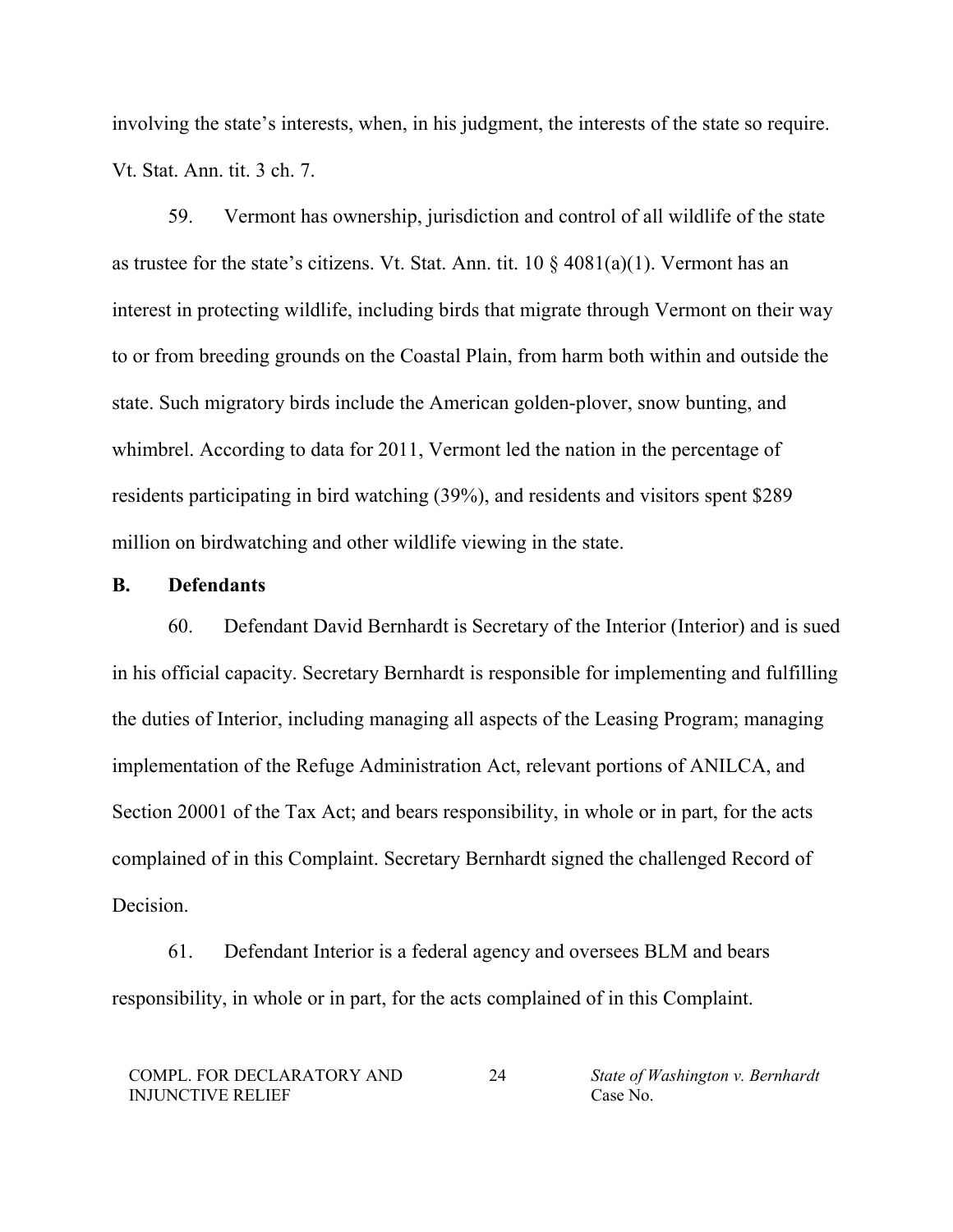62. Defendant BLM is a federal agency within Interior that bears responsibility, in whole or in part, for the acts complained of in this Complaint. Defendant BLM issued the challenged Record of Decision and FEIS.

## **IV. BACKGROUND**

## **A. Protection of the Arctic National Wildlife Refuge**

63. The federal government first protected the area now known as the Arctic National Wildlife Refuge in 1960 when the Secretary of the Interior established the Arctic National Wildlife Range. Public Land Order 2214, at 1 (Dec. 6, 1960) (PLO 2214).

64. Congress solidified and expanded these protections by passing ANILCA in 1980, which created the Arctic Refuge by adding 9.16 million acres of land to the existing 8.9 million-acre Arctic National Wildlife Range. ANILCA § 303(2)(A).

65. The Coastal Plain, which was a part of the original Range, is the most biologically productive part of the Arctic Refuge. The unique terrain of the Coastal Plain is comprised of mostly water or wetland and, due to the area's undisturbed nature, its wetland function and structure remain intact.

66. Along with caribou, polar bears, and other wildlife, more than 156 migratory bird species depend on the Coastal Plain's unique ecosystem. Birds migrate from the Arctic Refuge, particularly from the Coastal Plain, to six continents and through all 50 states.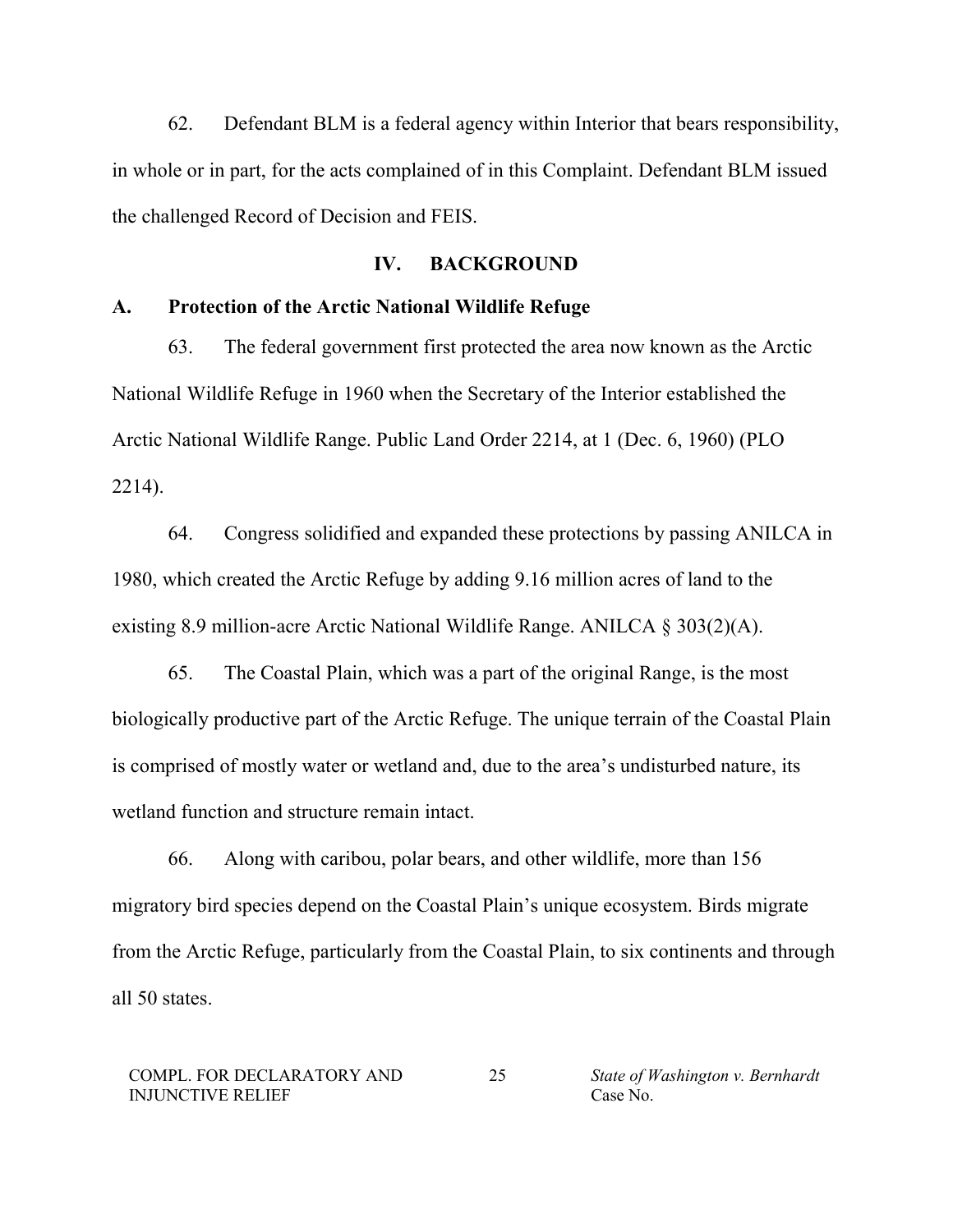67. Because of its undisturbed and unique ecosystem, the Arctic Refuge and its Coastal Plain have long-served as an important resource for scientific research, such as the study of migratory birds, within the National Wildlife Refuge System (Refuge System).

68. The Arctic Refuge also plays an important role in the United States' satisfaction of its international treaty obligations, including treaty obligations related to the protection of migratory birds.

69. Management of the Arctic Refuge is governed by ANILCA and the Refuge Administration Act.

70. The Refuge Administration Act applies to all national wildlife refuges and directs the Secretary of the Interior "to administer a national network of lands and waters for the conservation, management, and where appropriate, restoration of fish, wildlife, and plant resources and their habitats within the United States for the benefit of present and future generations of Americans." 16 U.S.C. § 668dd(a)(2).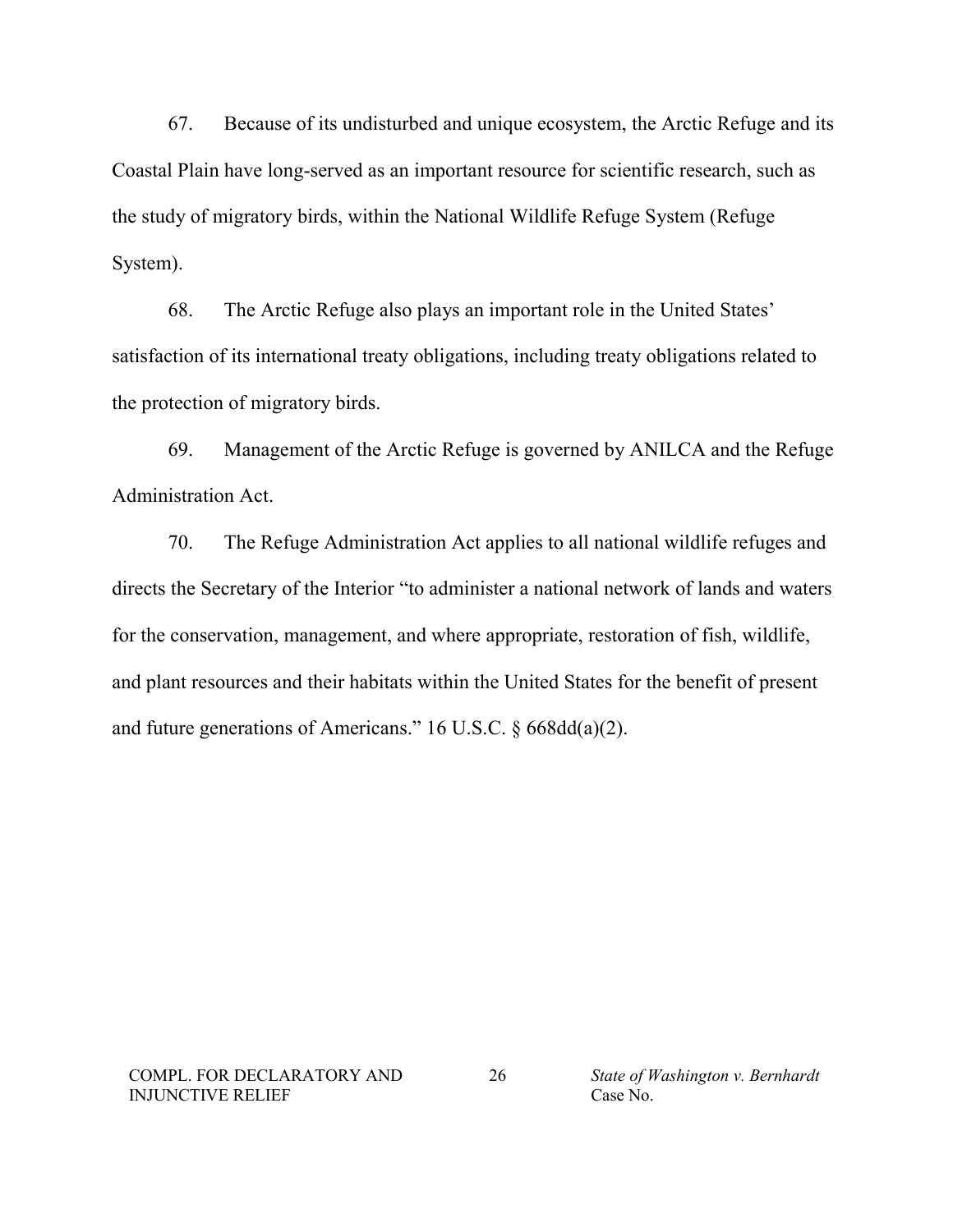71. The Refuge Administration Act directs the Secretary to, among other things:

(A) provide for the conservation of fish, wildlife, and plants and their habitats within the [Refuge] System;

(B) ensure that the biological integrity, diversity, and environmental health of the [Refuge] System are maintained for the benefit of present and future generations of Americans;

(C) plan and direct the continued growth of the [Refuge] System in a manner that is best designed to accomplish the mission of the [Refuge] System, to contribute to the conservation of the ecosystems of the United States, [and] to complement efforts of States and other Federal agencies to conserve fish and wildlife and their habitats,  $\ldots$ ; [and]

(D) ensure that the mission of the [Refuge] System . . . and the purposes of each refuge are carried out . . . .

16 U.S.C. § 668dd(a)(4); *see also* 50 C.F.R. § 25.11(b).

72. Under the Refuge Administration Act, "each refuge shall be managed to fulfill the mission of the System as well as the specific purpose for which that refuge was established." 16 U.S.C. § 668dd(a)(3)(A).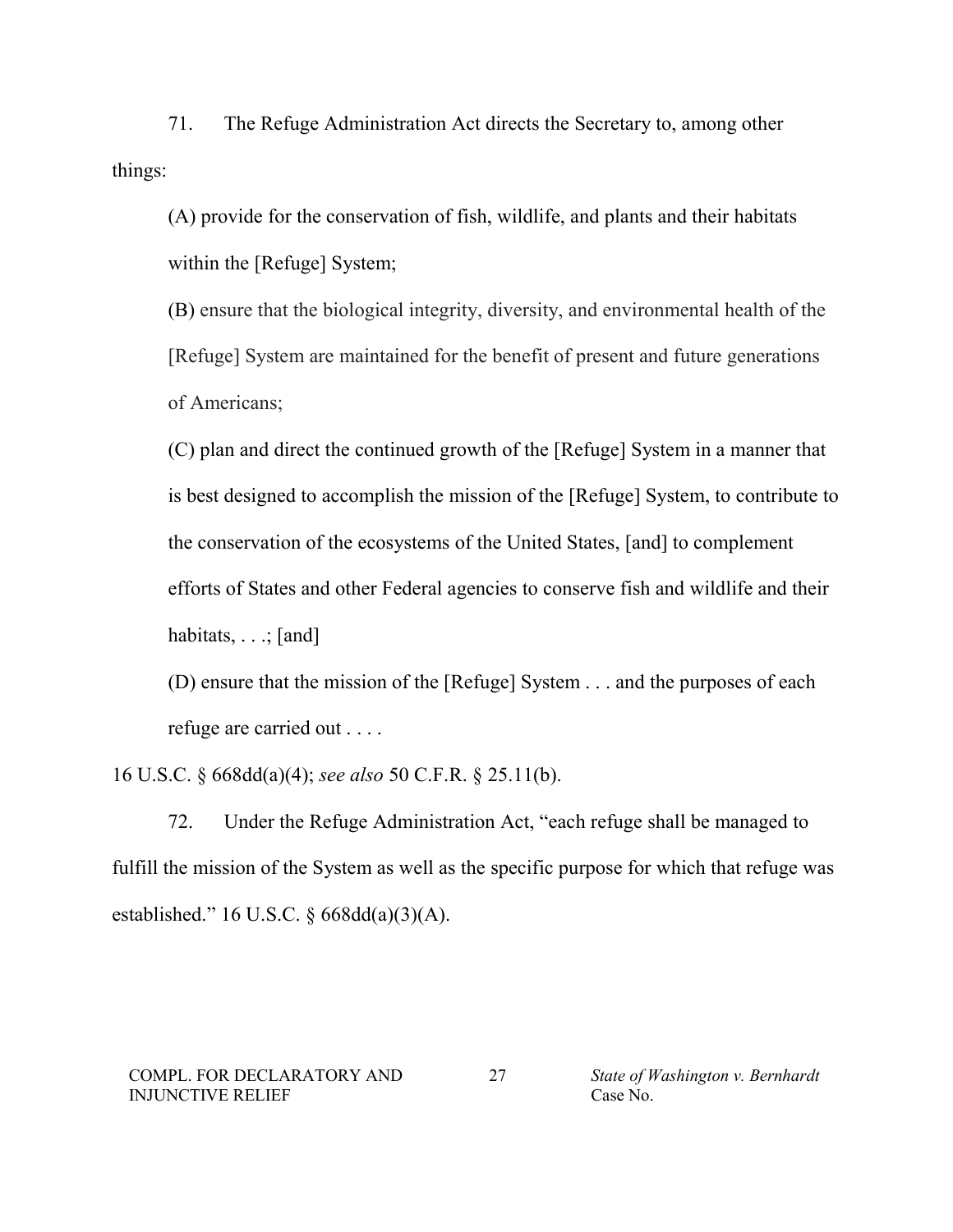73. The "purposes of the refuge" include purposes "specified in or derived from" laws or public land orders that established, authorized, or expanded the refuge. 16 U.S.C. § 668ee(10).

74. ANILCA identifies four purposes for establishing the Arctic Refuge and guiding its management:

(i) "to conserve fish and wildlife populations and habitats in their natural diversity," including "snow geese, peregrine falcons, and other migratory birds"; (ii) "to fulfill the international treaty obligations of the United States with respect to fish and wildlife and their habitats";

(iii) to provide opportunities for continued subsistence use by local residents; and

(iv) to ensure water quality and necessary water quantity within the refuge.

ANILCA § 303(2)(B).

75. These four ANILCA purposes add to the three original management purposes of the Arctic National Wildlife Range: to preserve "unique wildlife, wilderness, and recreational values." PLO 2214. These three Range purposes "remain in force and effect" for the Coastal Plain. ANILCA § 305.

76. ANILCA contains special provisions concerning the Coastal Plain. ANILCA § 1002 (codified at 16 U.S.C. § 3142). Recognizing the potential interest in oil and gas exploration and development on the Coastal Plain, Section 1002 requires "a comprehensive and continuing inventory and assessment of the fish and wildlife

28 *State of Washington v. Bernhardt* Case No.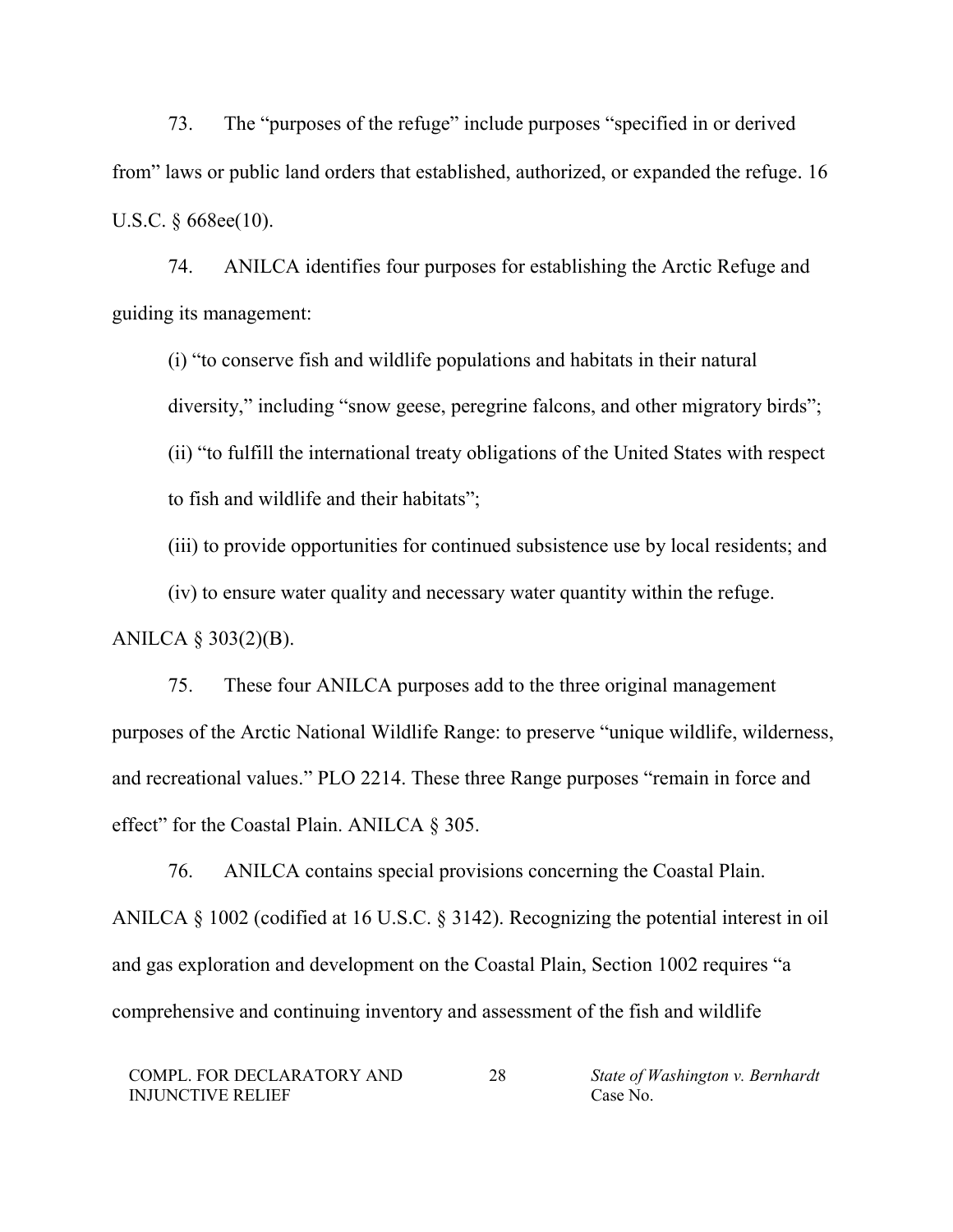resources of the coastal plain," including migratory birds, and directs Interior to study the potential impacts of oil and gas development on wildlife and habitats. ANILCA  $§ 1002(a), (c).$ 

77. By requiring such information, Congress sought to ensure that any oil and gas activity authorized within the Coastal Plain "avoid[] significant adverse effects on the fish and wildlife and other resources" of the region. *Id.* at § 1002(a).

78. Notwithstanding Section 1002, Section 1003 of ANILCA prohibited production of oil and gas from the Arctic Refuge and provided that "no leasing or other development leading to production of oil and gas from the range shall be undertaken until authorized by an Act of Congress." *Id.* at § 1003 (codified at 16 U.S.C. § 3143).

## **B. Congressional Directive to Develop a Limited Oil and Gas Program on the Coastal Plain**

79. In December 2017, President Trump signed into law the Tax Act. A rider to the Tax Act includes several provisions about the management of the Coastal Plain. First, the Tax Act amends ANILCA to include providing for a limited oil and gas program on the Coastal Plain. Tax Act § 20001. Second, the Tax Act excludes the Coastal Plain from ANILCA's prohibition on oil and gas production. *Id*. § 20001(b)(1). Third, the Tax Act directs the Secretary of the Interior, through BLM, to "establish and administer a competitive program for the leasing, development, production, and transportation of oil and gas in and from the Coastal Plain." *Id*. § 20001(b)(2).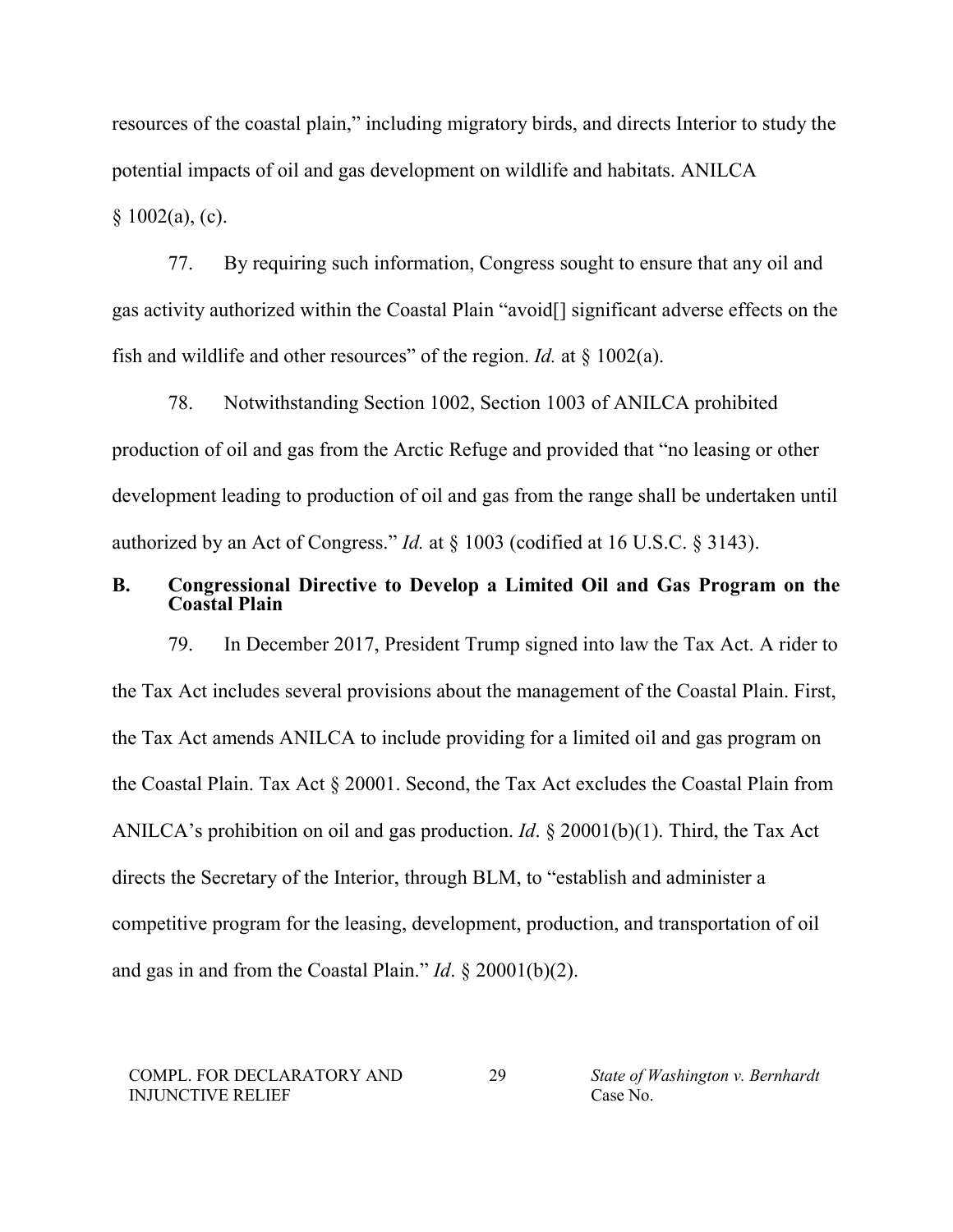80. The Tax Act places parameters on the leasing program, directing BLM to hold two lease sales offering 400,000 acres in each lease sale within four and seven years of the date of enactment and to limit surface development to 2,000 surface acres of federal land on the Coastal Plain. *Id*. § 20001(c).

81. The Tax Act does not otherwise alter the framework of protections for the Arctic Refuge. Rather, the legislative history accompanying the Tax Act demonstrates that Congress intended environmental protection to remain a priority of Coastal Plain management.

## **C. Fossil Fuels and Climate Change Impacts**

82. Oil and gas production from the Coastal Plain, as contemplated by the Leasing Program, will contribute to greenhouse gas emissions that cause climate change.

83. In a 2018 report, the Intergovernmental Panel on Climate Change (IPCC), an international scientific body of the United Nations, emphasized that climate change already is causing devastating impacts, including more frequent and extreme severe weather events, rising sea levels, and diminishing Arctic sea ice. Fossil fuel combustion, including oil and gas emissions, is a key driver of climate change.

84. The 2018 IPCC Report determined with a high degree of scientific confidence that if the current pace of greenhouse gas emissions continues, warming will reach 1.5 degrees Celsius above pre-industrial levels between 2030 and 2052.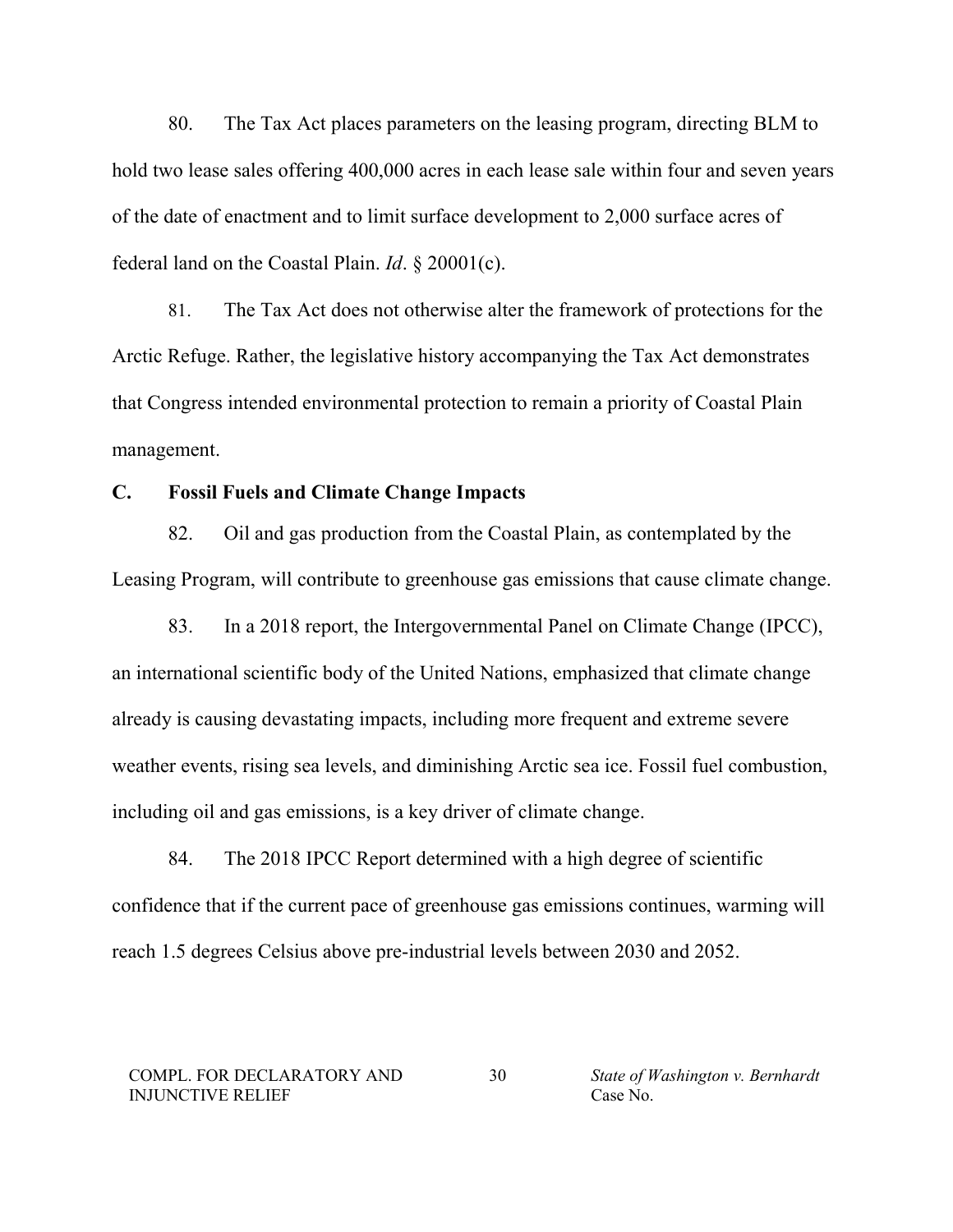85. Defendant Interior and the dozen other federal agencies that comprise the U.S. Global Change Research Program warned in the November 2018, Fourth National Climate Assessment that without substantial and sustained efforts to reduce greenhouse gas emissions, climate change will increasingly disrupt ecosystems; threaten human health, safety, and quality of life; damage infrastructure; and hinder economic growth throughout the United States, including in Plaintiffs' states.

86. Multiple studies repeatedly have demonstrated that a substantial portion of the world's recoverable fossil fuel reserves, such as those located in the Coastal Plain, must remain unburned in order to avert the most catastrophic impacts of climate change.

87. Over the past ten years, these unburnable reserve estimates have steadily increased. The 2018 IPCC report warned that to have only a 50% chance of avoiding the most devastating consequences of climate change resulting from global warming above the 1.5-degree Celsius level, about 80% of recoverable fossil fuel reserves must remain unburned.

88. Heeding these warnings, State Plaintiffs, businesses, and individuals are working to decrease reliance on fossil fuels and transition to cleaner technology. These efforts notwithstanding, State Plaintiffs already are experiencing devastating and increasingly severe climate impacts.

89. Along the coasts of Plaintiffs Washington, Massachusetts, California, Connecticut, Delaware, Maine, Maryland, New York, New Jersey, Oregon, and Rhode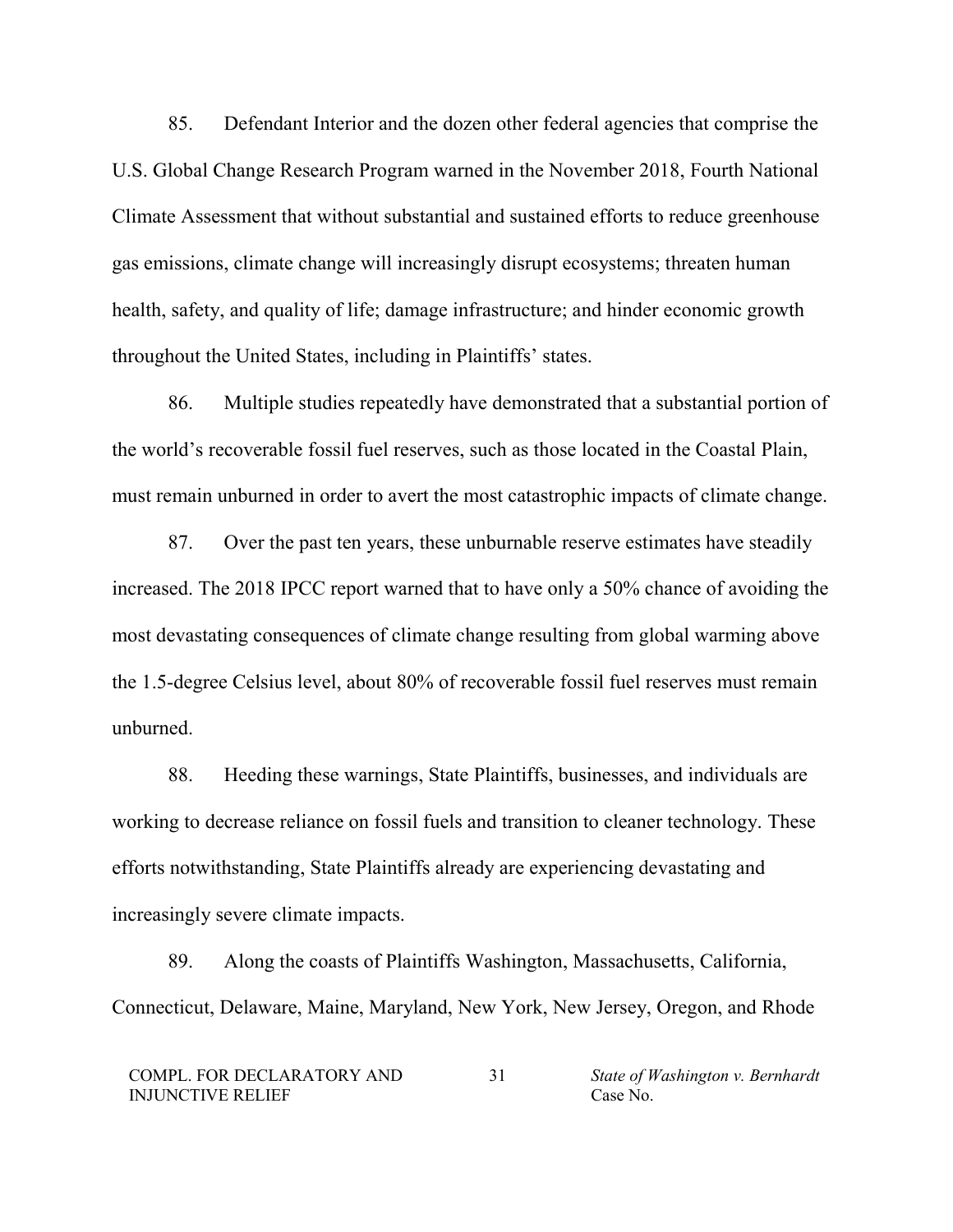Island, ocean acidification through the ocean's absorption of excess carbon dioxide in the atmosphere and warming water temperatures threaten natural resources and vital fisheries, including oysters, cod, lobster, and other marine life that play vital roles in the states' economy and culture. For example, without greenhouse gas mitigation, ocean acidification along Washington's coast is expected to cause a 34% decline in shellfish survival by 2100.

90. The rise of sea levels from melting ice sheets and glaciers and thermal expansion has impacted coastal and marine waters along over 18,000 shoreline miles of Plaintiffs Washington, Massachusetts, California, Connecticut, Delaware, Maine, Maryland, New Jersey, New York, Oregon, and Rhode Island. Sea level rise has led to more frequent tidal inundation, and when combined with more intense coastal storms, storm surges and severe flooding that cause significant damage to state properties, tourism, public infrastructure, private homes, businesses, and wildlife habitat, and increasing demands for emergency services. Impacted areas include a diverse array of coastal ecosystems (*e.g.*, sandy beaches, islands, estuaries, and salt marshes) that offer immense recreational, cultural, and aesthetic value to the residents of and visitors to coastal State Plaintiffs, while also serving important ecological functions.

91. Rising sea levels, coupled with intensifying weather events, also threaten State Plaintiffs' migratory birds and their habitat. Coastal wetlands provide an important stopover for millions of migratory birds. With intensifying storms and rising sea levels,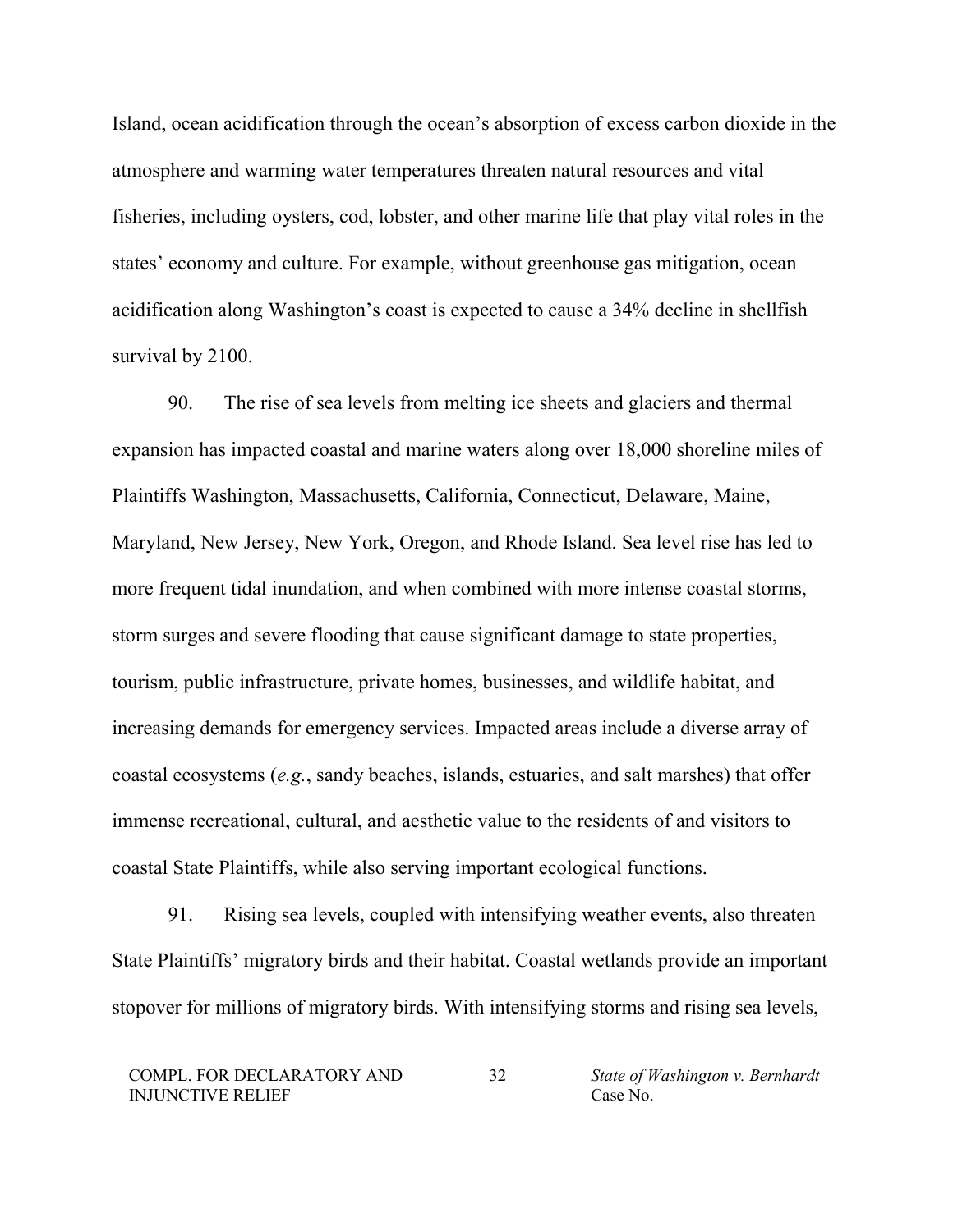tidal flats and marshes could become open water, jeopardizing the survival of the migratory birds that depend on the tidal flats and marshes to feed and nest.

92. Specific impacts from sea level rise to State Plaintiffs' resources include:

92.1 Boston, the largest city in Massachusetts, could experience cumulative damage to buildings, building contents, and associated emergency costs as high as \$94 billion between 2000 and 2100, depending on the sea level rise scenario and the extent of adaptive and preventative actions in place.

92.2 Sea level rise in Delaware threatens property assessed at approximately \$1.5 billion and will harm coastal ecosystems that offer recreational, cultural, ecological, and aesthetic value to the residents of and visitors to the state. Delaware's 2012 Sea Level Rise Vulnerability Assessment determined that 8 to 11% of the state's land area could be inundated by sea level rise of 0.5 to 1.5 meters.

92.3 Maryland is projected to experience between 2.1 and 5.7 feet of sea level rise over the next century, leading to shoreline erosion, coastal flooding, storm surges, inundation, and saltwater intrusion into groundwater supplies and adversely impacting tourism and the Port of Baltimore.

92.4 Sea level rise in New York will not only directly increase the risks to lives and property in the state from future storms, but also threaten coastal wetlands, which provide important species habitat and protect adjacent communities. Swiss Re, a reinsurance and insurance company, has estimated that expected annual economic losses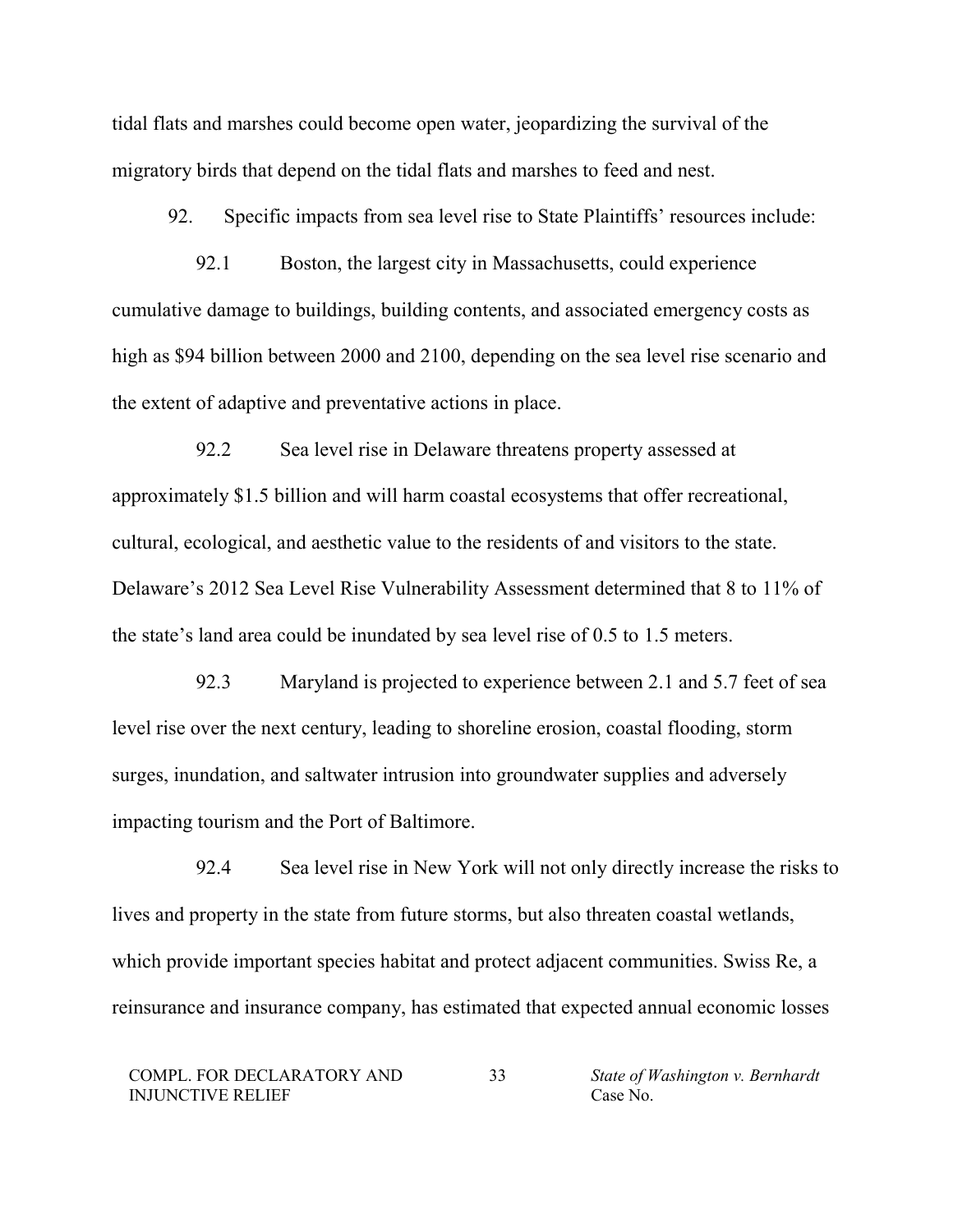in New York City alone from rising sea levels and more intense storms may increase to \$4.4 billion by the 2050s.

92.5 Rhode Island has experienced over ten inches of sea level rise since 1930, averaging over an inch per decade. The mean annual rate of sea level rise has increased in recent decades and will continue to rise significantly. According to the National Oceanic and Atmospheric Administration, Rhode Island could experience nine feet of seal level rise by 2100, along with substantial increase in the frequency of tidal flooding. Further, Rhode Island's topography, geography, and land use patterns make it particularly susceptible to injuries from seal level rise. Particularly, Rhode Island has substantial public assets in 21 coastal municipalities along its nearly 400 miles of coastline and 20 Rhode Island municipalities have acreage lying below the floodplain.

93. The rise in extreme weather events have caused drought, flooding, wildfires, and other catastrophic natural disasters leading to significant losses for State Plaintiffs, including:

93.1 Extreme weather on the East Coast includes hurricanes, coastal storms, heavy downpours, and extreme heat that are increasing in frequency and intensity. In Connecticut, where the annual mean temperature rose by approximately three degrees Fahrenheit since 1895, warmer weather is contributing to a rise in average annual precipitation that will increase the frequency of heavy downpours. In New York, Hurricane Sandy caused an estimated \$32 billion in losses and over 50 deaths in the state.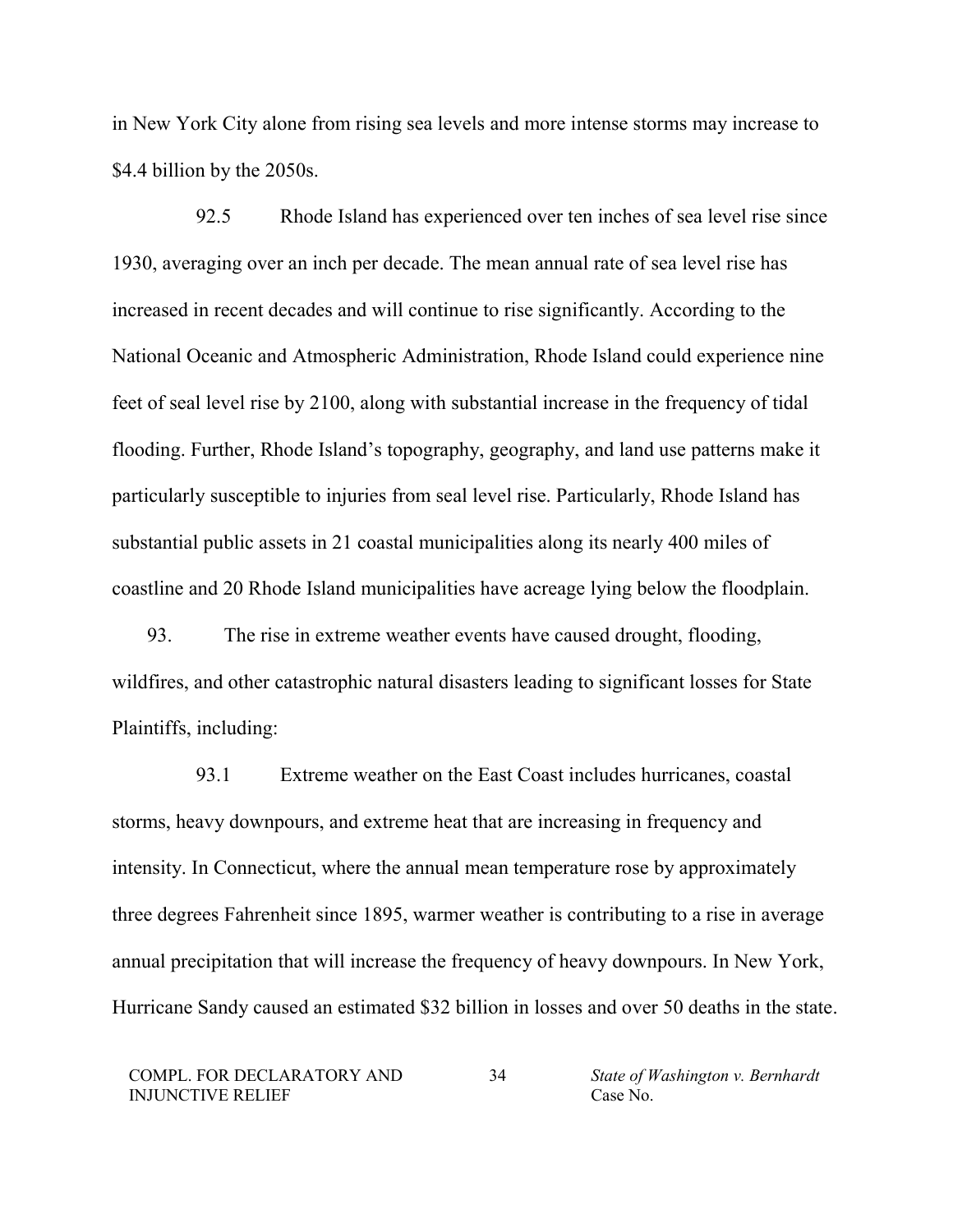Lake Ontario reached record high-water levels in 2017 and 2019 causing significant damage to properties in New York's lakefront communities. In New Jersey, Sandy's severe winds and coastal flooding cost the state an estimated \$11.7 billion in lost domestic product, including \$950 million in tourism losses. Hurricane Irene caused estimated damages of up to \$1 billion in New York and then dumped approximately 11 inches of rain on Vermont, temporarily or permanently displacing more than 1,400 households and causing \$733 million in damage, including damage to more than 500 miles of state highway and 480 bridges. Since 1960, average annual precipitation in Vermont has increased by 5.9 inches and increasingly frequent heavy rainstorms threaten to flood communities in Vermont's many narrow river valleys. Over the past 80 years, Rhode Island has experienced a doubling of the frequency of flooding, an increase in the magnitude of flood events and has had more extreme precipitation events between 2005 and 2014 than any prior decade in the state's history. In just Providence, Rhode Island, average annual precipitation has increased by 0.4 inches per decade since 1895 and intense rainfall events have increased 71% between 1958 and 2000.

93.2 Extreme weather in the Midwest includes flooding, drought, and whipsawing water levels on the Great Lakes. In 2011, 15 inches of rain fell in northwestern Illinois over just 12 hours, killing one person and damaging infrastructure. In spring 2019, flooding in Illinois delayed crop planting, causing the U.S. Department of Agriculture to declare an agricultural disaster in every county in Illinois. Predictions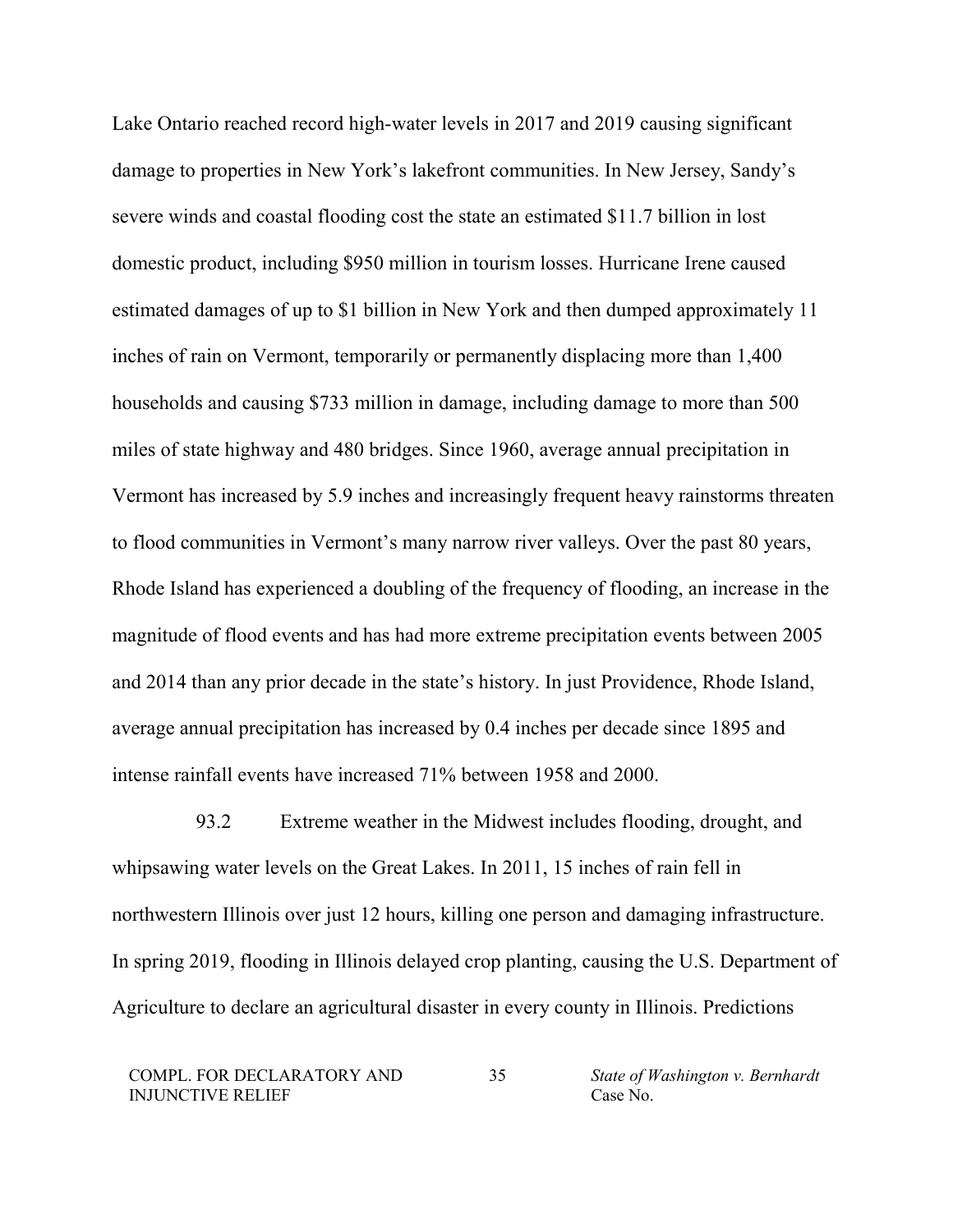indicate that warmer weather and altered rain patterns will reduce crop yield by 15% within two decades and up to 73% by the end of the century, making farming particularly vulnerable to extreme precipitation caused by climate change. Since 2004, Minnesota has experienced three 1,000-year floods and an increase in intense weather events including hailstorms, tornadoes and droughts. In 2007, several Minnesota counties received drought designation, while others experienced flood disasters—an occurrence that repeated itself in 2012 when 11 counties declared flood emergencies while 55 received drought designations. In 2019, Lake Michigan broke its 33-year-old high-water record; in 2013, it reached an all-time low. Rapidly swinging water levels harm commercial shipping, recreational boaters, and beach-goers—low water forces freighters to forgo cargo and high water erodes beaches.

93.3 In the West, extreme weather in Plaintiffs' states threaten to devastate wildlife populations and agricultural industries. For example, rising stream temperatures and lower summer stream flows from reduced snow pack continue to reduce the quality and quantity of salmon habitat in western states, particularly California, Oregon, and Washington. In 2015, Oregon experienced the warmest year since recordkeeping began in 1895. The heat resulted in record low snowpack across the state, a two-third reduction of normal irrigation water for farmers in eastern Oregon's Treasure Valley, and the loss of more than half of spring spawning salmon in the Columbia River.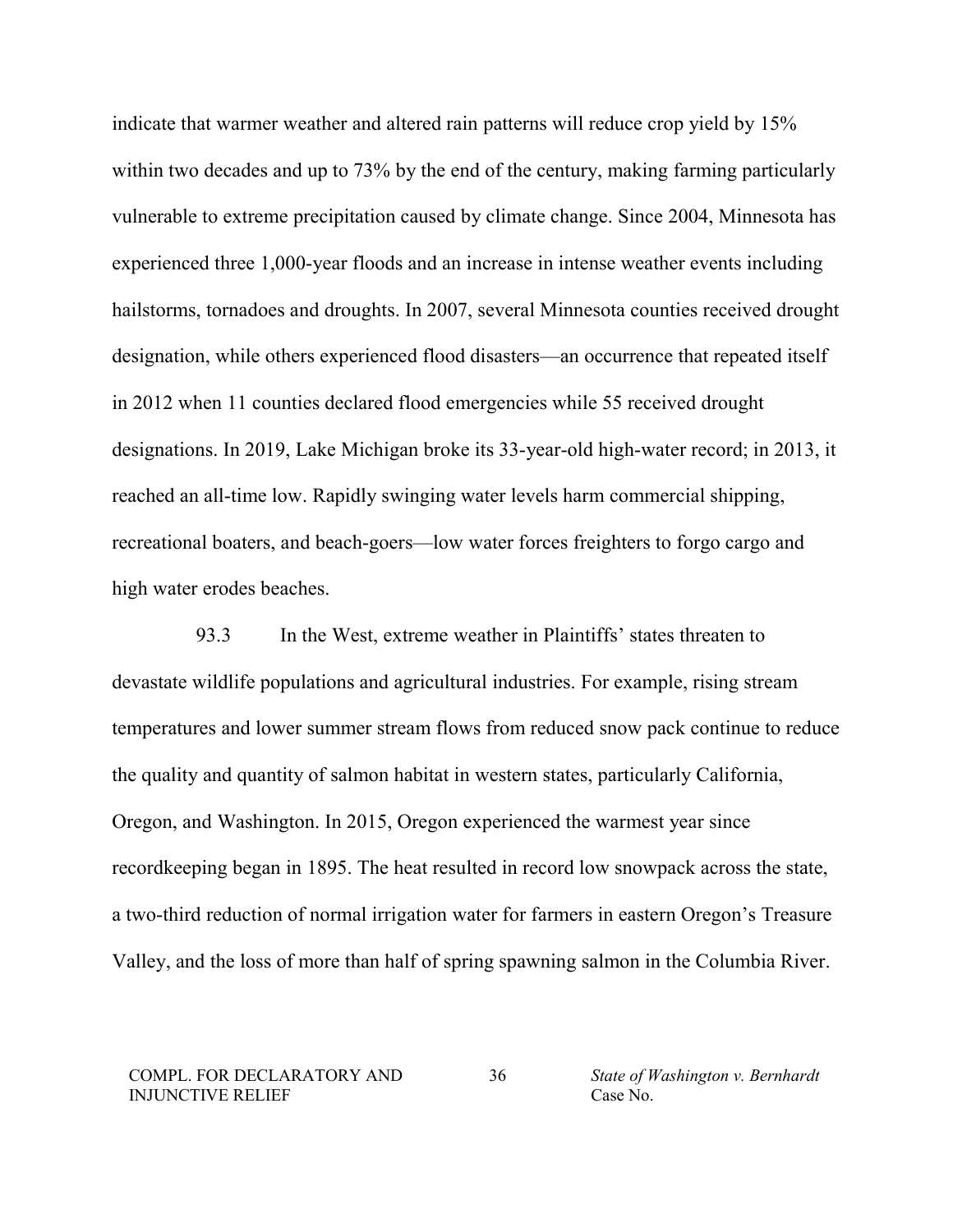94. Warmer temperatures also contribute to increased risks of disease and health impacts. Changes in vegetation and the rise in deer populations have contributed to an increased risk of West Nile Virus in Connecticut and the spread and prevalence of Lyme disease in Massachusetts, Connecticut, Minnesota, Rhode Island, and Vermont. Heat-related deaths in New York City have been projected to increase if actions are not taken to reduce greenhouse gas emissions and lessen temperature increases. In Michigan, heat-related illnesses, waterborne diseases, and vector-borne diseases are on the rise. In California, increased hospitalizations for multiple diseases, including cardiovascular disease, ischemic stroke, pneumonia, and heat stroke, are associated with increases in same-day temperature. California bears a substantial portion of the costs of these medical conditions as a result of its financial responsibility for Medi-Cal and Medicare payments. Increased forest fire activity in western states like California, Oregon, and Washington, leads to an increase in unhealthy air days, impacting public health.

95. Like State Plaintiffs, the Arctic ecosystem, including the Coastal Plain, is rapidly changing due to climate change. Accelerated melting of multiyear sea ice, increased boreal wildfires, reduction of terrestrial snow cover, and permafrost degradation are stark examples of the rapid Arctic-wide response to global warming.

96. Annual average near-surface air temperatures across Alaska and the Arctic have increased over the last 50 years at a rate more than twice as fast as the global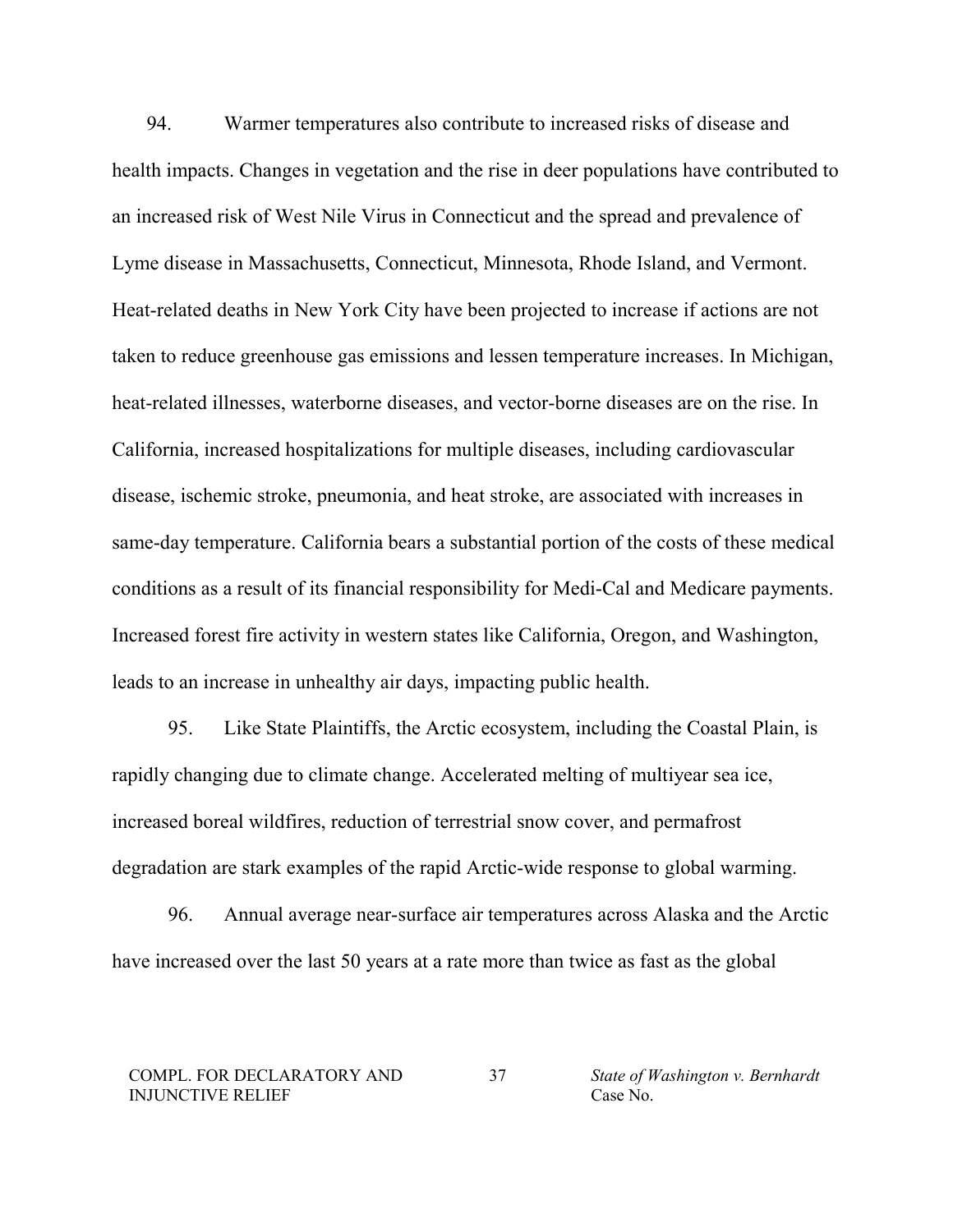average temperature. Increased temperatures on Alaska's North Slope contribute to thawing permafrost that releases carbon dioxide and methane that amplifies warming.

97. Yet, despite the overwhelming and increasingly harmful impacts of climate change in the United States and around the world, Defendants asserted in the FEIS that "[T]here is not a climate crisis." FEIS S-686.

98. The 2018 IPCC Report gravely warns that an increase in global temperatures of 1.5 degrees Celsius above preindustrial levels will significantly increase risks for human health, food security, biodiversity, national security, and global economies. Yet, the Defendants summarily dismissed this conclusion as "rel[ying] on global climate models that have grossly overestimated the amount of warming (based on actual observations) from a given amount of GHG emissions . . . ." FEIS S-569.

99. Defendants further trivialized the importance of reducing U.S. emissions, stating, "Restricting GHG emissions, especially in just the [United States], which now represents a small and shrinking portion of global emissions, would not have a measurable effect on climate change globally or regionally in Alaska." FEIS S-581.

100. In fact, the United States remains the second-largest contributor of carbon emissions in the world. Recent reports affirm that immediate and substantial global greenhouse gas emission reductions are essential to limiting the most harmful impacts of climate change in the United States and across the globe.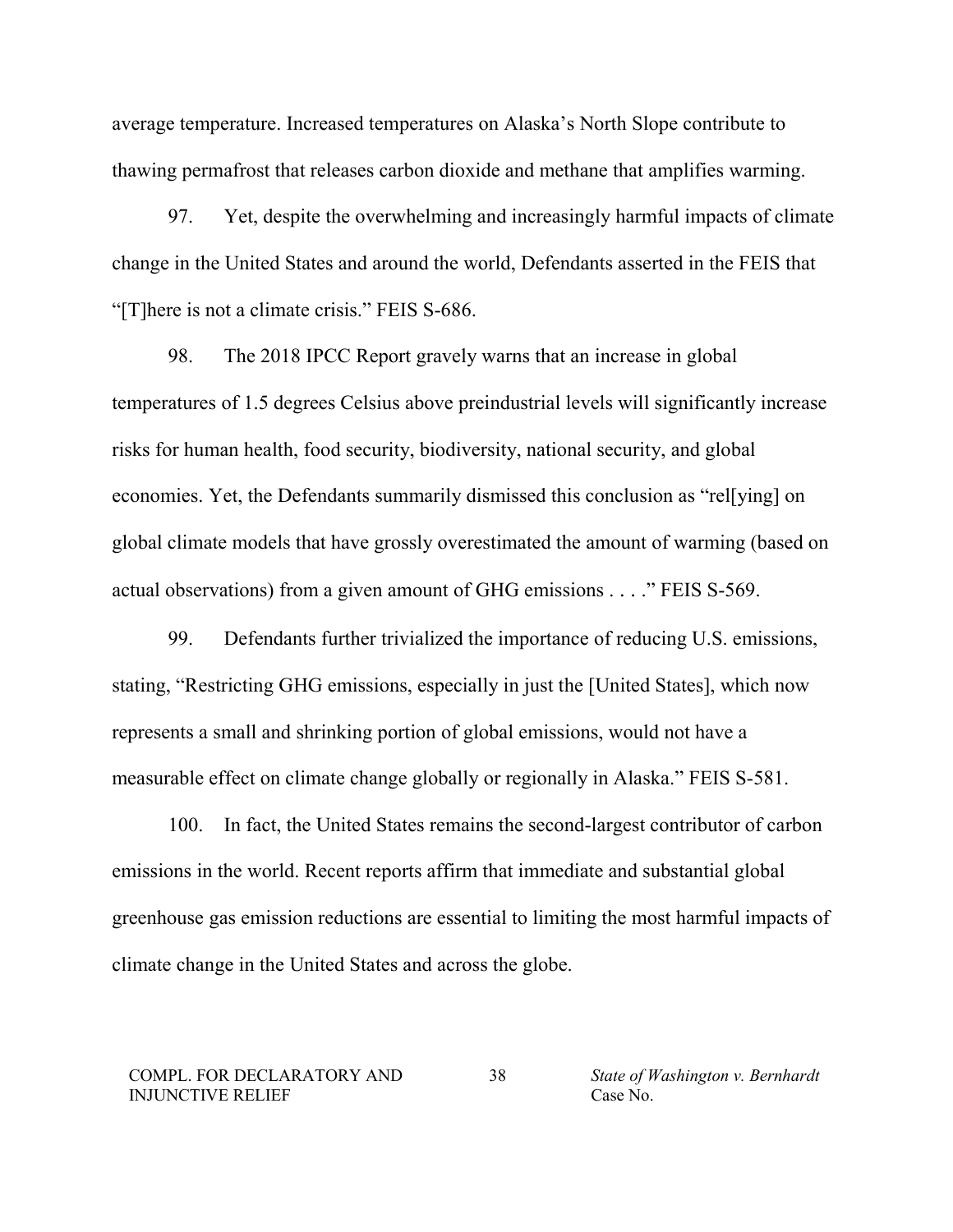## **D. The Leasing Program FEIS and Record of Decision**

## **1. NEPA's Requirements**

101. Before authorizing the Leasing Program, Defendants must comply with NEPA's environmental review requirements.

102. NEPA declares a national policy to "use all practicable means and measures" to "create and maintain conditions in which man and nature can exist in productive harmony." 42 U.S.C. § 4331(a).

103. The objectives of NEPA are realized through a set of "action-forcing" procedures that require that agencies take a "'hard look' at environmental consequences." *Robertson v. Methow Valley Citizens Council*, 490 U.S. 332, 350 (1989).

104. A federal agency must ensure that its impacts analysis "inform[s] the public that it has indeed considered environmental concerns in its decisionmaking process." *Pit River Tribe v. U.S. Forest Serv.*, 469 F.3d 768, 781 (9th Cir. 2006) (quoting *Earth Island Inst. v. U.S. Forest Serv.,* 442 F.3d 1147, 1153–54 (9th Cir. 2006)).

105. The Council on Environmental Quality (CEQ) promulgated rules implementing NEPA, which apply to all federal agencies. 40 C.F.R. pt. [1](#page-38-0)500.<sup>1</sup> Interior also promulgated rules governing its NEPA implementation. 43 C.F.R. pt. 46.

<span id="page-38-0"></span><sup>&</sup>lt;sup>1</sup> CEQ recently issued new regulations implementing NEPA that take effect September 14, 2020. Update to the Regulations Implementing the Procedural Provisions of the National Environmental Policy Act, 85 Fed. Reg. 43,304 (July 16, 2020) (to be codified at 40 C.F.R. pt. 1500). CEQ's prior regulations, promulgated in 1978 with minor amendments in 1986 and 2005, govern Defendants' Record of Decision and FEIS. All regulatory references in this complaint are to the 1978 regulations, as amended.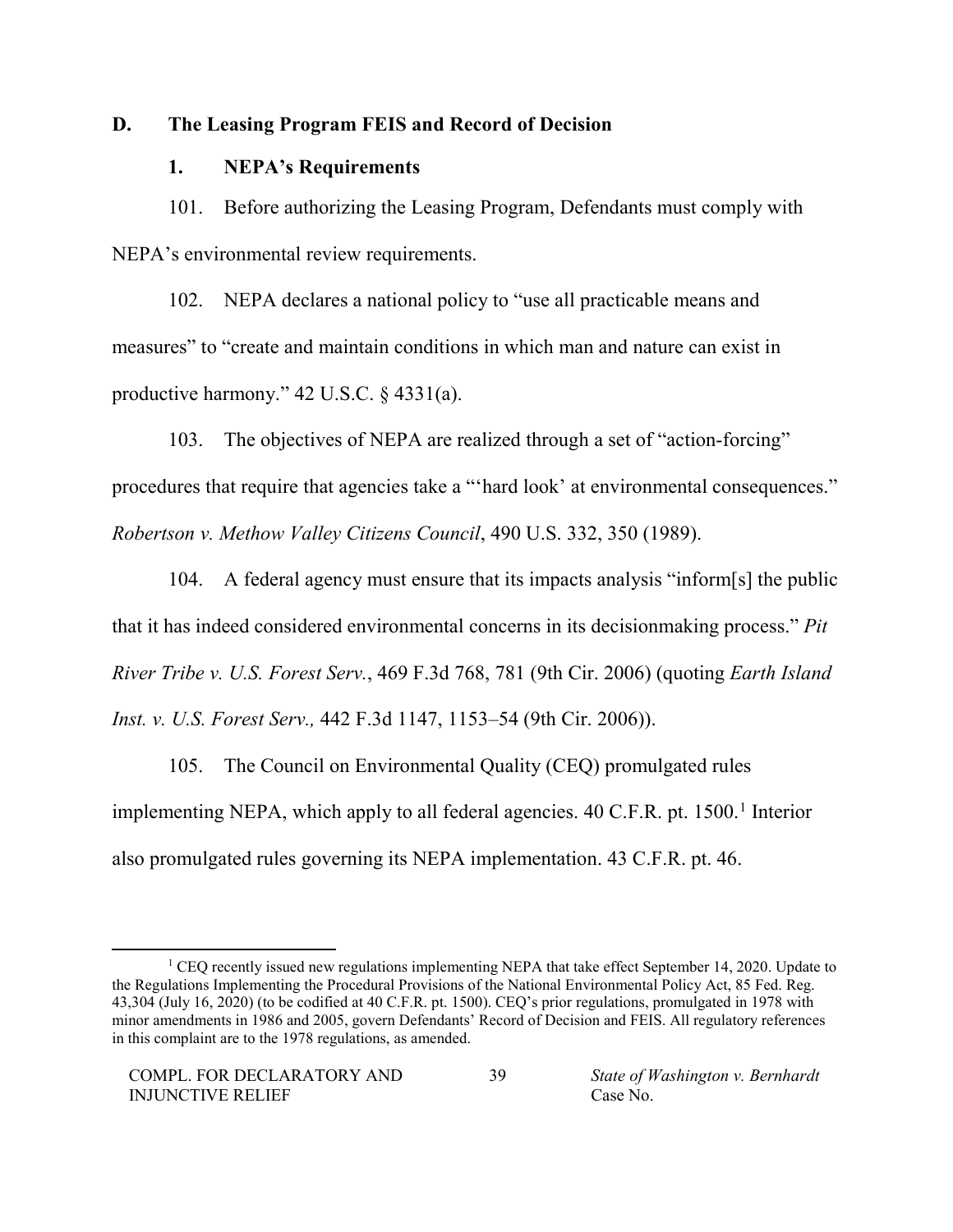106. NEPA requires federal agencies to prepare an environmental impact statement (EIS) for all "major federal actions significantly affecting the quality of the human environment." 42 U.S.C. § 4332.

107. "Major federal actions" include "new and continuing activities" with "effects that may be major and which are potentially subject to Federal control and responsibility." 40 C.F.R. § 1508.18.

108. An EIS must "provide full and fair discussion of significant environmental impacts and shall inform decisionmakers and the public of the reasonable alternatives which would avoid or minimize adverse impacts or enhance the quality of the human environment." *Id.* § 1502.1.

109. An EIS must discuss, among other things: the environmental impact of the proposed federal action, any adverse and unavoidable environmental effects, alternatives to the proposed action, and any irreversible and irretrievable commitments of resources involved in the proposed action. 42 U.S.C. § 4332.

110. An EIS's analysis of reasonable alternatives "is the heart of the environmental impact statement." 40 C.F.R. § 1502.14.

111. Agencies must rigorously explore and objectively evaluate all reasonable alternatives, including the alternative of taking no action, and must discuss the reasons for eliminating any alternatives rejected from detailed study. *Id*.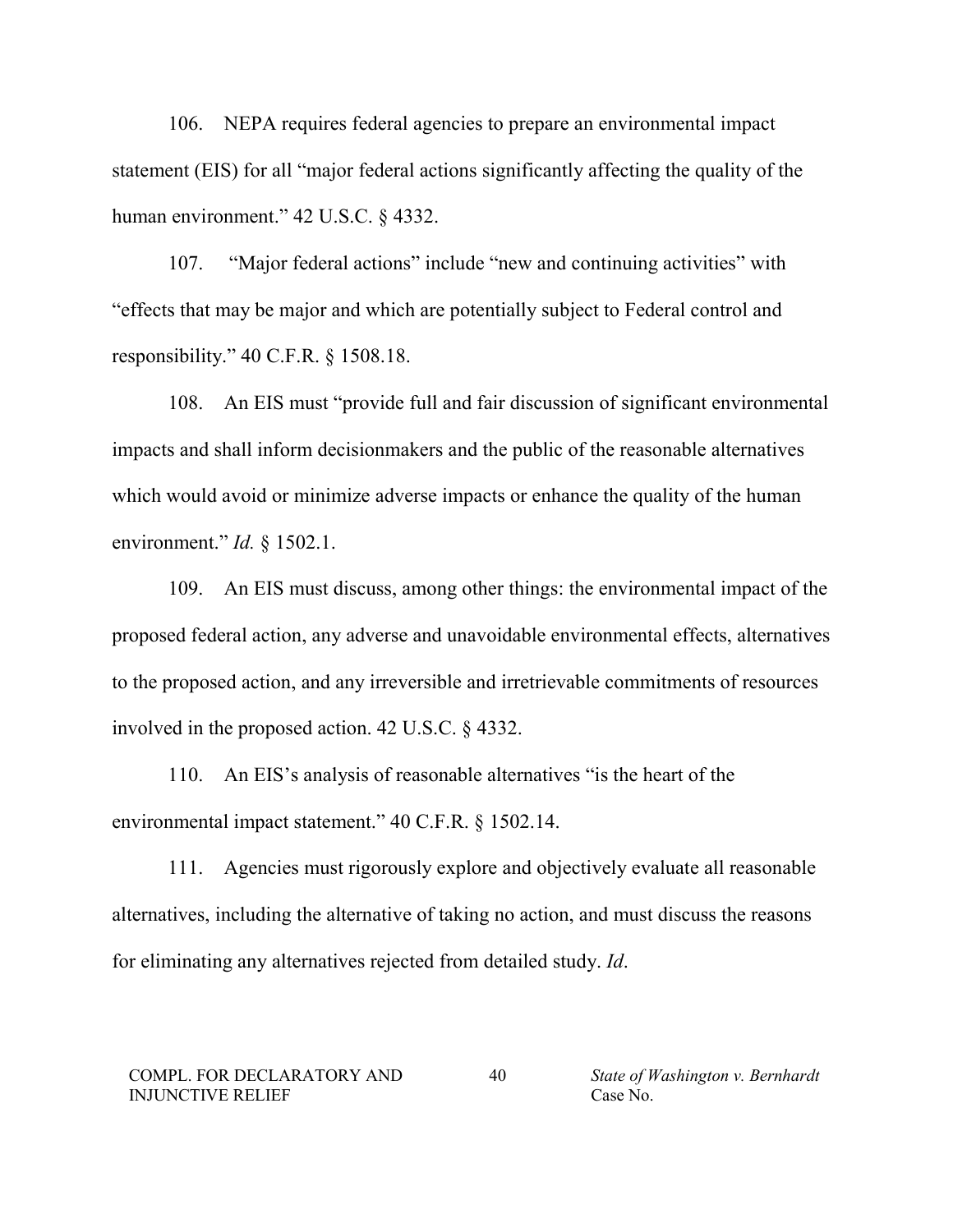112. An EIS must state how alternatives considered will achieve the requirements of NEPA and "other environmental laws and policies." *Id*. § 1502.2.

113. NEPA's regulations require agencies to analyze both the direct impacts that an action will have on the environment, as well as the action's "reasonably foreseeable" indirect and cumulative impacts. *Id.* § 1508.8.

114. Direct impacts are caused by the action and occur at the same time and place as the action. *Id.*  $\frac{1}{2}$  1508.8(a).

115. Indirect impacts are "caused by the action and are later in time or farther removed in distance, but are still reasonably foreseeable." *Id*. § 1508.8(b).

116. Cumulative impacts are those impacts that result "from the incremental impact of the action when added to other past, present, and reasonably foreseeable future actions." *Id*. § 1508.7.

117. A legally adequate impact analysis requires the establishment of accurate baseline conditions to determine the effect the action will have on the environment. *Half Moon Bay Fisherman's Mktg. Ass'n v. Carlucci*, 857 F.2d 505, 510 (9th Cir. 1988).

118. If information that is essential for making a reasoned choice among alternatives is not available, an agency must obtain that information unless the costs of doing so would be exorbitant. 40 C.F.R. § 1502.22(a).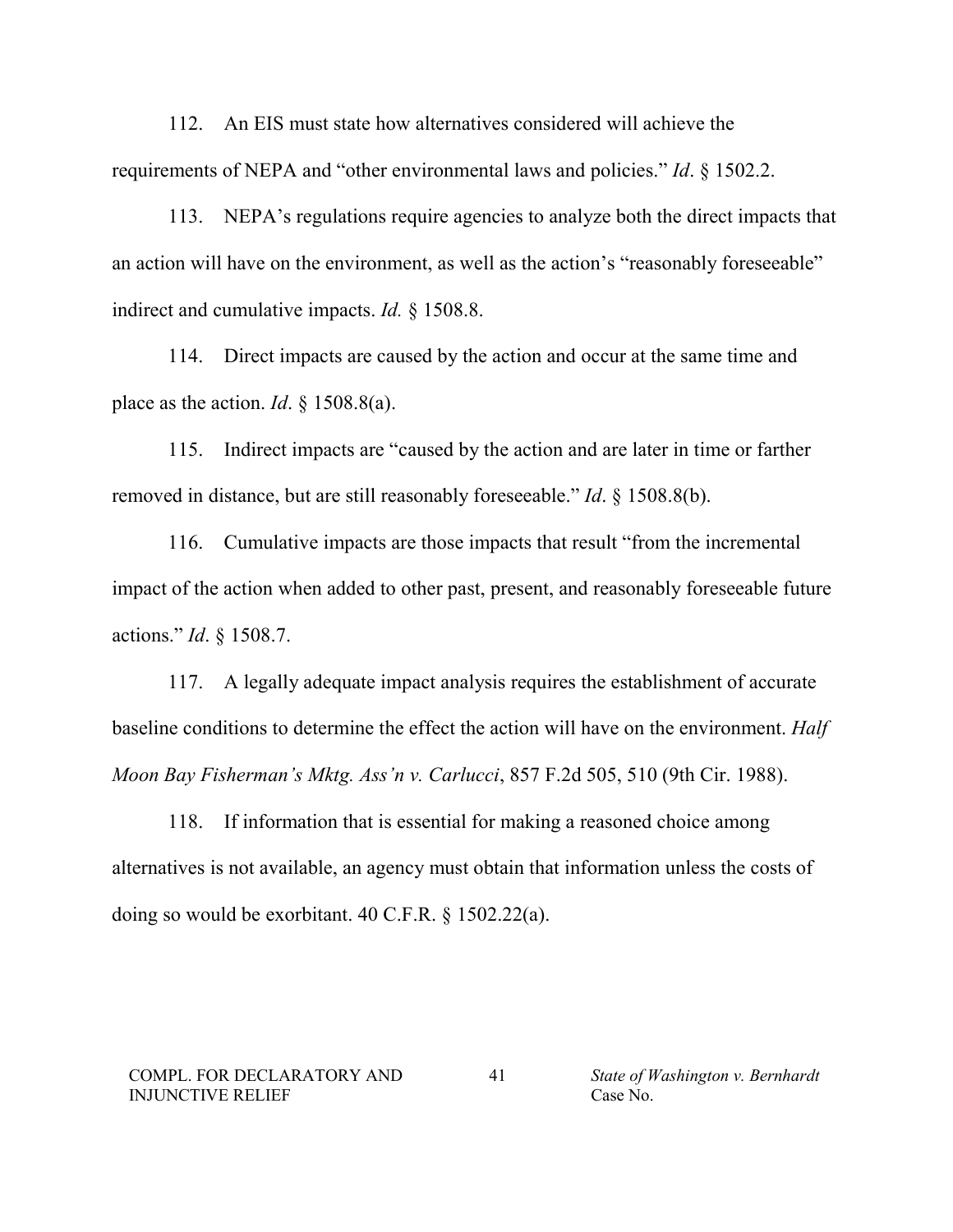119. Agencies also have an obligation to consider in the EIS mitigation measures to avoid, minimize, rectify, reduce, eliminate, or compensate for environmental harms of agency action. *Id*. §§ 1502.16(h), 1508.20.

### **2. Defendants' FEIS and Record of Decision**

120. On December 28, 2018, Defendants published a Notice of Availability of the Draft Environmental Impact Statement (DEIS). Interior, BLM, Notice of Availability of the Draft Environmental Impact Statement for the Coastal Plain Oil and Gas Leasing Program and Announcement of Public Subsistence-Related Hearings, 83 Fed. Reg. 67,337 (Dec. 28, 2018).

121. Nearly all State Plaintiffs submitted detailed comments on the DEIS, highlighting numerous inadequacies in Defendants' environmental review, including a deficient range of alternatives, a deficient analysis of greenhouse gas emissions and associated climate change impacts, and a deficient analysis of migratory bird impacts.

122. The vast majority of the more than one million public comments on the DEIS, including comments submitted by nearly all State Plaintiffs, opposed expansive leasing and development in the Coastal Plain.

123. Just six months after the comment period closed on the DEIS, Defendants noticed the availability of the FEIS in the Federal Register on September 25, 2019. Interior, BLM, Notice of Availability of the FEIS for the Coastal Plain Oil and Gas Leasing Program, Alaska, 84 Fed. Reg. 50,472 (Sept. 25, 2019).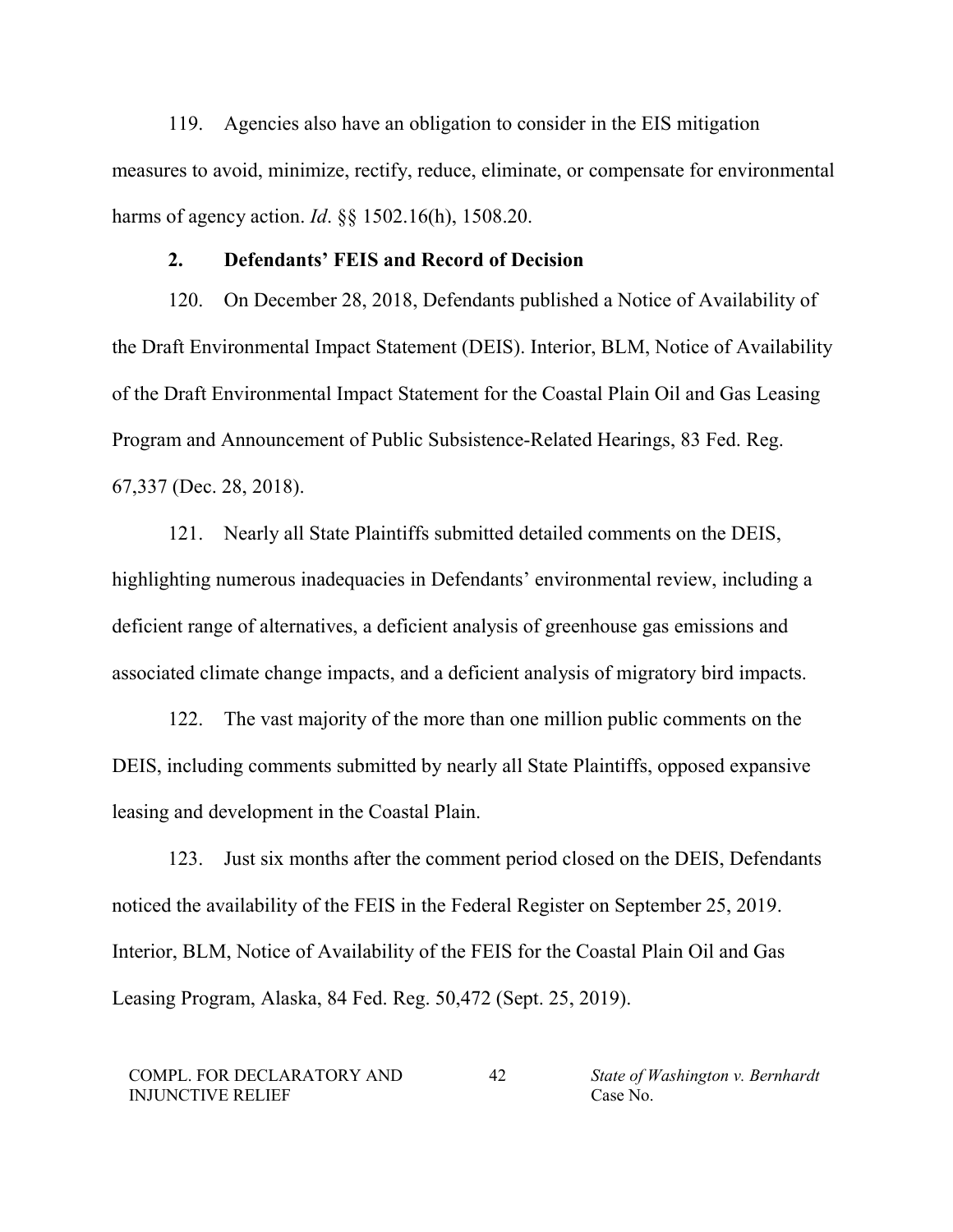124. Defendants issued the Record of Decision approving the Leasing Program on August 17, 2020.

125. The Record of Decision authorizes Alternative B, which will allow oil and gas leasing on the entire program area encompassing 1,563,500 acres of the Coastal Plain. As the Record of Decision notes, this expansive area will also be available for "future exploration, development, and transportation" resulting from the Leasing Program. Interior, BLM, Coastal Plain Oil and Gas Leasing Program Record of Decision 3 (August 2020) (ROD).

126. Alternative B has the most severe environmental impacts of all considered alternatives. It maximizes the acreage available for leasing, seismic exploration, development, and transportation and includes the fewest environmental protections. Alternative B has the greatest anticipated impacts on the delicate Coastal Plain ecosystem, including impacts to the area's wildlife (including migratory birds), habitat, subsistence values, and water resources.

127. The Record of Decision adopts the lease stipulations and required operating procedures considered in the FEIS. BLM may waive, exempt, or modify the lease stipulations and required operating procedures. Among other things, the lease stipulations and required operations procedures do not adequately protect the conservation purposes of the Arctic Refuge, including migratory birds.

#### COMPL. FOR DECLARATORY AND INJUNCTIVE RELIEF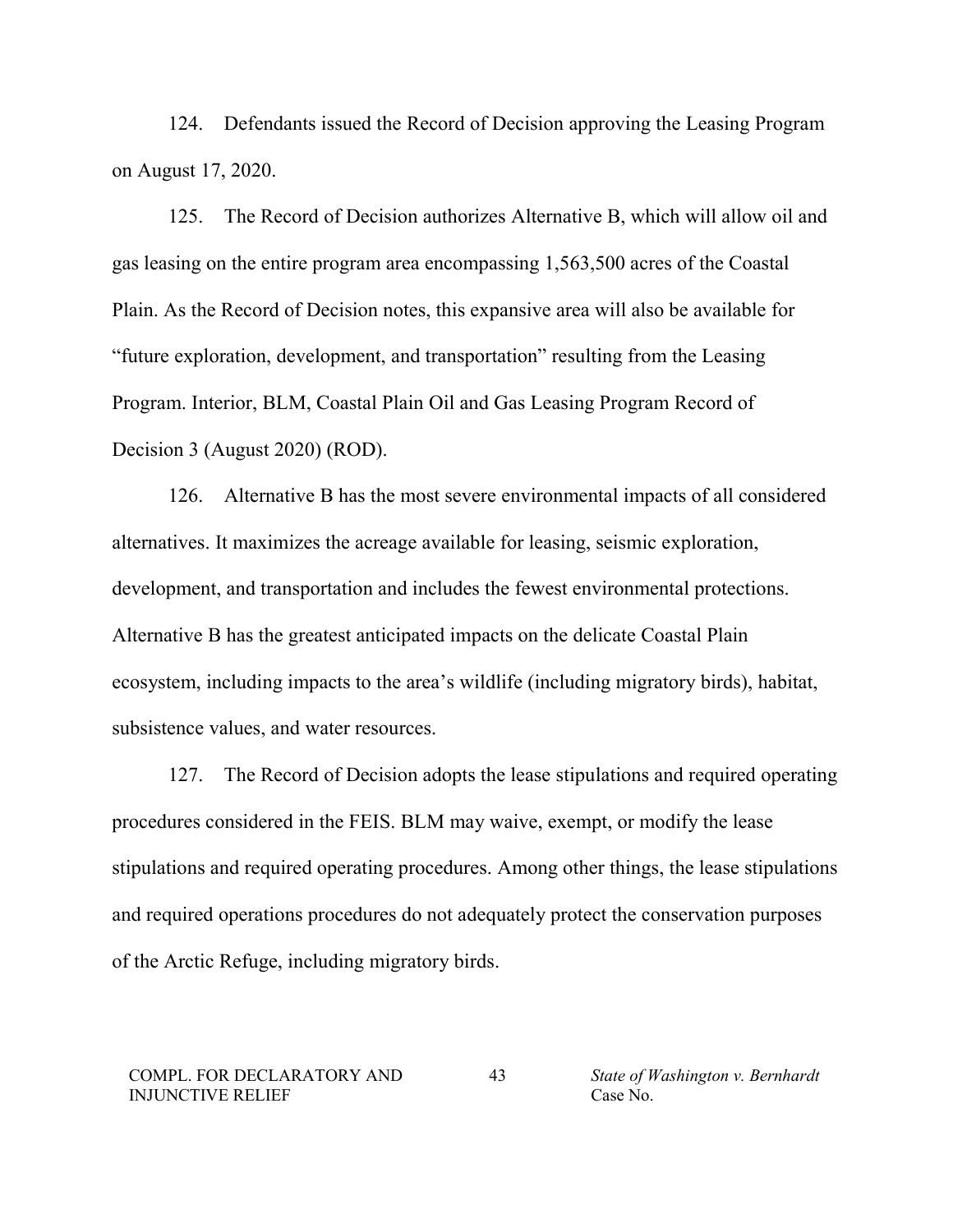128. Although the Record of Decision recognizes that the Tax Act "included a Coastal Plain oil and gas program as a refuge purpose on *equal footing* with the other refuge purposes," ROD 1 (emphasis added), the Record of Decision elevates the oil and gas program over the other refuge purposes stated in ANILCA.

129. The Record of Decision does not acknowledge the purposes identified in Public Land Order 2214.

130. The Record of Decision does not contain a determination that the Leasing Program authorized by Defendants is a compatible use of the Arctic Refuge or that the Leasing Program fulfills the eight refuge purposes. Instead, the Record of Decision states only that it took the ANILCA refuge purposes into account and that there will be some "potential impact" on those purposes. ROD 7–8.

131. The Record of Decision adopts an interpretation of the Tax Act's 2,000 acre surface development limit that is different than the FEIS's and allows for even greater disturbance of the Coastal Plain. Although the Record of Decision continues to interpret the surface acre limit as requiring Defendants to authorize 2,000 acres of surface development, Defendants assert for the first time in the Record of Decision that the surface development provision applies only to a narrow subset of facilities that are both "production and support" facilities. ROD 11–13. Under this new interpretation, many facilities (*e.g.*, airstrips, roads, and gravel mines) that BLM previously considered in the

COMPL. FOR DECLARATORY AND INJUNCTIVE RELIEF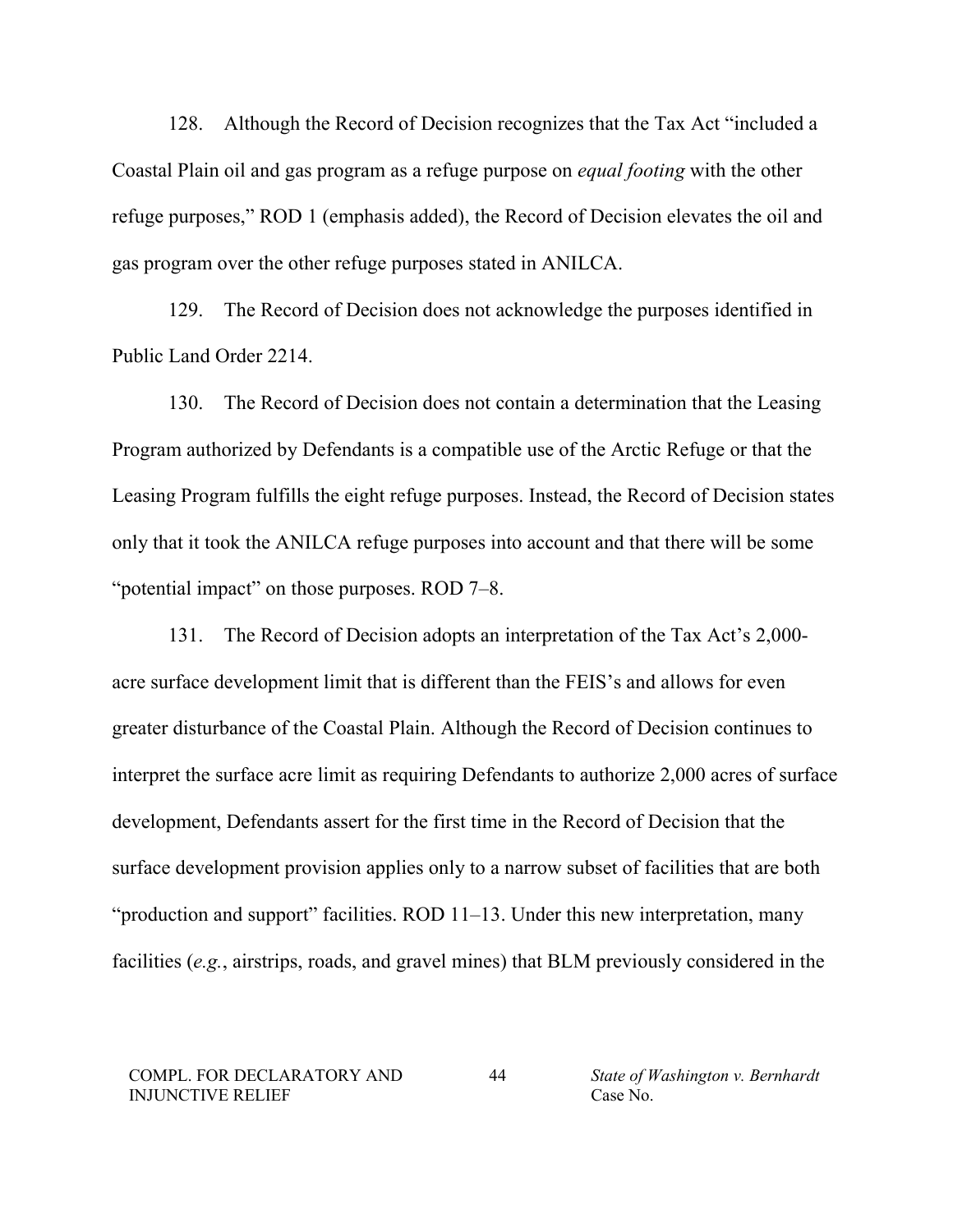FEIS to count toward the 2,000-acre surface disturbance limit may not count toward that limit under the authorized Leasing Program.

132. The Record of Decision further adopts an interpretation of the rights-ofway provision of the Tax Act that overrides the 2,000-acre surface development limit, stating that BLM must issue a right-of-way grant or necessary access authorizations.

133. The Record of Decision relies on the deficient FEIS, which, among other things, fails to consider an adequate range of alternatives, fails to assess adequately the greenhouse gas emissions and climate impacts of the Leasing Program, and fails to assess adequately migratory bird impacts of the Leasing Program.

# **a. Defendants' Deficient Range of Alternatives**

134. The FEIS does not consider a reasonable range of alternatives.

135. The FEIS considers three action alternatives and a no-action alternative. Alternatives B and C authorize leases in the entire program area, covering 1,563,500 acres. Alternative D contains two sub-alternatives, D-1 and D-2. Alternative D-1 authorizes lease sales on 1,037,200 acres and Alternative D-2 authorizes lease sales on 800,000 acres.

136. In the purpose and need statement, Defendants stated that "[a]ll action alternatives were designed to meet Section 2001 of [the Tax Act] and to account for all purposes of the Arctic Refuge." FEIS ES-1. Defendants further stated that "[t]he alternatives analyze various terms and conditions (i.e., lease stipulations and required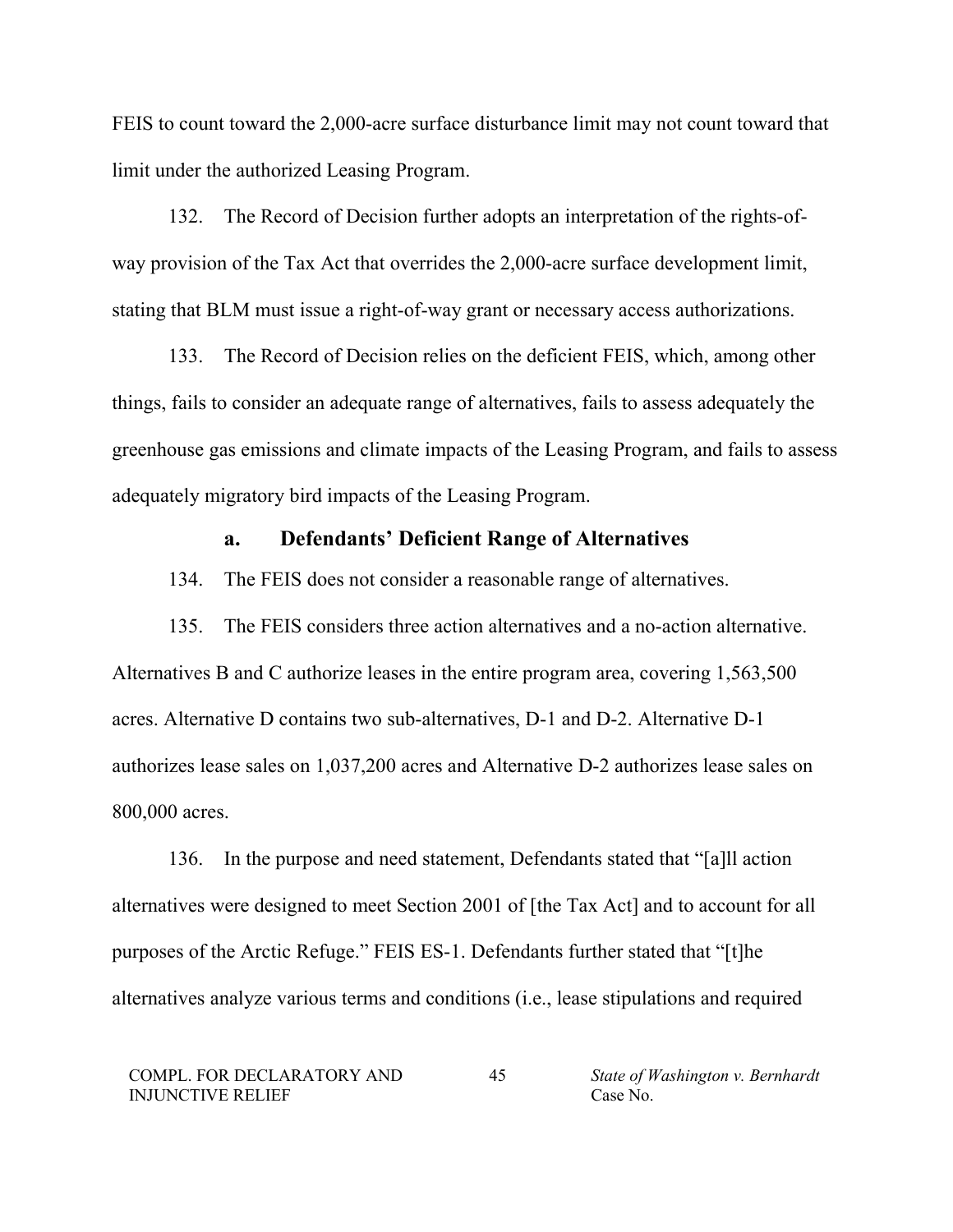operating procedures) to be applied to leases and associated oil and gas activities, to properly balance oil and gas development with protection of surface resources." *Id*.

137. Yet, instead of balancing development with surface resource protection, each action alternative unlawfully prioritizes oil and gas production above the conservation purposes of the Arctic Refuge.

138. Among other things, all of the action alternatives considered would allow 174 or more miles of gravel road construction *plus* extensive and harmful ice road construction, 212 or more miles of pipeline, nearly 300 acres of gravel pits and stockpiles, and seismic activity across much of the Coastal Plain. These action alternatives permit, and in fact exceed, the maximum surface infrastructure limits Congress set in the Tax Act.

139. Each action alternative threatens significant and long-lasting harm to the unique ecology, wildlife, wilderness, and recreational values of the Arctic Refuge, including to the migratory bird populations of great importance to State Plaintiffs and to the Arctic Refuge itself.

140. In addition, each action alternative threatens to worsen greenhouse gas emissions and associated climate impacts and to alter forever the hydrology and habitat of the Coastal Plain.

141. None of the action alternatives considered in the FEIS would restrict surface acre disturbance, limit ice road construction, delay or phase leasing, limit seismic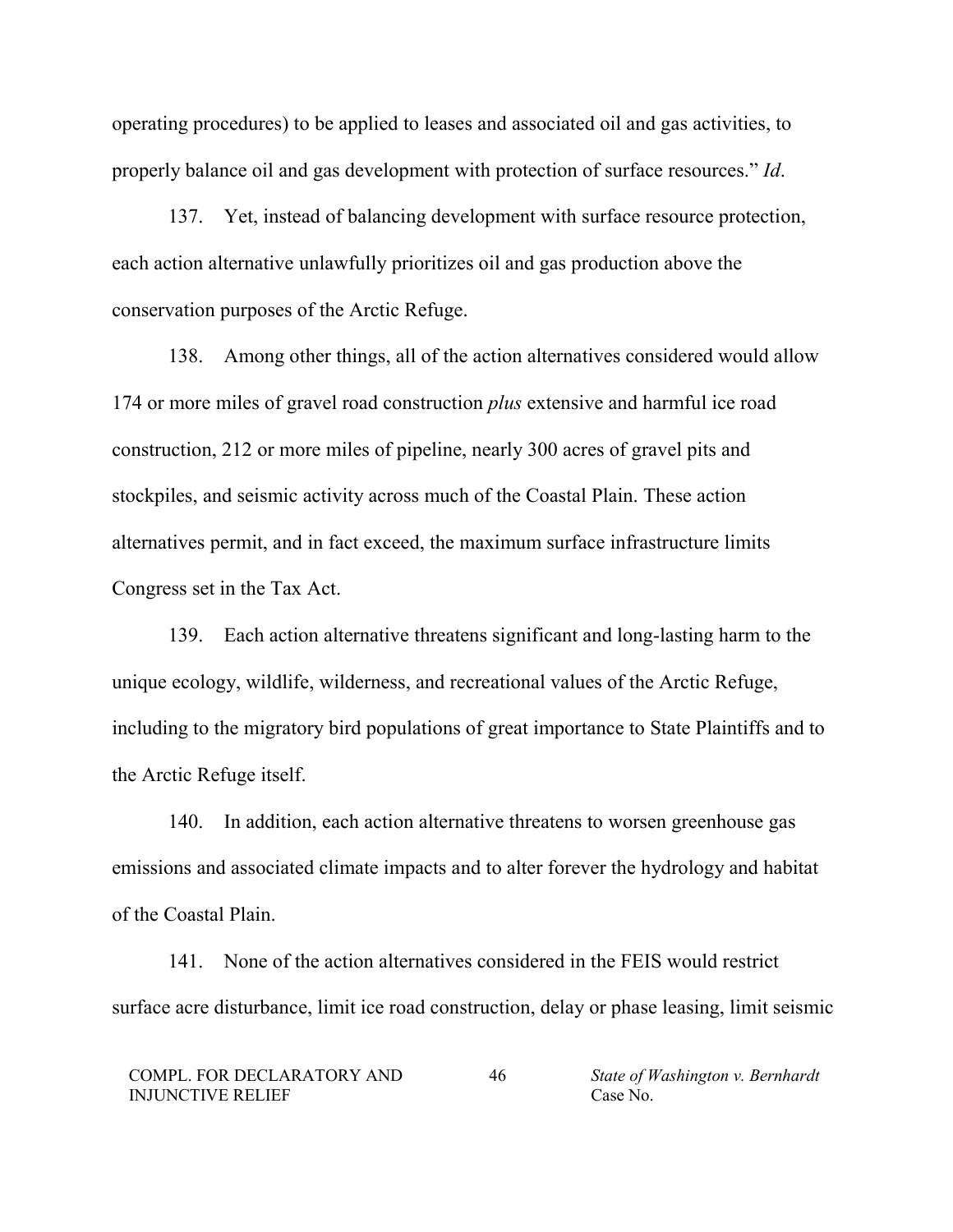activity, mitigate greenhouse gas emissions, effectively protect migratory bird habitat, effectively minimize or mitigate adverse environmental impacts, or otherwise fulfill the conservation purposes of the Arctic Refuge to the extent consistent with the Tax Act.

142. An alternative that includes some or all of these components to better protect the Coastal Plain from significant environmental harm and advance the conservation purposes of the Arctic Refuge, to the extent consistent with the Tax Act, is a reasonable alternative consistent with the purpose and need of the proposed Leasing Program that Defendants should have considered in the FEIS.

143. Because Defendants did not consider this reasonable alternative, Defendants' lacked critical information about which areas within the Coastal Plain to make available for oil and gas leasing, which lease stipulations and required operating procedures to adopt, and how to avoid, minimize, and mitigate adverse impacts from the Leasing Program.

## **b. Defendants' Deficient Analysis of Greenhouse Gas Emissions and Climate Impacts**

144. The FEIS analysis of greenhouse gas emissions and climate impacts from the Leasing Program violates NEPA's "hard look" mandate and undermines Defendants' ability to make reasoned decisions by both underestimating the potential greenhouse gas emissions from Coastal Plain development and failing to meaningfully analyze the climate impacts associated with such development.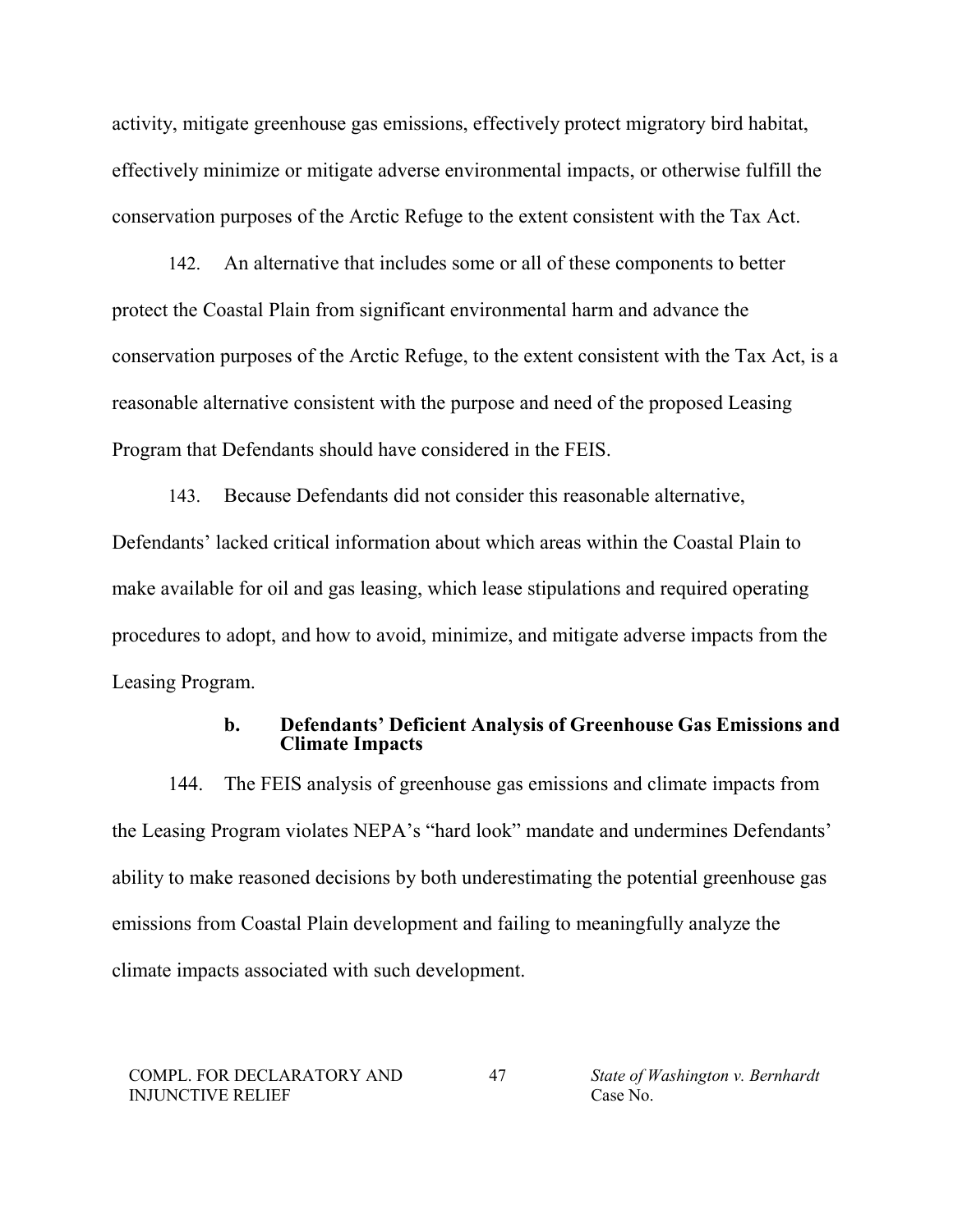## **(1) Defendants' Deficient Analysis of Greenhouse Gas Emissions**

145. Although the FEIS acknowledges that Coastal Plain production will cause both direct and indirect greenhouse gas emissions, it drastically underestimates the Leasing Program's indirect greenhouse gas emissions.

146. The FEIS assumes that production from the Coastal Plain will be between 1.5 billion barrels of oil and zero cubic feet of natural gas at the low end and 10.6 billion barrels of oil plus 2.5 trillion cubic feet of natural gas at the high end.

147. The FEIS uses these production levels to evaluate indirect greenhouse gas emissions from the Leasing Program.

148. The FEIS also assumes that approximately 96% of Coastal Plain production will replace other domestic oil and gas production that would be developed in the absence of the Leasing Program, and, thus, the FEIS calculates that Coastal Plain production will increase U.S. demand by just 3.4 to 3.9%.

149. The FEIS recognizes that oil is a global commodity, but does not model energy source substitutions that would globally occur in the absence of Coastal Plain development. Instead, the FEIS models only domestic substitutions to determine the increase in demand resulting from Coastal Plain development.

150. Based on this limited analysis, and without considering oil and gas consumption globally, the FEIS projects that Coastal Plain development and production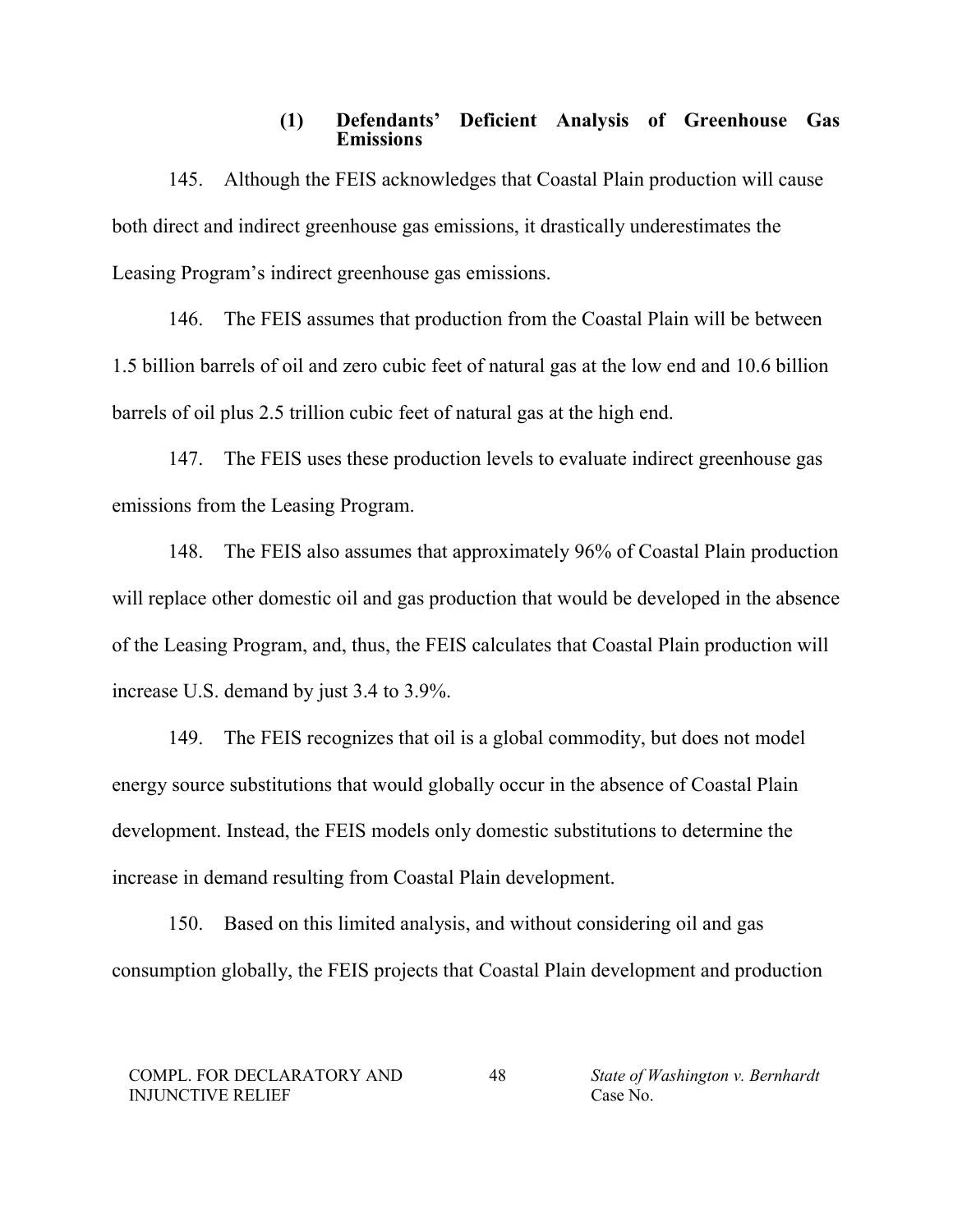will increase net annual U.S. greenhouse gas emissions by less than  $0.10\%$  and will increase net annual global emissions by a fraction of that amount.

151. The FEIS relies on these projected low percentage increases in U.S. and global emissions to dismiss concerns about potential climate change impacts from Coastal Plain production.

152. This analysis underestimates potential greenhouse gas emissions by not fully incorporating global effects from Coastal Plain production and unreasonably assuming that 96% of Coastal Plain oil and gas production will replace other U.S. fuels mostly oil, natural gas, and coal—that would otherwise be developed.

153. Development of Coastal Plain oil and gas is particularly expensive because of its remote location, environmental conditions, and lack of existing pipelines, processing centers, and other infrastructure.

154. Even assuming that Defendants account for this, Defendants do not justify their assumption that Coastal Plain oil and gas once produced will compete with and ultimately displace oil and gas from cheaper domestic projects, let alone analyze how it will interact with global markets.

155. Given the high cost of Coastal Plain production, the FEIS likely overstates the potential for Coastal Plain oil and gas to displace production from more economical projects elsewhere within the United States. If Coastal Plain oil and gas production, even accounting for its relative high cost, significantly displaces U.S. consumption, it is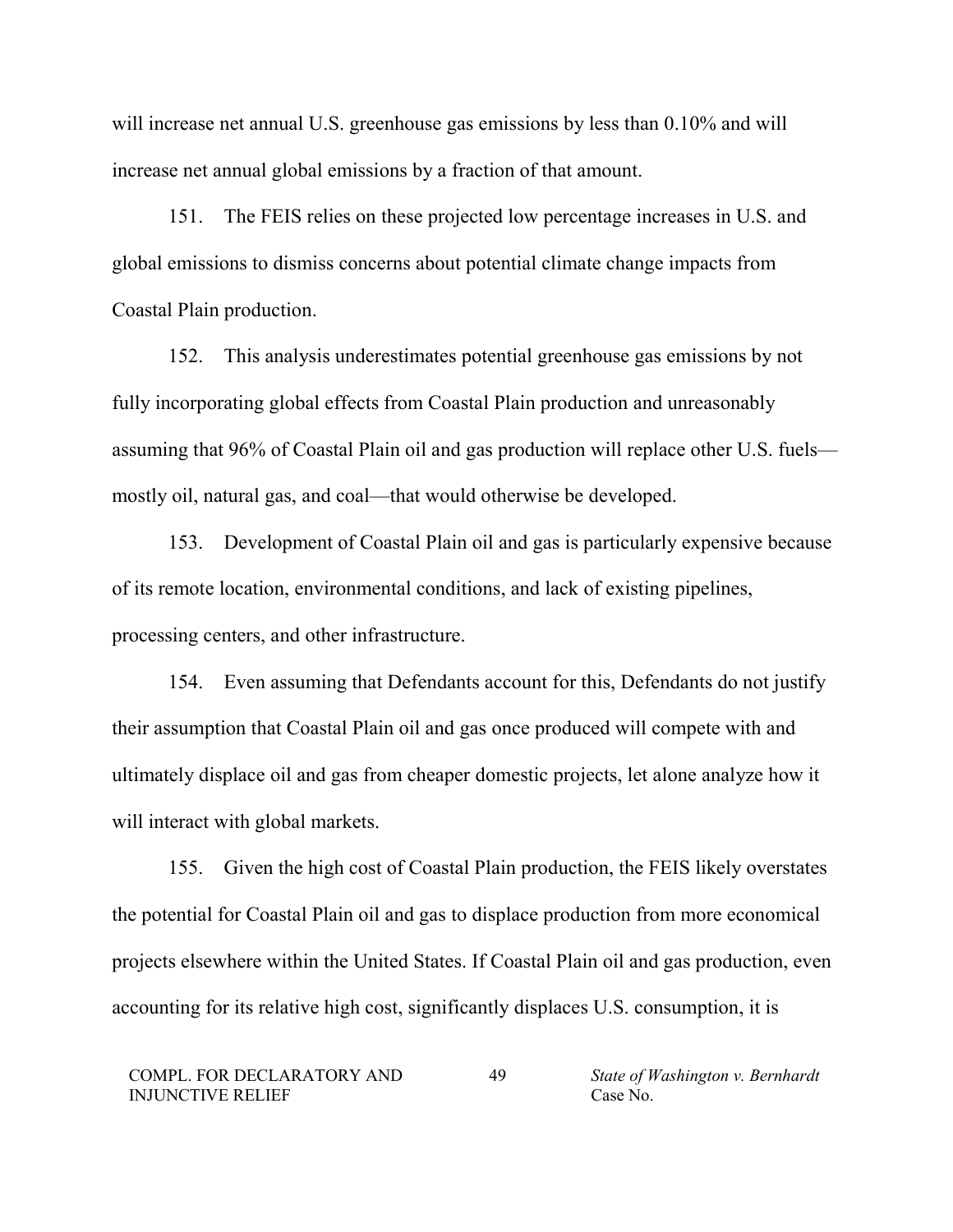reasonable that such Coastal Plain production would also be consumed by global energy markets, thereby increasing greenhouse gas emissions beyond BLM's projections. However, BLM does not consider these impacts, even assuming that its other projections are reasonable, which they are not.

156. If Coastal Plain oil and gas is produced but does not displace production from these other domestic projects, then Coastal Plain production will contribute to greater supply and demand and greater greenhouse gas emissions in the U.S. and globally. As a result, contrary to the Record of Decision's assertions that the FEIS overstates environmental impacts, the FEIS likely understates the greenhouse gas emissions and climate change impacts of the Leasing Program in violation of NEPA.

157. The FEIS also does not reconcile or rationally justify its conflicting assumptions that Coastal Plain development will displace other domestic oil and gas production but also only add jobs (and not displace) in the United States. In other words, the FEIS assumes, without justification, that the jobs created by Coastal Plain development and production would not be offset by jobs lost through the displacement of development elsewhere in the United States.

## **(2) Defendants' Deficient Analysis of Emission Costs**

158. The FEIS greenhouse gas emission analysis further violates NEPA because it quantifies the economic benefits of Coastal Plain development without quantifying the

COMPL. FOR DECLARATORY AND INJUNCTIVE RELIEF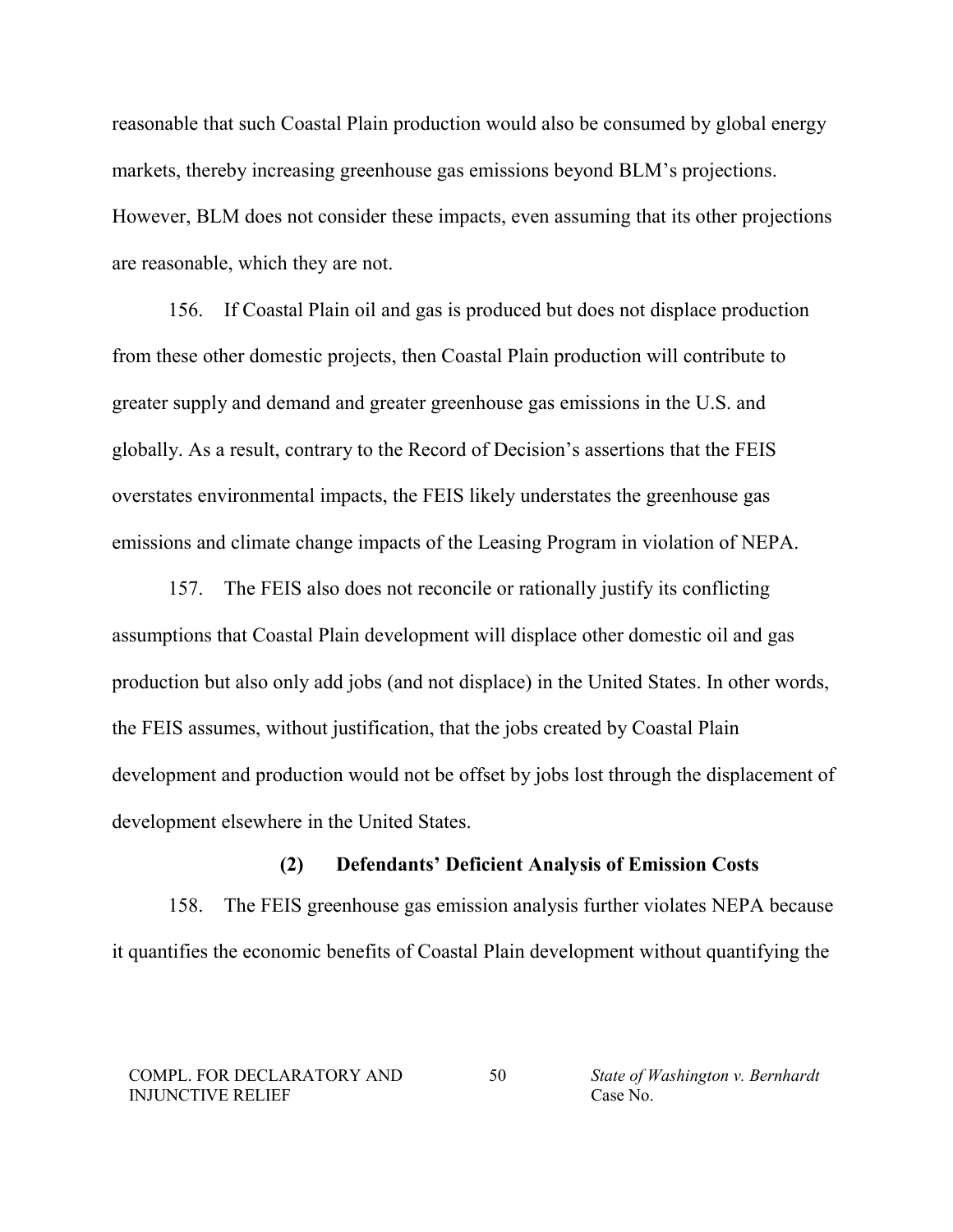costs of development, particularly costs from greenhouse gas emissions and associated climate change.

159. NEPA requires that where an agency quantifies the benefits of a proposed action, the agency must also quantify the costs, including the social costs associated with greenhouse gas emissions, to ensure that the agency accurately analyzes the environmental consequences of its proposed action.

160. The social cost of carbon is a federally developed tool to assist agencies in evaluating the social benefits of reducing carbon dioxide emissions when analyzing the costs and benefits of agency action.

161. Defendants could have applied the social cost of carbon or another available metric to calculate the cost of development in the FEIS but they failed to do so. As a result, their analysis is deficient under NEPA.

## **(3) Defendants' Deficient Methane Emissions Analysis**

162. The FEIS also fails to meaningfully analyze climate change impacts from methane emissions.

163. Methane is a potent greenhouse gas that is over 30 times more powerful than carbon dioxide in its ability to trap heat in the atmosphere over a 100-year time frame, and 86 times more potent over a 20-year time frame.

164. Methane, thus, has significant short-term climate change impacts.

COMPL. FOR DECLARATORY AND INJUNCTIVE RELIEF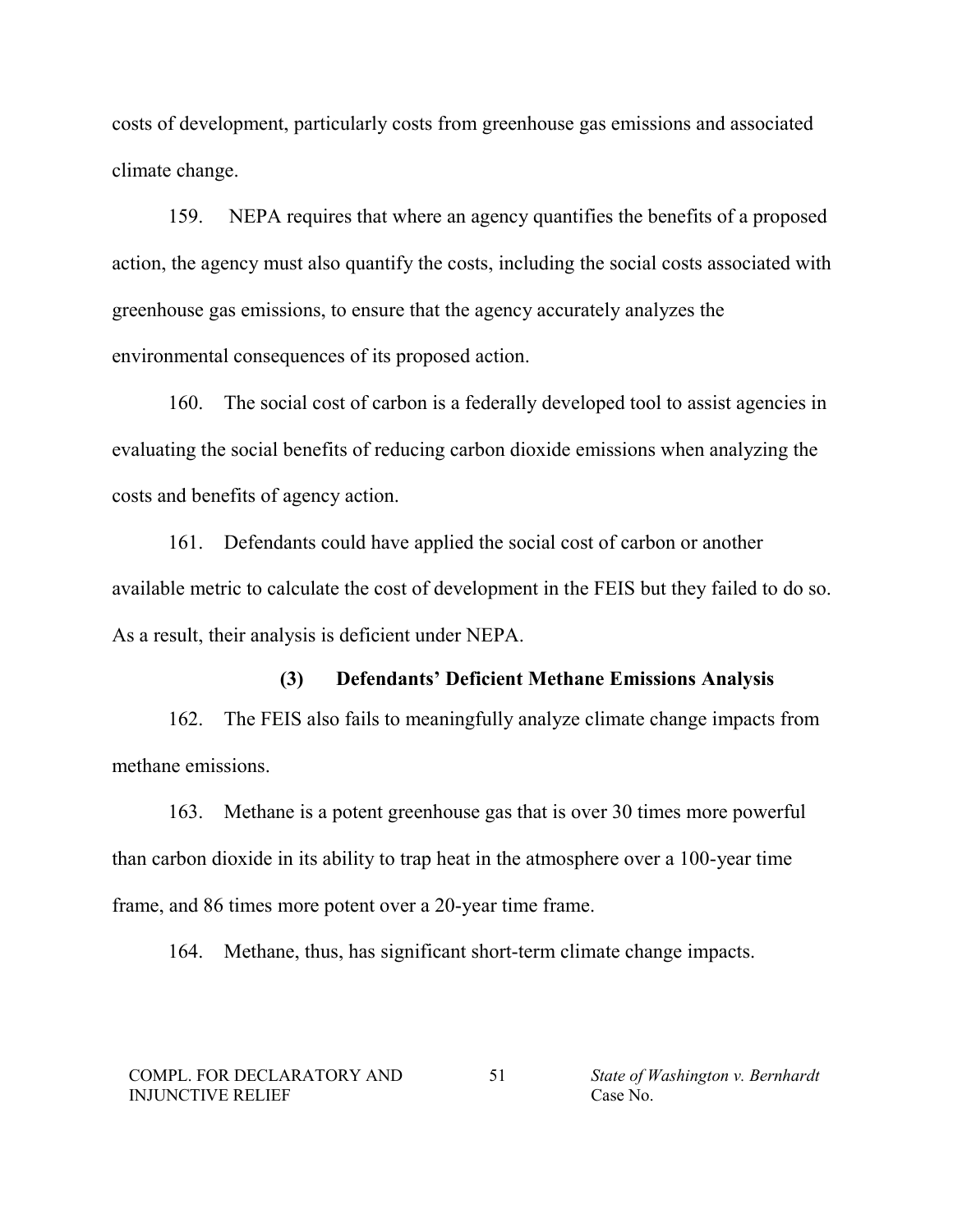165. Yet, in the FEIS, Defendants improperly analyzed methane emissions and their climate impacts, further contributing to the deficient analysis of greenhouse gas emissions and climate impacts in the FEIS.

## **(4) Defendants' Deficient Cumulative Impacts Analysis**

166. NEPA obligates Defendants to meaningfully consider in the FEIS the cumulative impacts of greenhouse gas emissions associated with the leases on climate change. *See* 42 U.S.C. § 4332; 40 C.F.R. § 1508.7.

167. Defendants failed to meet this NEPA obligation, devoting a mere paragraph to its analysis of the cumulative climate impacts of the proposed Leasing Program.

## **c. Defendants' Inadequate Analysis of Migratory Bird Impacts**

168. The FEIS analysis of the Leasing Program's impact on migratory birds in the Coastal Plain violates NEPA's "hard look" mandate and undermines Defendants' ability to make reasoned decisions about programmatic measures, including but not limited to lease stipulations, required operating procedures, and pre-leasing seismic activities.

169. The FEIS analysis is incomplete, unsupported by current data or evidence, and cursory, thereby significantly impairing Defendants' ability to make reasoned decisions.

170. Following Congress' authorization of the Leasing Program, lead experts from BLM, FWS, and other agencies identified actions that would be necessary to implement successfully the Leasing Program, including conducting studies to obtain the

COMPL. FOR DECLARATORY AND INJUNCTIVE RELIEF 52 *State of Washington v. Bernhardt* Case No.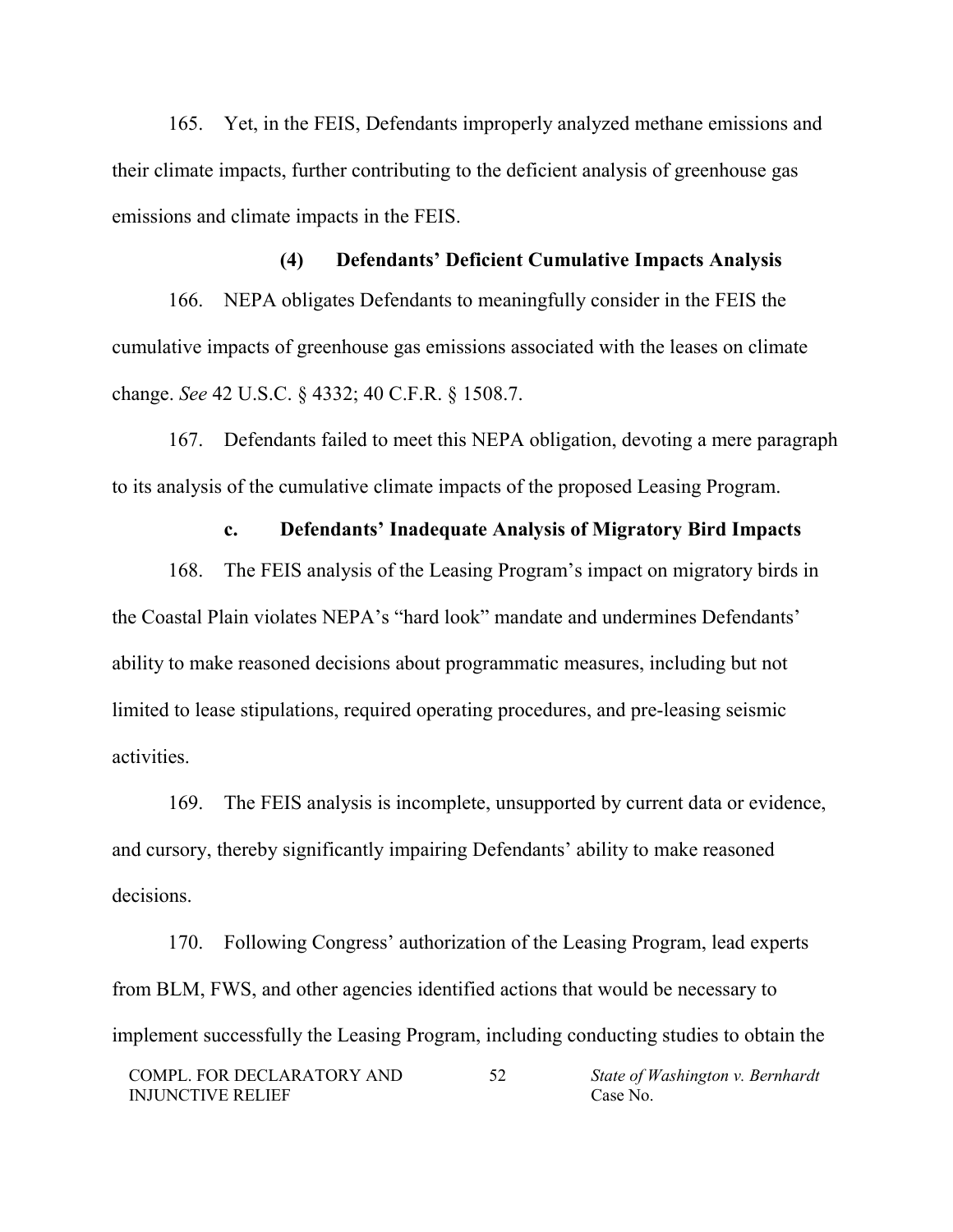best available science and gathering baseline data necessary to assess potential impacts of development.

171. The FEIS irrationally dismisses its own experts' opinions about both the sufficiency of available information, the necessity to gather data as quickly as possible, and the necessity for the information to make programmatic leasing decisions.

172. Defendants cannot fulfill their duty to take a "hard look" at potential impacts of the Leasing Program without vital baseline data about migratory birds because there is no way to know what effect the Leasing Program will have on the birds without it.

173. The absence of such critical data precludes Defendants from making reasoned choices about impacts of pre-leasing seismic activity, which land to lease, and how to define conservation and management priorities, including what impacts to mitigate, whether mitigation proposed would be adequate to offset impacts, or why mitigation measures were not adopted. The contradiction and inconsistencies between expert reports, studies, and opinions and the FEIS and subsequent Record of Decision are arbitrary and irrational.

174. Without the necessary data to meaningfully analyze the Leasing Program's impact on migratory birds, Defendants' analysis relies on generic, broad, and unsupported statements.

COMPL. FOR DECLARATORY AND INJUNCTIVE RELIEF

53 *State of Washington v. Bernhardt* Case No.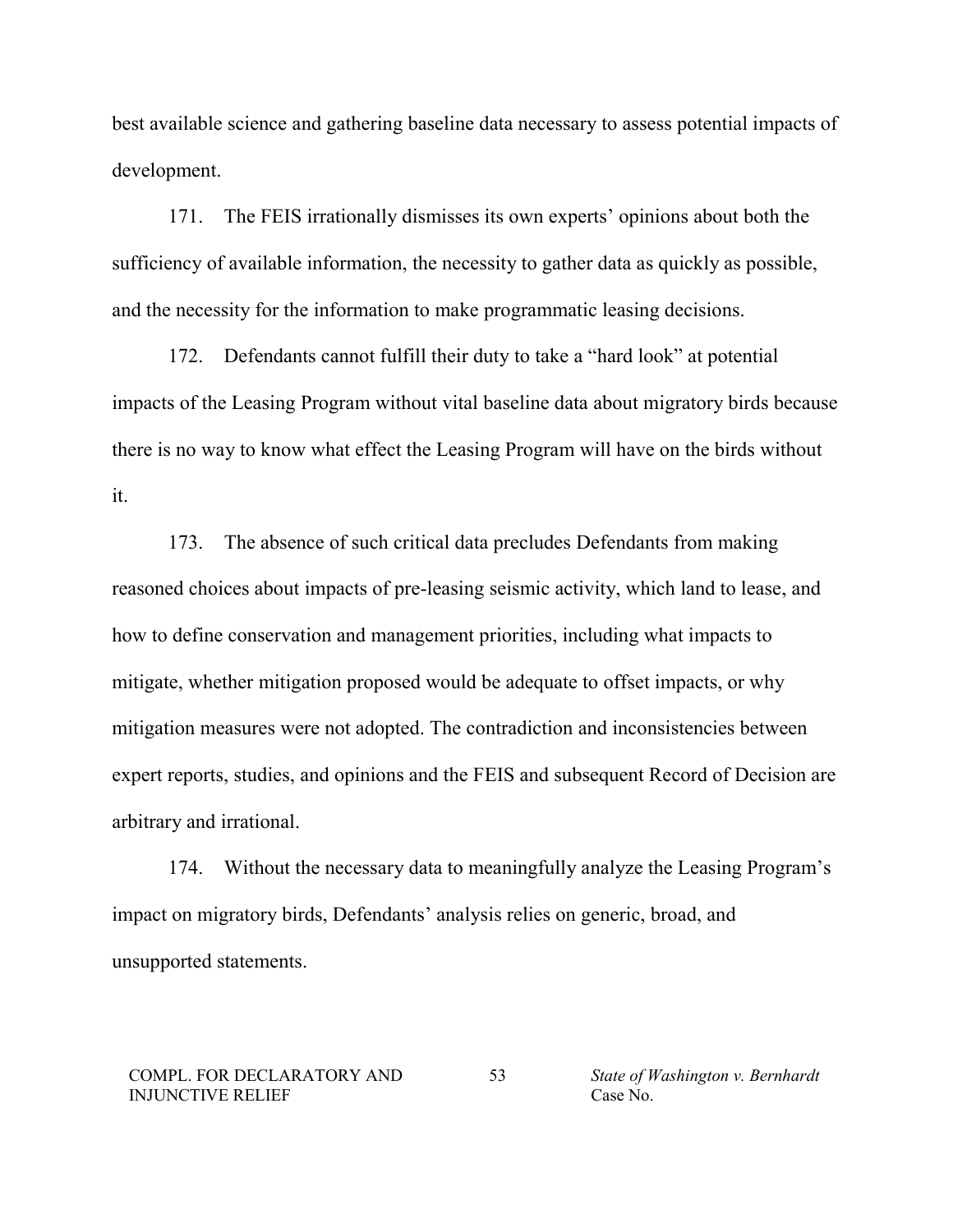175. When the FEIS does cite studies to support its conclusory statements, it improperly relies on stale data, some of which is more than 40 years old.

176. Updated geographic, population, and impact data are essential to make reasoned programmatic decisions for the Leasing Program, specifically those determining where and under what terms and conditions leasing will occur; those decisions cannot be remedied later with to-be-determined site-specific analysis.

177. Moreover, because the Record of Decision permits substantially more surface disturbance than the FEIS contemplates, the Record of Decision renders the FEIS's incomplete analysis of migratory birds impacts even more deficient.

178. In addition, the deficient analysis of impacts on migratory birds undermines Defendants' ability to comply with their legal obligations under ANILCA and the Refuge Administration Act to manage the Arctic Refuge consistent with all of its purposes.

## **V. THE LEASING PROGRAM WILL HARM STATE PLAINTIFFS**

179. State Plaintiffs have concrete and particularized interests in preventing harm to their natural resources, including public lands, waterways, and migratory birds that State Plaintiffs own and hold in both proprietary and regulatory capacities and in trust by the states for the benefit of the people of each state. These interests include protecting migratory birds that frequent the Coastal Plain and State Plaintiffs and reducing climate change impacts from fossil fuel development.

COMPL. FOR DECLARATORY AND INJUNCTIVE RELIEF

54 *State of Washington v. Bernhardt* Case No.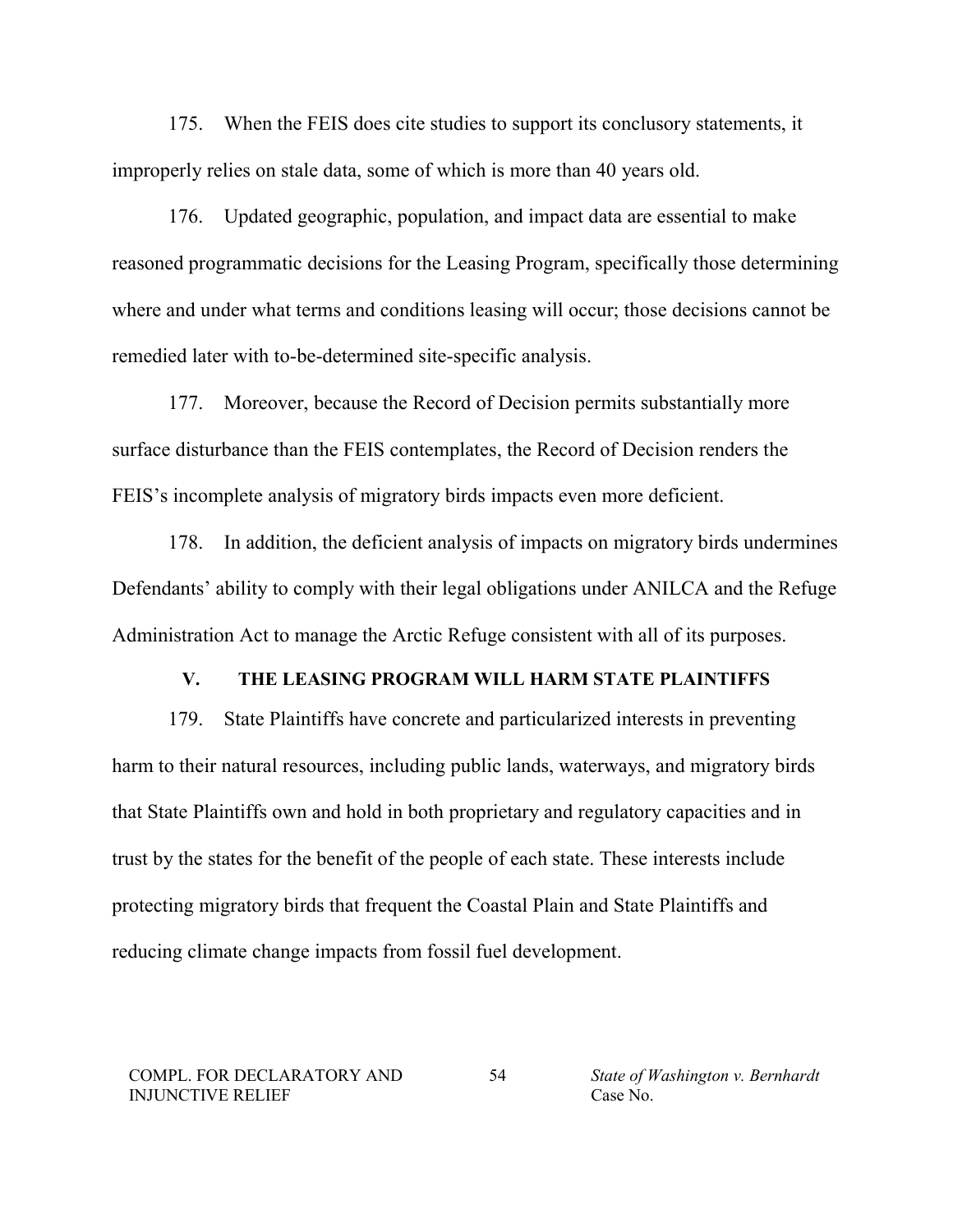180. State Plaintiffs suffer concrete and redressable injury to these interests as a consequence of Defendants' failure to develop a lawful and adequate Record of Decision and FEIS that satisfy NEPA, properly interpret the Tax Act, and act in a manner consistent with all purposes of the Arctic Refuge.

181. Defendants' actions harm State Plaintiffs' sovereign and proprietary interests. State Plaintiffs devote considerable resources and efforts to fulfill their trustee duties and protect their sovereign and proprietary interests in their natural resources. *See supra* III. Parties; IV.C. Fossil Fuels and Climate Change Impacts.

182. However, because nature does not recognize state borders, environmental harms often have cross-border impacts. As discussed above, climate change impacts resulting from accumulation of greenhouse gas emissions have harmed and are increasingly harming state sovereign lands and coastal areas, state natural resources, state infrastructure, and the health and safety of state residents. These impacts result in economic losses for State Plaintiffs and their residents and businesses. Intergovernmental bodies like the Flyway Councils recognize the reality of cross-border impacts in their efforts for coordinated migratory bird conservation. But whether State Plaintiffs act alone or in collaboration with public agencies, they cannot make informed and reasoned regulatory decisions to protect their natural resources if they do not have accurate or meaningful information about the environmental impacts of actions taken outside of their states.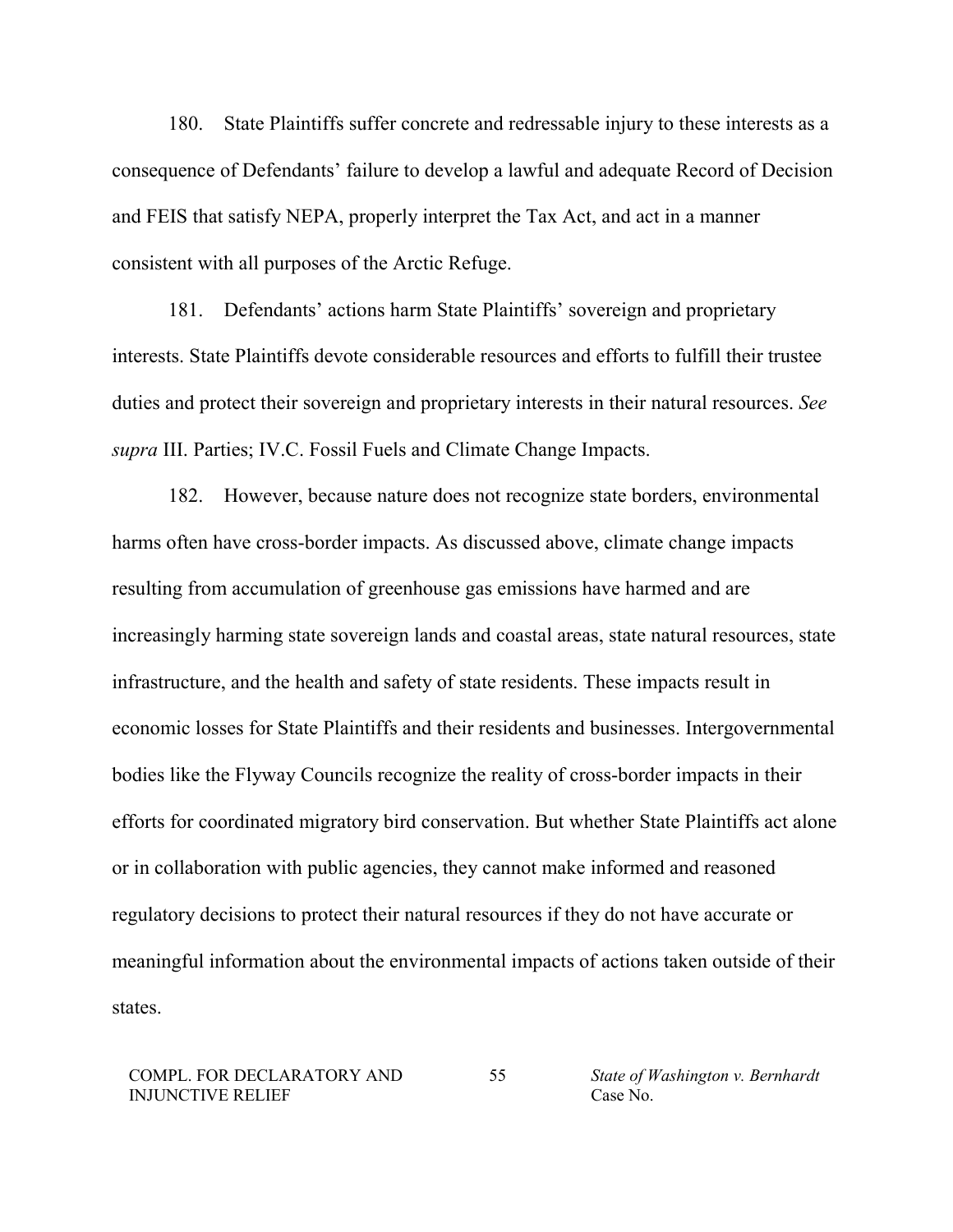183. Defendants acknowledged in the FEIS that the Leasing Program will impact climate change and migratory birds, and those impacts will reach State Plaintiffs. The Record of Decision also recognizes that the Leasing Program "will have transboundary impacts" on migratory birds and other wildlife. ROD 16. However, without an adequate Record of Decision and FEIS, State Plaintiffs can neither mitigate these environmental impacts through their independent regulatory authorities nor protect their sovereign and proprietary interests. This inability to prevent these harms is especially concerning because the environmental impacts of the Leasing Program may be particularly devastating and lasting due to the already harsh and rapidly changing climate of the Arctic Refuge. Moreover, accelerated climate change on the Coastal Plain directly impacts State Plaintiffs because atmospheric circulation patterns connect the climates of the Arctic and the contiguous United States.

184. State Plaintiffs have a particularly pronounced interest in the health of migratory birds on the Coastal Plain given the documented and staggering net population loss of nearly three billion birds in North America since 1970. Given the immense density (millions) and diversity (at least 156 species) of migratory birds on the Coastal Plain, the area's ecological importance cannot be overstated. The area is vital for conservation and population management of thousands of birds that fly 3,000 miles or more annually from breeding, molting, and resting areas in the Coastal Plain to lower-48 states, including Plaintiffs' states where the bird and wildlife watchers collectively spent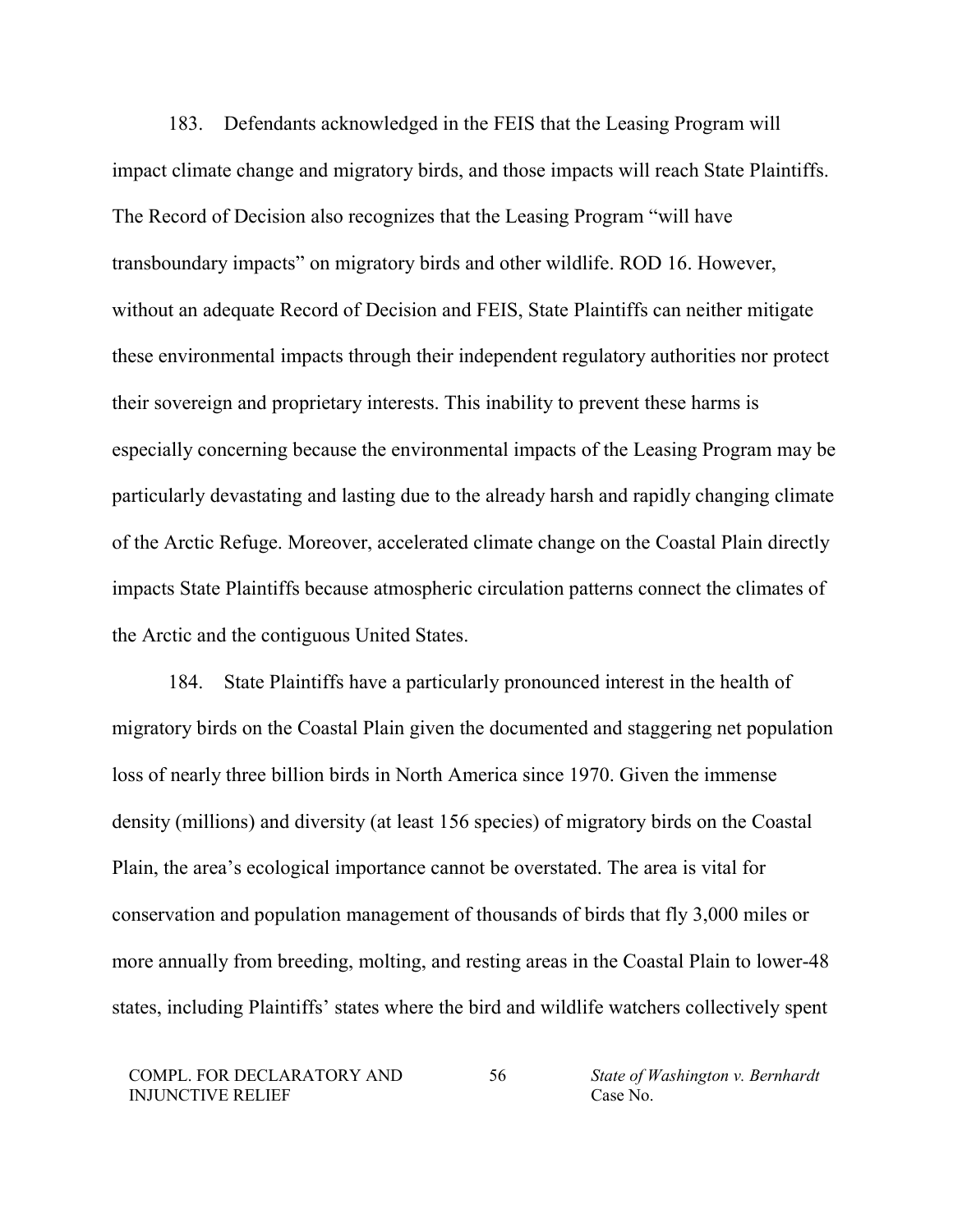over \$20 billion in 2011, generating an economic impact—including direct, indirect, and induced effects—of approximately \$37 billion. The Leasing Program, including its authorization of expansive surface development, will forever alter the fragile landscape of the Coastal Plain, imperiling migratory birds and their habitat.

185. State Plaintiffs have also expended considerable resources and efforts to significantly reduce greenhouse gas emissions in their states through increased use of renewable energy sources and promoting electric vehicles. Any greenhouse gas emissions from the Leasing Program's will offset and undermine these efforts and will harm State Plaintiffs' sovereign and proprietary interests. *See also supra* IV.C. Fossil Fuel and Climate Change Impacts.

186. Defendants' actions also harm State Plaintiffs procedural interests. Nearly all State Plaintiffs participated in the administrative review process by submitting comments on the DEIS and expressed their interest in Defendants' legal compliance, including environmental review obligations under NEPA. Defendants' failure to comply with NEPA in developing the challenged FEIS and Record of Decision and Defendants' failure to reach a reasoned decision that complies with the framework of laws protecting the Arctic Refuge harms State Plaintiffs' procedural interests. Lease sales and authorizations for oil and gas activities, including pre-leasing seismic exploration that could occur across the entire leasing program area, will irreparably degrade the Arctic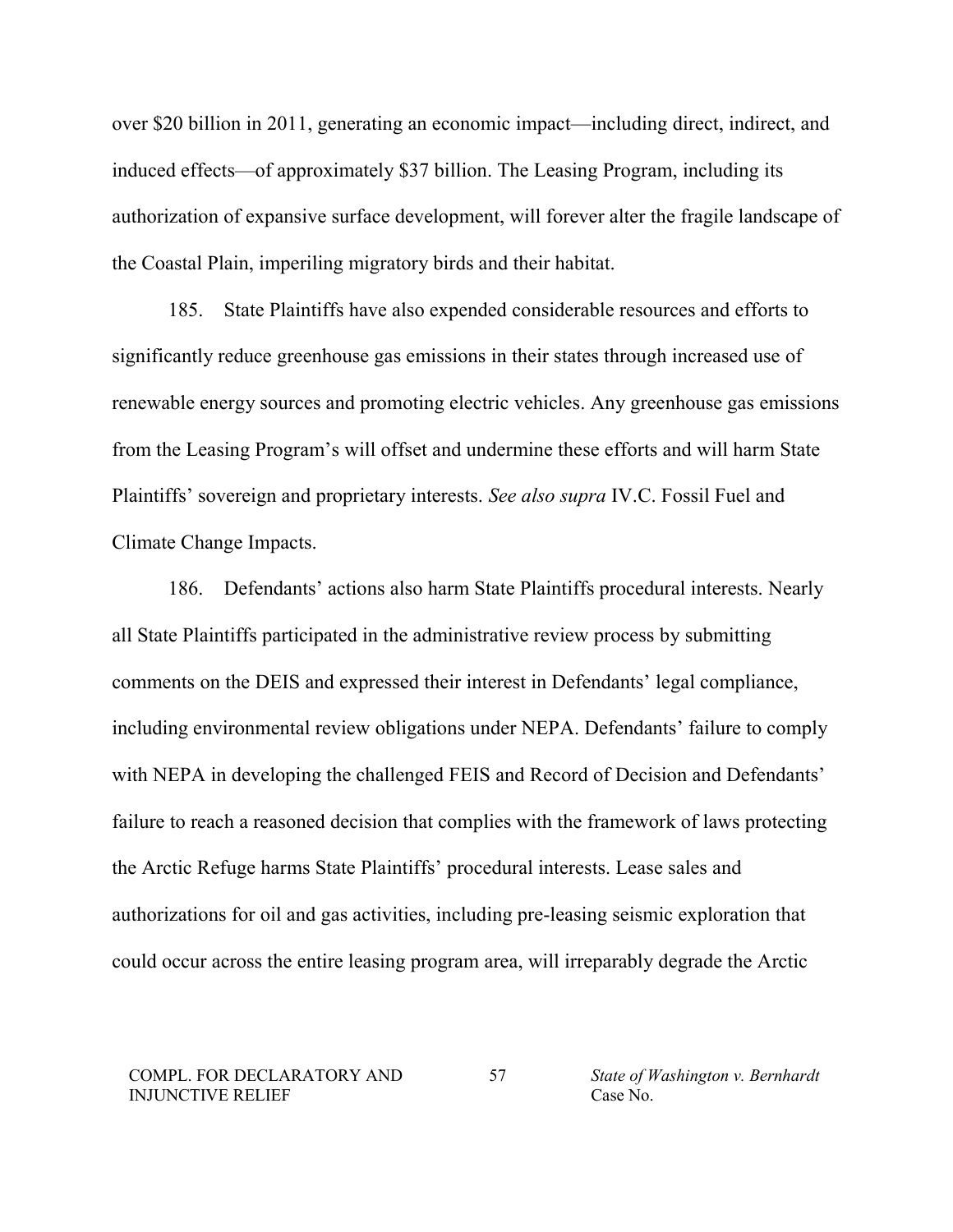Refuge, harm wildlife and their habitat, emit greenhouse gases, and harm State Plaintiffs' concrete sovereign and proprietary interests in the resources affected by these impacts.

187. A court judgment vacating the Record of Decision and the Final EIS will redress the harms to State Plaintiffs by requiring Defendants to comply with its statutory obligations under the Refuge Administration Act, ANILCA, the APA, NEPA, and the Tax Act.

# **VI. FIRST CAUSE OF ACTION (Violation of Refuge Administration Act, ANILCA, and APA)**

188. State Plaintiffs incorporate all preceding paragraphs by reference.

189. The APA, which establishes the requirements of agency decision making, applies to review of the Record of Decision, FEIS, and any other final agency action concerning the Arctic Refuge. 5 U.S.C. §§ 701–06.

190. Under the APA, a "reviewing court shall . . . hold unlawful and set aside" agency action found to be "arbitrary, capricious, an abuse of discretion, or otherwise not in accordance with law," or "without observance of procedure required by law." 5 U.S.C.  $§ 706.$ 

191. Agency actions are "arbitrary and capricious if the agency has relied on factors which Congress has not intended it to consider, entirely failed to consider an important aspect of the problem, offered an explanation for its decision that runs counter to the evidence before the agency, or is so implausible that it could not be ascribed to a difference in view or the product of agency expertise." *Motor Vehicle Mfrs. Ass'n, Inc. v.*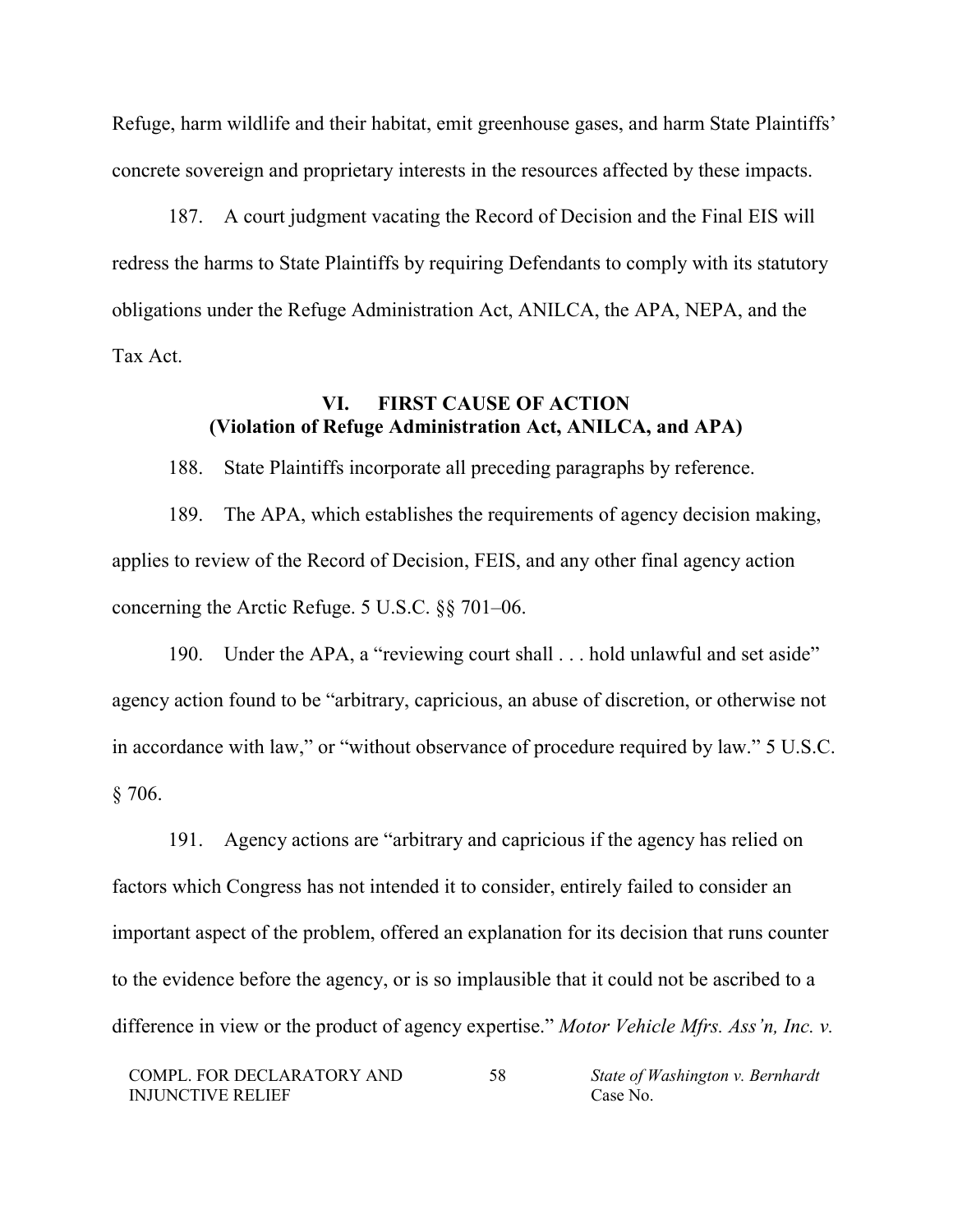*State Farm Mut. Auto. Ins. Co.*, 463 U.S. 29, 43 (1983), *cited in Greater Yellowstone Coal., Inc. v. Servheen*, 665 F.3d 1015, 1023 (9th Cir. 2011).

192. The Refuge Administration Act and ANILCA govern administration of the Arctic Refuge.

193. Under ANILCA, the Secretary must administer the Arctic Refuge "in accordance with the laws governing the administration of units of the National Wildlife Refuge System, and this Act." ANILCA § 304(a). ANILCA, Public Land Order 2214, and the Tax Act identify the Arctic Refuge's purposes.

194. ANILCA identifies four conservation purposes for the Arctic Refuge: (1) conservation of wildlife and their habitat (including migratory birds); (2) fulfillment of international treaty obligations with respect to wildlife and their habitats; (3) protection of water quality and quantity; and (4) opportunity for continued subsistence uses by local residents. ANILCA § 303(2)(B).

195. The ANILCA purposes built on the original conservation purposes the Secretary identified for creating the Arctic Range to preserve unique wildlife, wilderness, and recreational values. PLO 2214.

196. The Tax Act added "to provide for an oil and gas program on the Coastal Plain" to the existing conservation purposes for the Arctic Refuge. Tax Act  $§$  20001(b)(2)(B).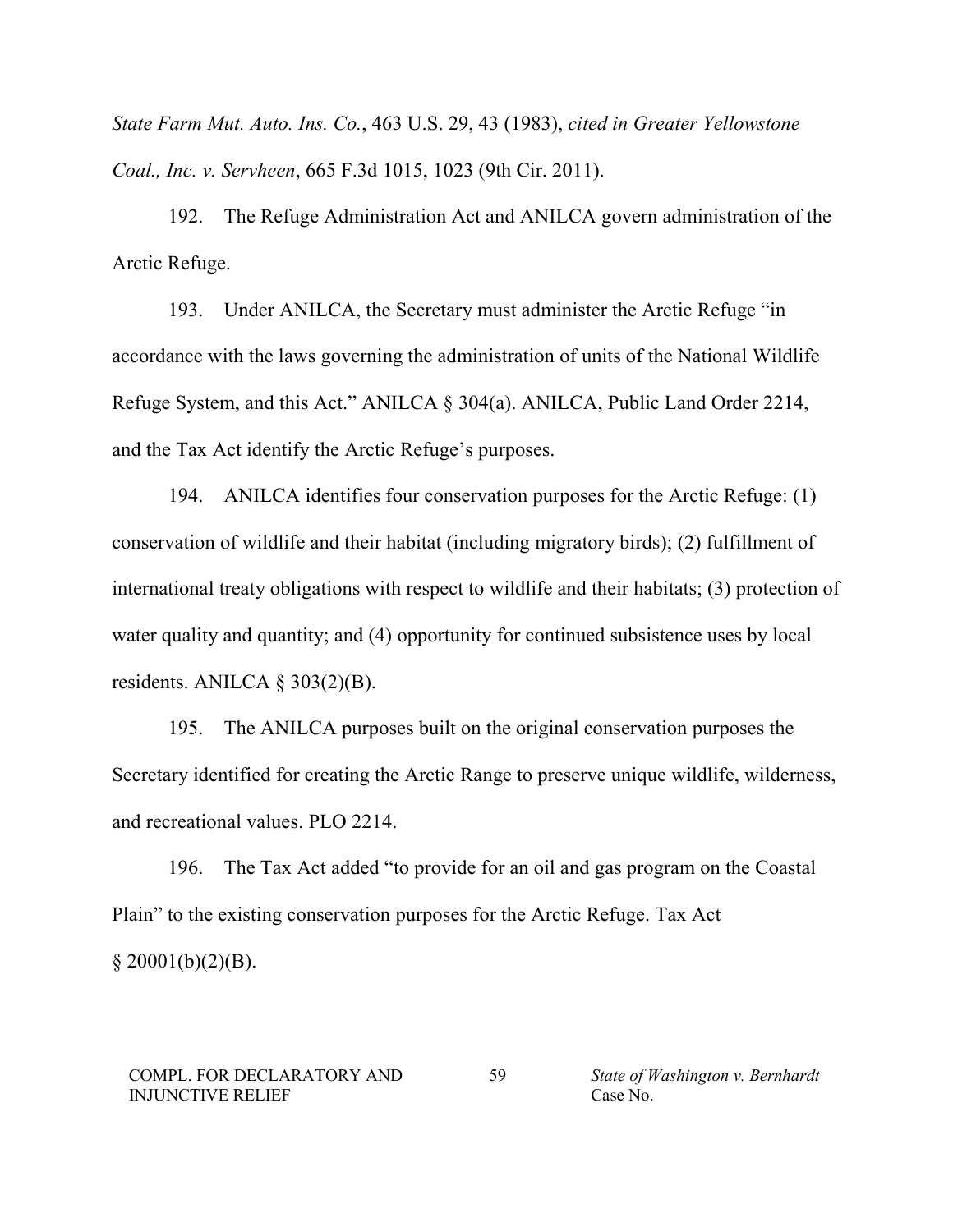197. The Refuge Administration Act provides that "the Secretary shall not initiate or permit a new use of a refuge or expand, renew, or extend an existing use of a refuge, unless the Secretary has determined that the use is a compatible use." 16 U.S.C.  $§ 668d(d)(3)(A)(i).$ 

198. ANILCA provides that oil and gas leasing is a "use" that requires compatibility with the Refuge purposes. ANILCA § 304(b); *see also* 50 C.F.R. § 25.12.

199. A use is a "compatible use" if it will not "materially interfere with or detract from the fulfillment of the mission of the [Refuge] System or the purposes of the refuge." 16 U.S.C. § 668ee(1).

200. Compatibility determinations must be in writing and based on "sound professional judgment." 50 C.F.R. § 25.12.

201. "Sound professional judgment" means a decision "that is consistent with principles of sound fish and wildlife management and administration, available science and resources, and adherence to the requirements of [the Refuge Administration] Act and other applicable laws." 16 U.S.C. § 668ee(3).

202. The Leasing Program is a new use of the Arctic Refuge that requires a compatibility determination. Defendant Bernhardt did not make such a determination in violation of the Refuge Administration Act. 16 U.S.C. §§ 668dd–68ee.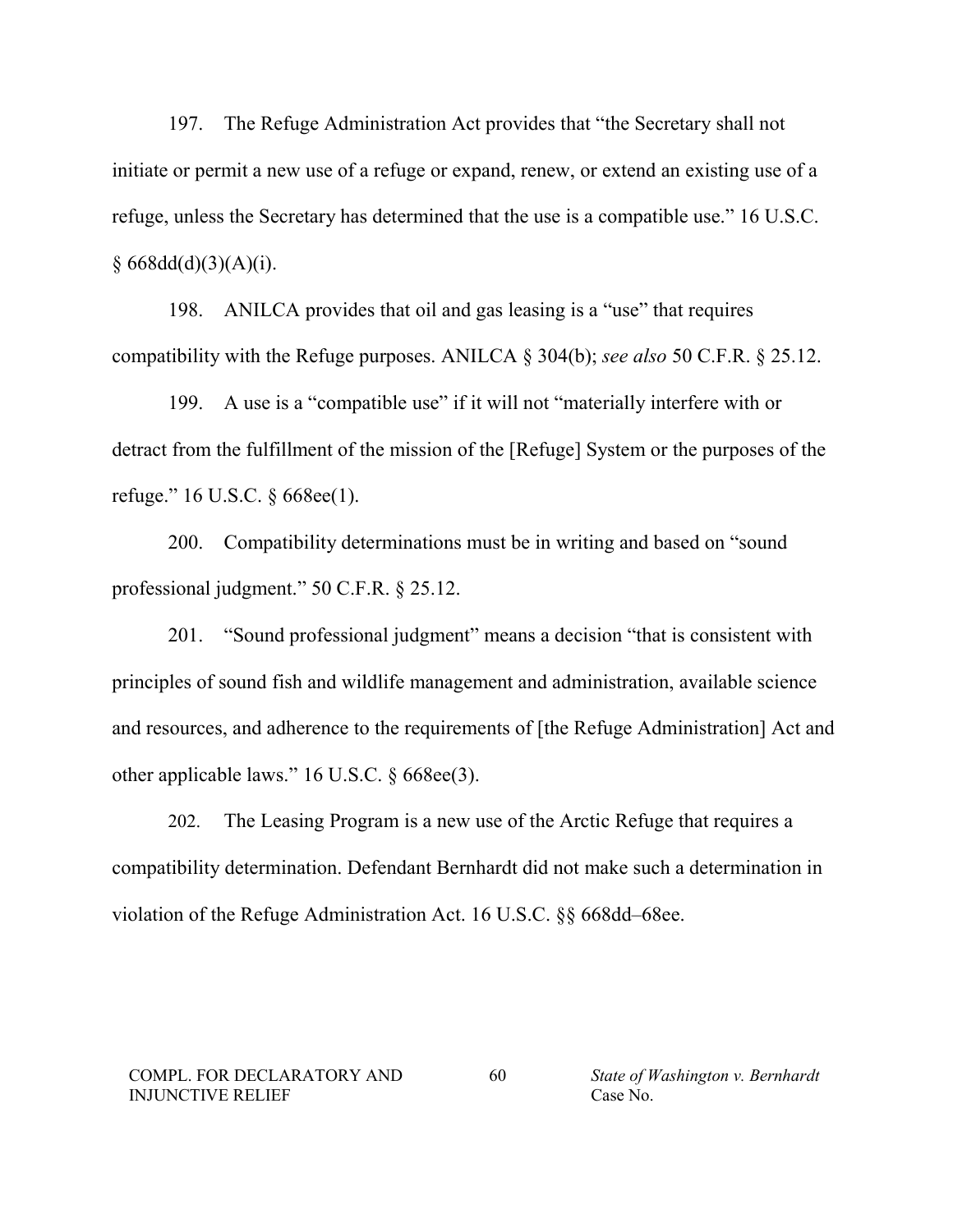203. The Refuge Administration Act also requires that the Secretary manage each refuge "to fulfill the mission" of the Refuge System, "as well as the specific purposes for which that refuge was established." *Id*. § 668dd(a)(3)(A).

204. The Refuge Administration Act further directs the Secretary to, among other things, provide for the conservation of fish, wildlife, and their habitats, ensure the biological integrity and health of the Refuge System, contribute to the conservation of ecosystems in the United States, and ensure the mission of the Refuge System and the purposes of each refuge are carried out. *See id*. § 668dd(a)(4).

205. The Record of Decision authorizes a leasing program that materially interferes with or detracts from the fulfillment of the mission of the Refuge System and purposes of the Arctic Refuge because it unlawfully prioritizes oil and gas development above the conservation purposes of the Refuge System and the Arctic Refuge. The Secretary thus violated his obligations under the Refuge Administration Act, 16 U.S.C. §§ 668dd–668ee, and ANILCA, § 303(2)(B), as well as the rational decision making mandates of the APA, 5 U.S.C. § 706.

206. To the extent the Secretary made a compatibility determination or considered fulfillment of the Refuge System mission and the Arctic Refuge purposes, the Secretary failed to provide a rational explanation to support either a compatibility determination or a decision that the Leasing Program will fulfill the mission of the Refuge System or the Arctic Refuge purposes. The Secretary's authorization of the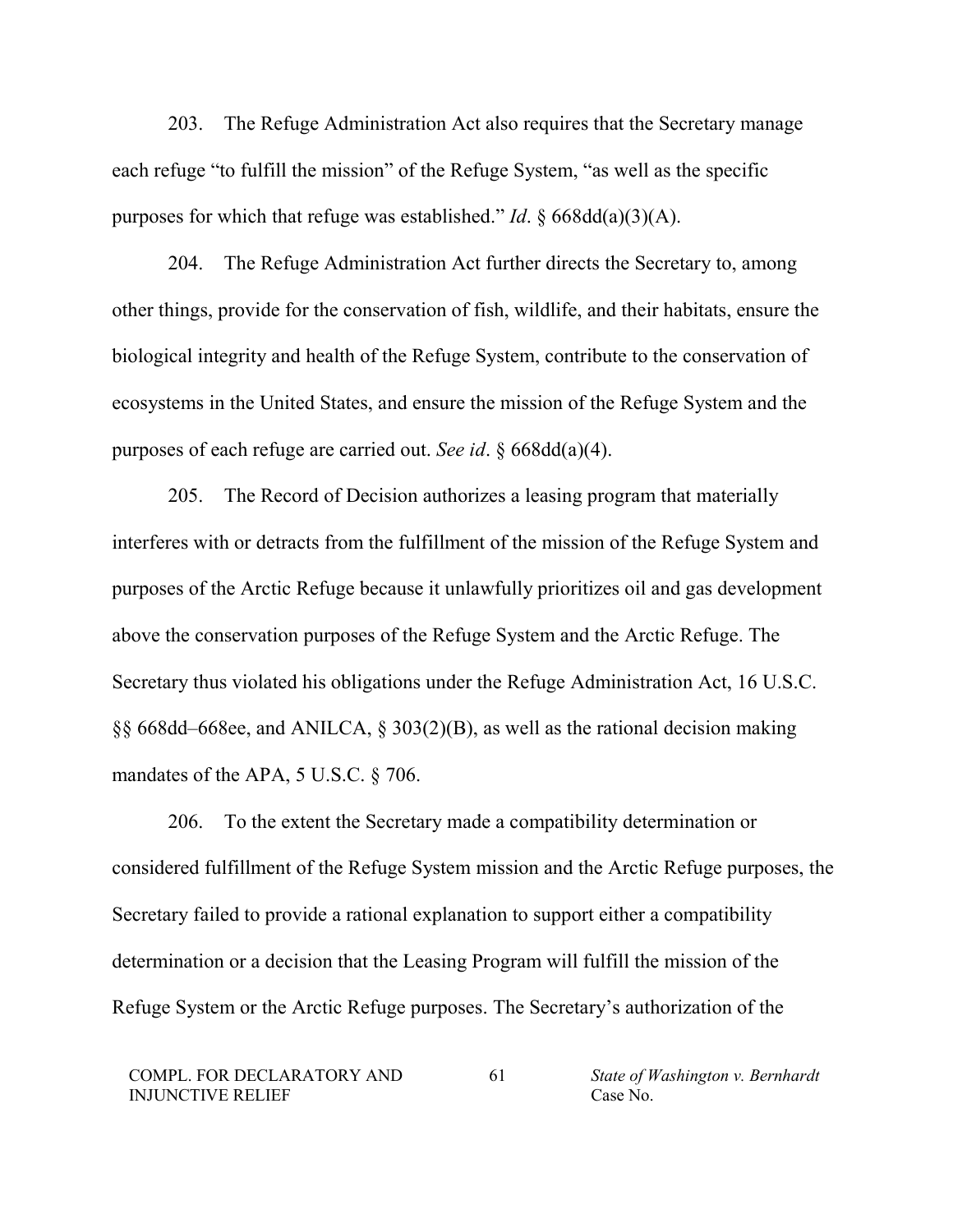Leasing Program is thus arbitrary, capricious, an abuse of discretion, and otherwise not in accordance with law in violation of the APA. 5 U.S.C. § 706.

# **VII. SECOND CAUSE OF ACTION (Violation of NEPA and the APA: Failure to Consider a Reasonable Range of Alternatives)**

207. State Plaintiffs incorporate all preceding paragraphs by reference.

208. Courts review claims challenging NEPA violations under the APA. *Pit River Tribe*, 469 F.3d at 778.

209. NEPA requires federal agencies to review the environmental impacts of major federal actions before the action occurs to ensure agencies make informed decisions based on sound science and public input. 42 U.S.C. § 4332.

210. As part of this environmental review, agencies must, "to the fullest extent possible," develop an EIS that rigorously explores and objectively evaluates all reasonable alternatives to the proposed action, including a no action alternative, and to discuss the reasons for eliminating any alternatives rejected from detailed study. 42 U.S.C. § 4332; 40 C.F.R. § 1502.14(a) and (d).

211. NEPA further requires that agencies state in the EIS how alternatives considered will achieve NEPA's requirements and the requirements of other environmental laws, including the Refuge Administration Act and ANILCA. 42 U.S.C. §§ 4331–32; 40 C.F.R. § 1502.2(d).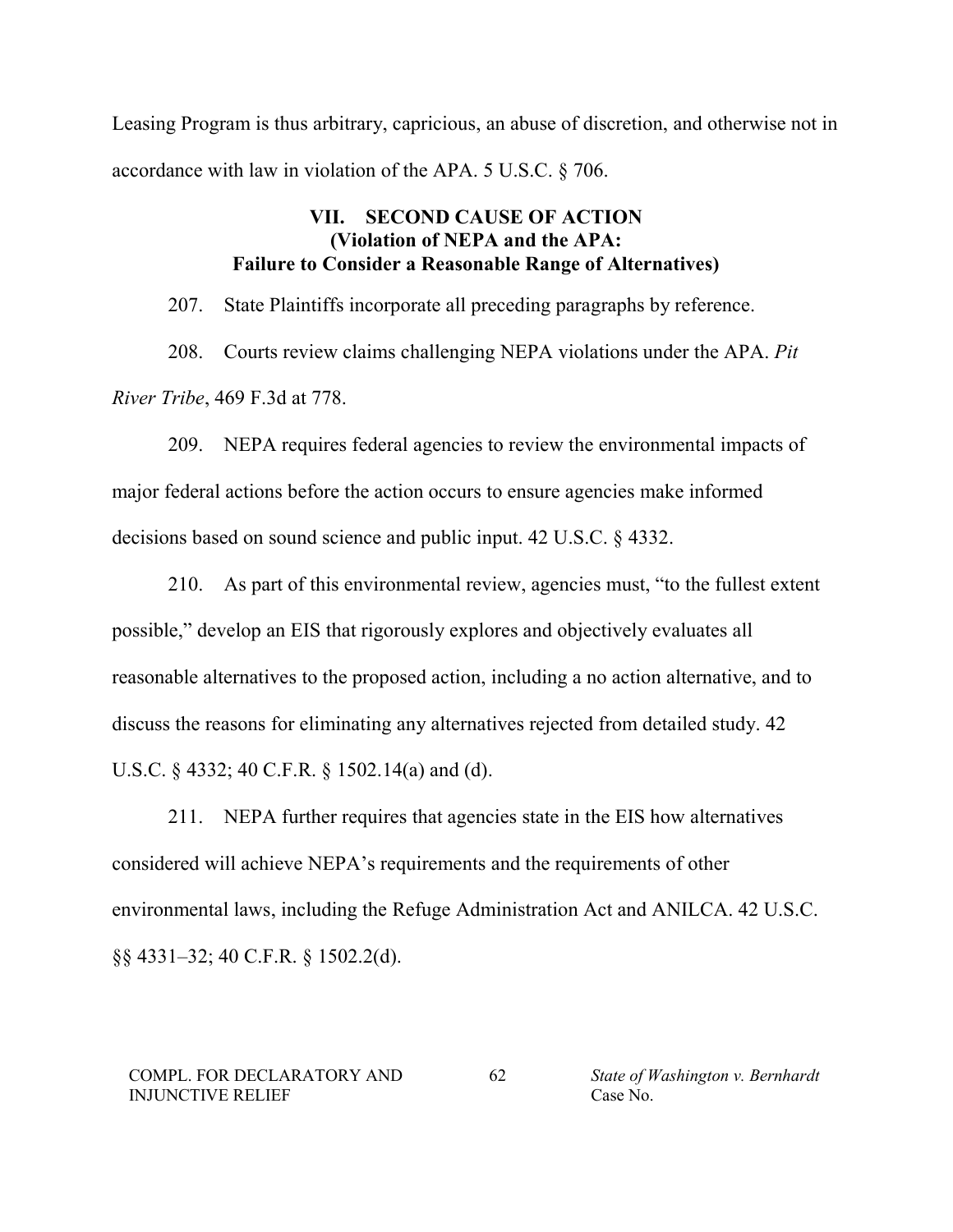212. The Refuge Administration Act and ANILCA require the Secretary to manage the Arctic Refuge consistent with its seven conservation purposes and the oil and gas program purpose established in the Tax Act and to fulfill the mission of the Refuge System. 16 U.S.C. § 668dd(a)(3)(A), (4); ANILCA §§ 303(2)(B), 304–05; PLO 2214.

213. Contrary to these mandates, Defendants failed to analyze a reasonable alternative that adequately protects the Coastal Plain from significant environmental harm and is consistent with the conservation purposes of the Arctic Refuge. Instead, Defendants analyzed action alternatives that prioritize oil and gas development above those conservation purposes.

214. An alternative that minimizes environmental impact to the Coastal Plain would, among other things, place parameters on the Leasing Program that are consistent with the Tax Act; protect the integrity of the Coastal Plain and its wildlife (by restricting surface acre disturbance, limiting ice road construction, limiting seismic activity, delaying or phasing leasing, minimizing greenhouse gas emissions, protecting wildlife habitat, and minimizing other adverse environmental impacts); and otherwise be consistent with the conservation purposes of the Arctic Refuge. Such an alternative is a reasonable alternative under the purpose and need of the Leasing Program.

215. Defendants should have analyzed such an alternative in detail but did not do so.

#### COMPL. FOR DECLARATORY AND INJUNCTIVE RELIEF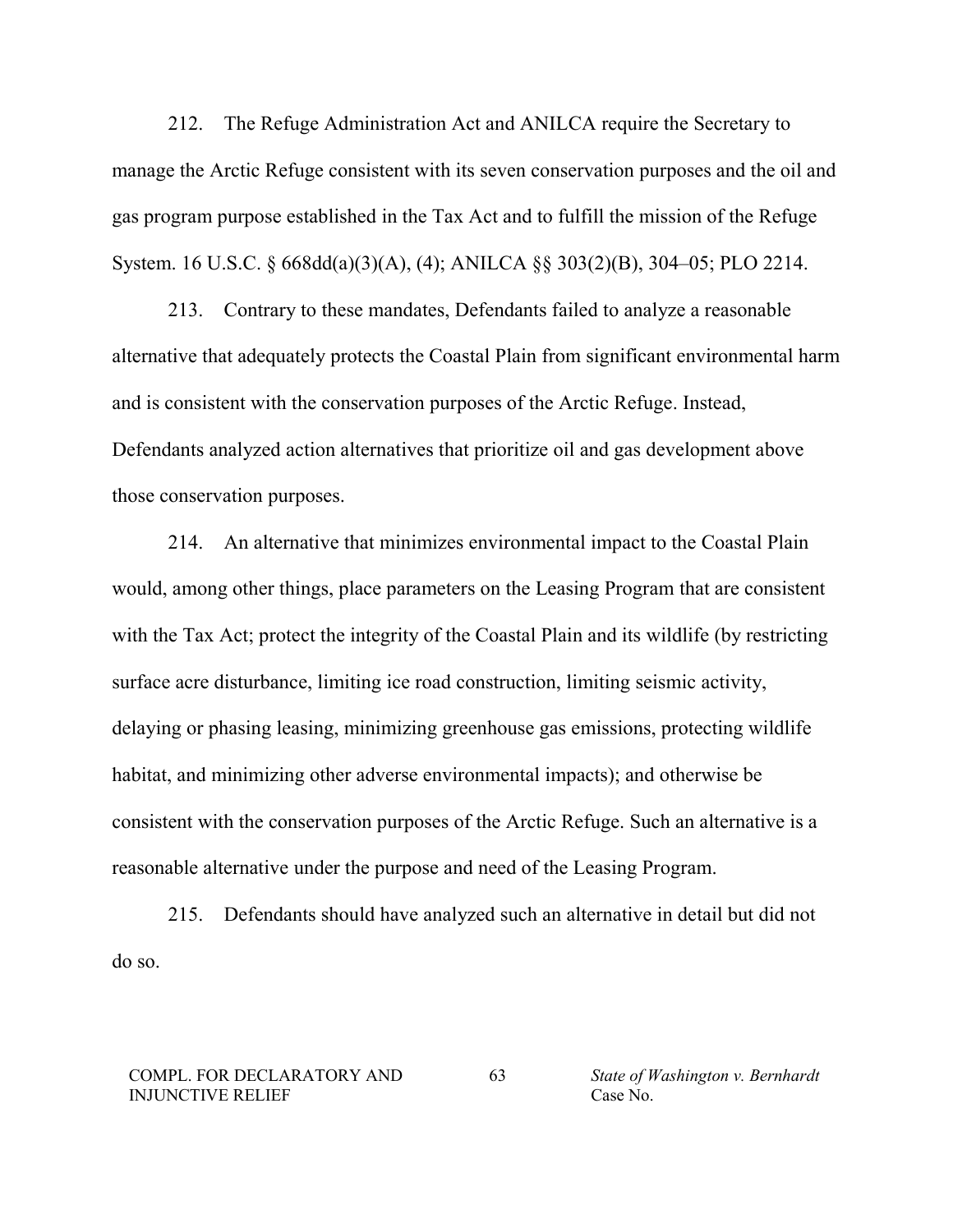216. Defendants' failure to analyze an alternative that would implement the Tax Act in a manner consistent with the conservation purposes of the Arctic Refuge renders the Record of Decision and the FEIS inadequate under NEPA.

217. Because Defendants failed to consider a reasonable range of alternatives, the Record of Decision and the FEIS on which it relies are arbitrary, capricious, an abuse of discretion, and otherwise not in accordance with law and without observance of procedure required by law contravening NEPA, 42 U.S.C. §§ 4331, 4332, its implementing regulations, and the APA, 5 U.S.C. §§ 701–06.

# **VIII. THIRD CAUSE OF ACTION (Violation of NEPA and the APA: Inadequate Analysis of Greenhouse Gas Emissions and Climate Change Impacts)**

218. State Plaintiffs incorporate all preceding paragraphs by reference.

219. Courts review claims challenging NEPA violations under the APA. *Pit River Tribe*, 469 F.3d at 778.

220. NEPA requires that federal agencies take a "hard look" at the significant impacts on the human environment of any proposed major federal action to foster informed decision making and informed public participation. *Methow Valley Citizens Council*, 490 U.S. at 350.

221. To fulfill this requirement, an EIS must carefully review the reasonably foreseeable direct, indirect, and cumulative environmental impacts of a proposed action and the significance of those impacts. 42 U.S.C § 4332; 40 C.F.R. §§ 1502.16, 1508.8.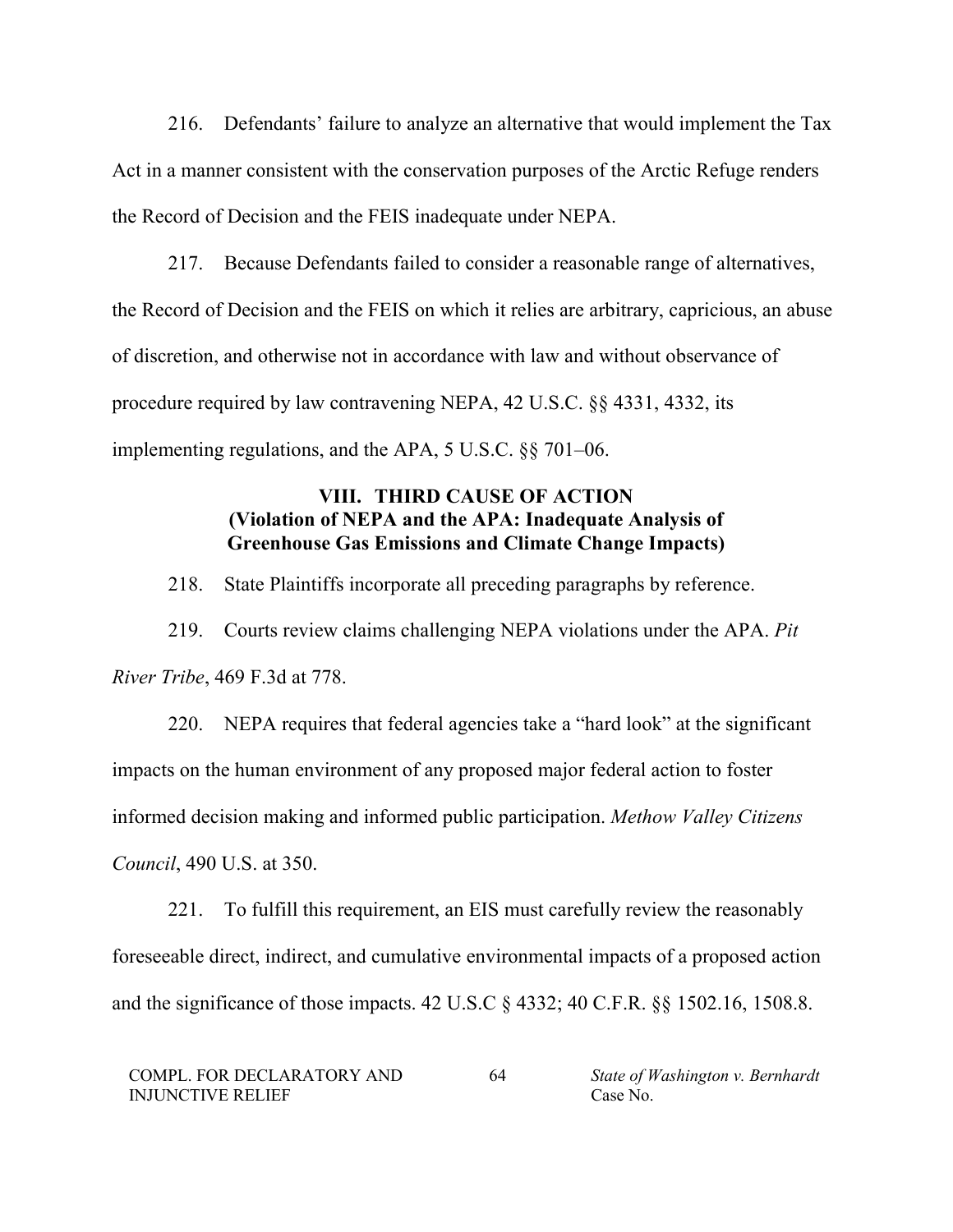222. An EIS must also discuss measures to mitigate adverse environmental consequences by avoiding, minimizing, rectifying, reducing, eliminating, or compensating for adverse impacts. 40 C.F.R. §§ 1502.14(f); 1502.16(h), 1508.20.

223. Defendants' FEIS inadequately and irrationally analyzes the direct, indirect, and cumulative impacts of greenhouse gas emissions and associated climate impacts from the proposed action.

224. The FEIS irrationally fails to analyze how Coastal Plain oil and gas development will impact global energy demand and emissions and irrationally concludes that 96% of Coastal Plain production will replace other U.S. production, likely underestimating program emissions; fails to consider the social cost of carbon or otherwise quantify the costs of carbon emissions; fails to analyze adequately methane emissions; and fails to analyze adequately the cumulative climate impacts of development and production.

225. For these reasons, Defendants failed to take a hard look at the greenhouse gas emission and climate change impacts of the Leasing Program and to consider measures to mitigate those impacts.

226. The Record of Decision and the FEIS on which it relies are thus arbitrary, capricious, an abuse of discretion, and otherwise not in accordance with law and without observance of procedure required by law, in violation of NEPA, 42 U.S.C. §§ 4331, 4332, and its implementing regulations, and the APA, 5 U.S.C. §§ 701–06.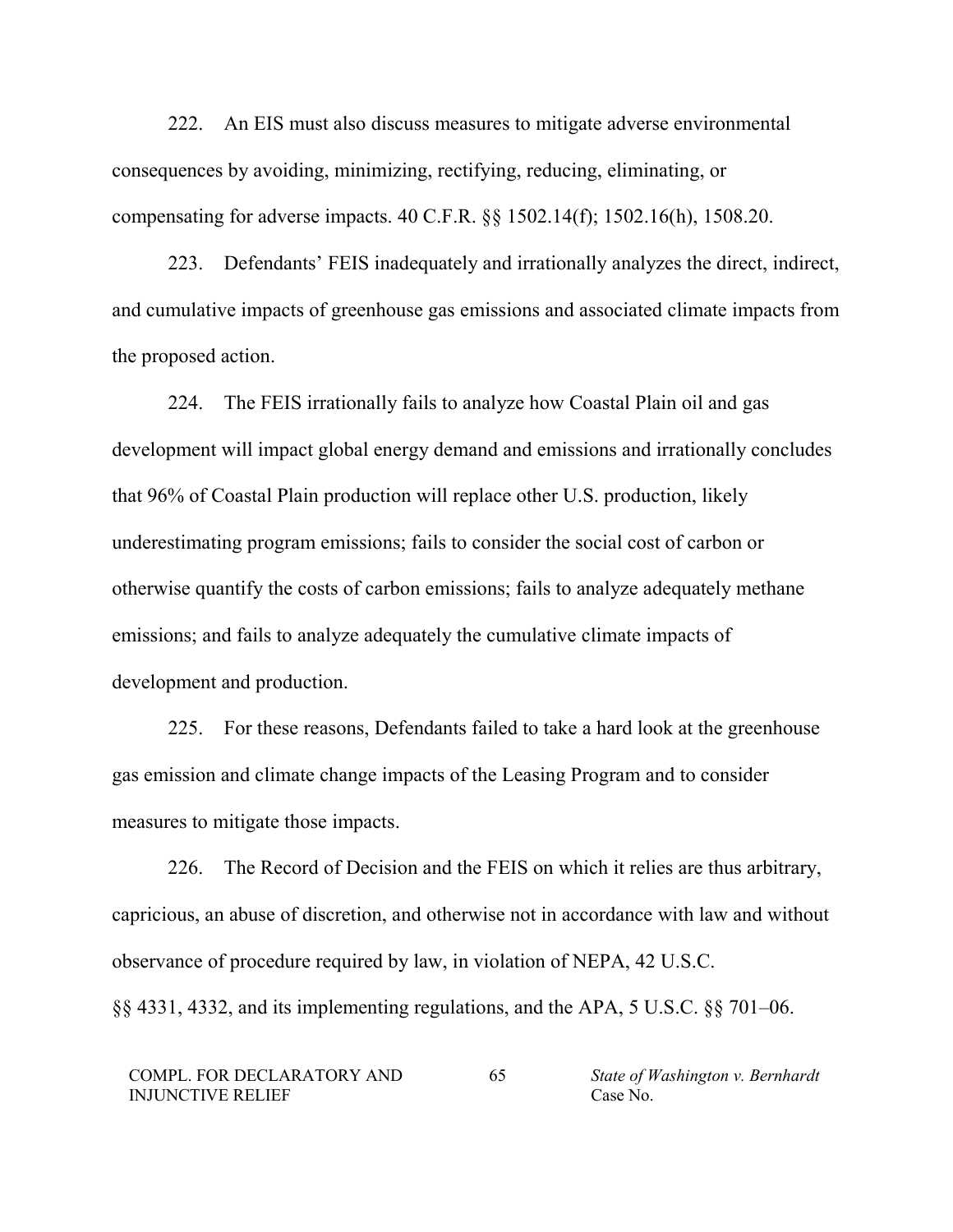# **IX. FOURTH CAUSE OF ACTION (Violation of NEPA and the APA: Inadequate Analysis of Migratory Bird Impacts)**

227. State Plaintiffs incorporate all preceding paragraphs by reference. 228. Courts review claims challenging NEPA violations under the APA. *Pit River Tribe*, 469 F.3d at 778.

229. In addition to NEPA's requirement that agencies take a "hard look" at significant environmental impacts and consider measures to mitigate those impacts, NEPA requires that agencies obtain information essential for making a reasoned choice among alternatives unless the costs of doing so would be "exorbitant." 40 C.F.R.

§ 1502.22.

230. The FEIS fails to adhere to these mandates by performing an inadequate analysis of impacts to migratory birds that in turn impairs Defendants' ability to consider the sufficiency of mitigation measures.

231. Specifically, the FEIS fails to include critical baseline data about migratory birds in the Coastal Plain. Instead, the FEIS relies on conclusory, unsupported statements and stale data and trivializes the significance of unknown data as inconsequential for the programmatic EIS. The FEIS improperly defers this data for site-specific impact statements. The FEIS further substantially understates the impact on migratory birds by predicating its incomplete analysis on surface disturbance acreage that is significantly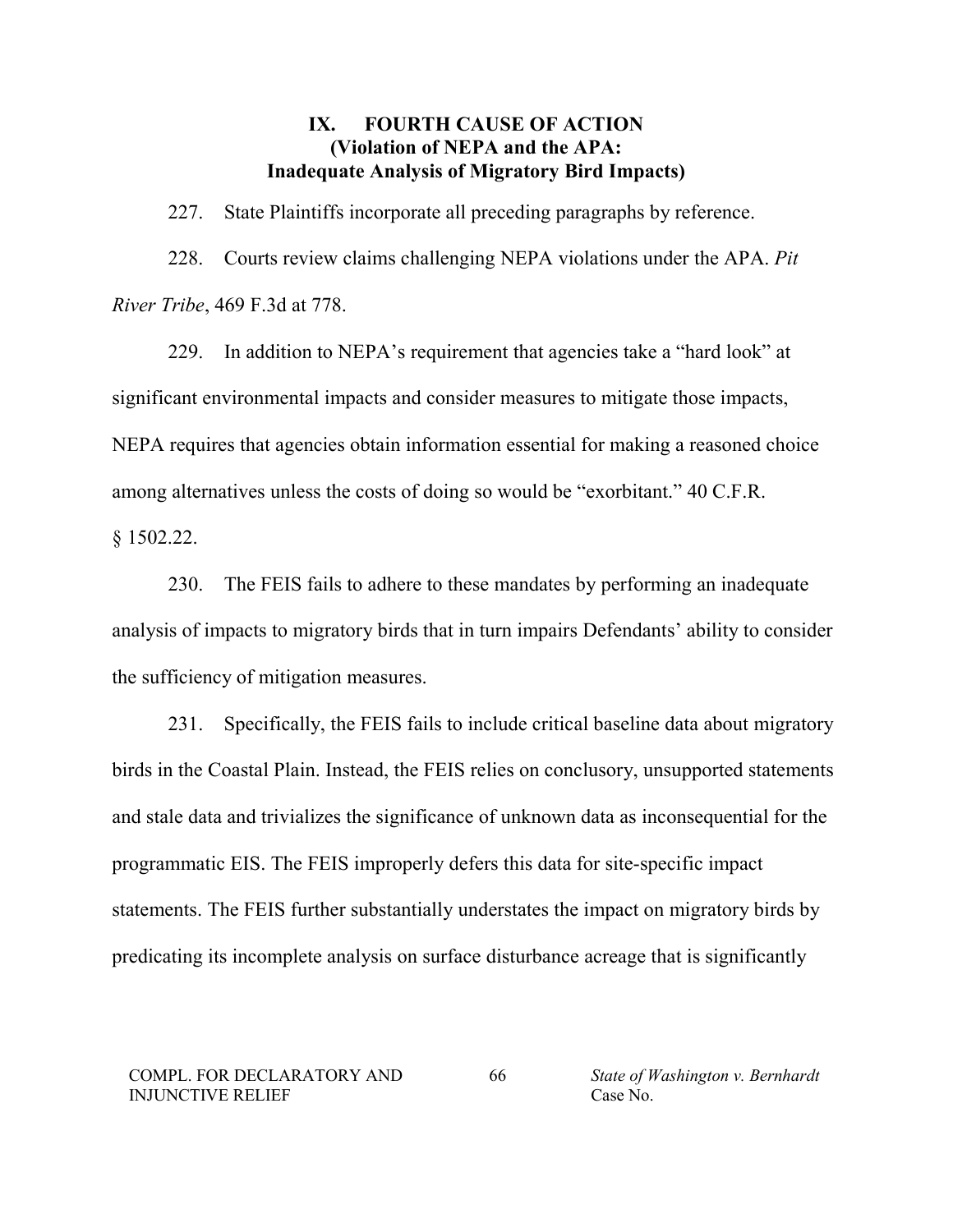less than what is reasonably foreseeable under the Leasing Program as authorized in the Record of Decision.

232. The absence of essential data and failure to consider significant impacts precludes Defendants from making reasoned choices about programmatic parameters and potential mitigation measures, including but not limited to pre-leasing seismic activity, which tracts of land to lease, terms of lease stipulations, and sufficiency of required operating procedures.

233. In addition, Defendants' decision to defer analysis of migratory bird impacts violates NEPA's mandate that environmental analysis occur at the earliest possible time. 40 C.F.R. § 1501.2.

234. For these reasons, the Record of Decision and the FEIS on which it relies are arbitrary, capricious, an abuse of discretion, and otherwise not in accordance with law and without observance of procedure required by law, contravening NEPA, 42 U.S.C. §§ 4331, 4332, its implementing regulations, and the APA, 5 U.S.C. §§ 701–06.

# **X. FIFTH CAUSE OF ACTION (Violation of Tax Act and APA)**

235. State Plaintiffs incorporate all preceding paragraphs by reference.

236. The Tax Act contains a surface development provision that directs the Secretary, through BLM, to authorize up to 2,000 acres of federal land on the Coastal Plain "to be covered by production and support facilities (including airstrips and any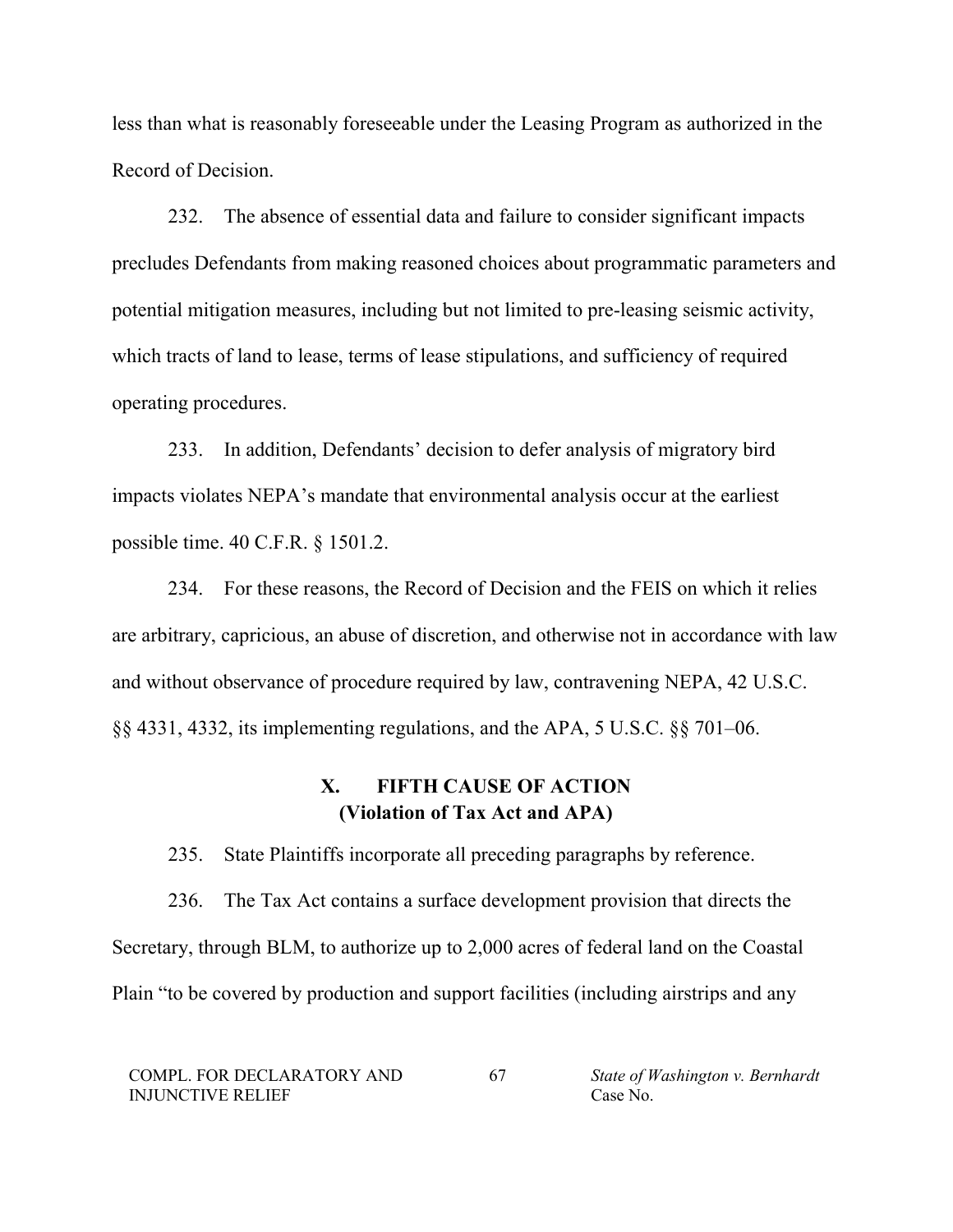areas covered by gravel berms or piers for support of pipelines) during the term of the leases under the oil and gas program under this section." Tax Act  $\S 20001(c)(3)$ . This provision limits surface development to no more than 2,000 acres.

237. The Tax Act also contains a rights-of-way provision: "The Secretary shall issue any rights-of-way or easements across the Coastal Plain for the exploration, development, production, or transportation necessary to carry out this section." *Id*.  $$20001(c)(2).$ 

238. In the Record of Decision and the FEIS, Defendants unlawfully and irrationally interpreted the surface development provision as precluding an oil and gas leasing program that would allow less than 2,000 acres of surface disturbance, claiming such an alternative would be inconsistent with the Tax Act.

239. In the Record of Decision, Defendants also unlawfully and irrationally interpreted the 2,000-acre surface disturbance limit as applying only to facilities that are both production and support facilities. Under Defendants' interpretation, surface disturbance that does not fall within this narrow definition would not count towards the surface development cap, thereby allowing surface disturbance on the Coastal Plain to exceed the 2,000-acre limit Congress imposed.

240. Finally, Defendants unlawfully and irrationally interpreted the rights-ofway provision to override the 2,000-acre surface development limit by stating that BLM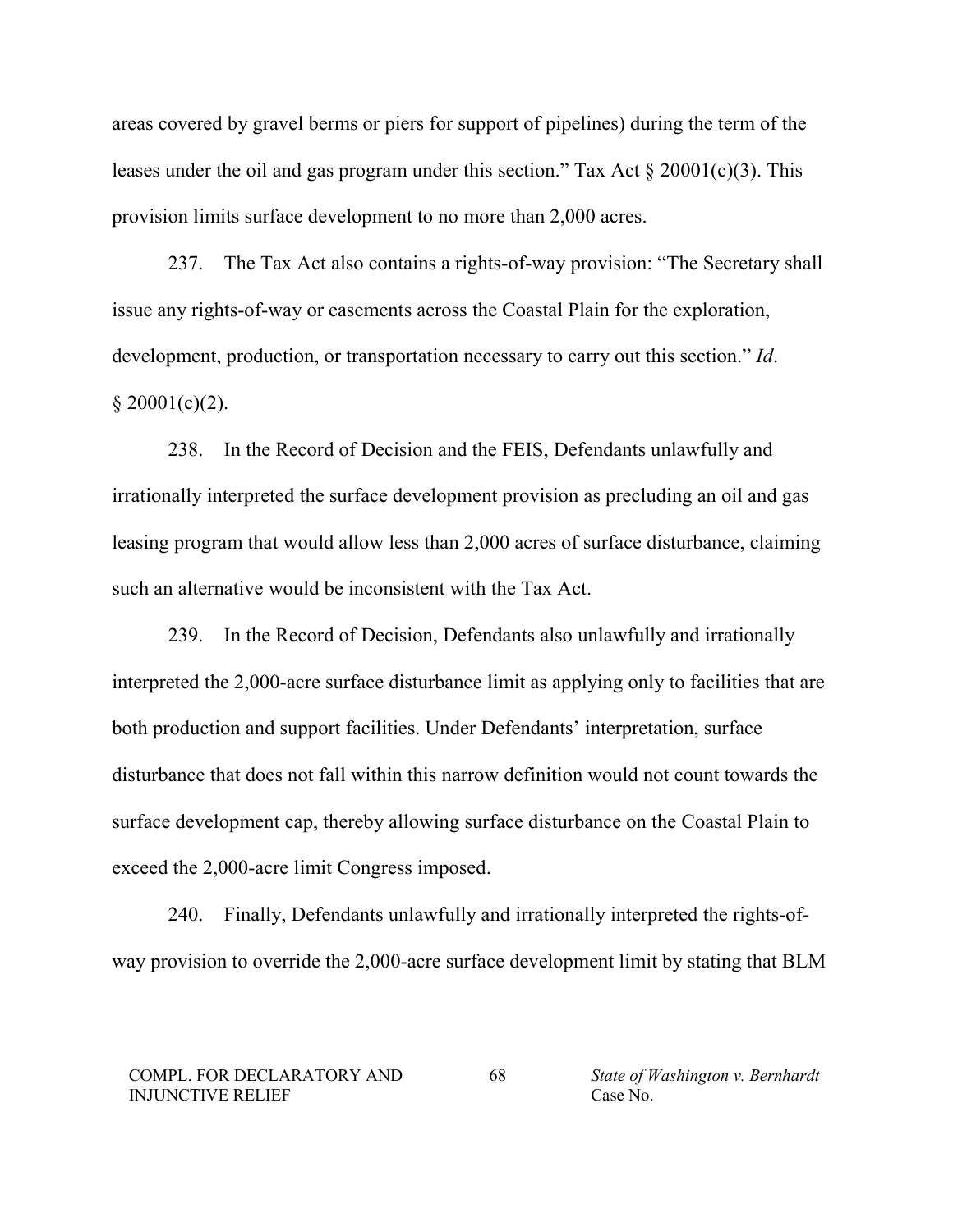must issue a right-of-way grant or necessary access authorization, providing Defendants another avenue to exceed the 2,000-acre surface development cap set by Congress.

241. Defendants' interpretation of the Tax Act violates the statute's plain language and contravenes Congressional intent. Thus, Defendants' adoption the Leasing Program based on these unlawful interpretations is contrary to the Tax Act and exceeds Defendants' statutory authority.

242. For these reasons, Defendants' interpretation of the Tax Act's surface acre development limit and the rights-of-way provision and adoption of the Leasing Program based on that interpretation is arbitrary, capricious, an abuse of discretion, and otherwise not in accordance with law, in violation of the Tax Act, § 20001, and the APA, 5 U.S.C. § 706.

# **XI. RELIEF REQUESTED**

WHEREFORE, State Plaintiffs respectfully request that this Court:

**A.** Declare that Defendants have violated NEPA, the Refuge Administration Act, ANILCA, and the Tax Act, and further declare that Defendants abused their discretion and acted arbitrarily, capriciously, contrary to law, and in excess of their statutory jurisdiction and authority in authorizing the Leasing Program;

**B.** Vacate and set aside Defendants' Record of Decision, FEIS, and any other action taken by Defendants in reliance on either document;

**C.** Enter injunctive relief as necessary to prevent irreparable harm from

| COMPL. FOR DECLARATORY AND | 69 | State of Washington v. Bernhardt |
|----------------------------|----|----------------------------------|
| <b>INJUNCTIVE RELIEF</b>   |    | Case No.                         |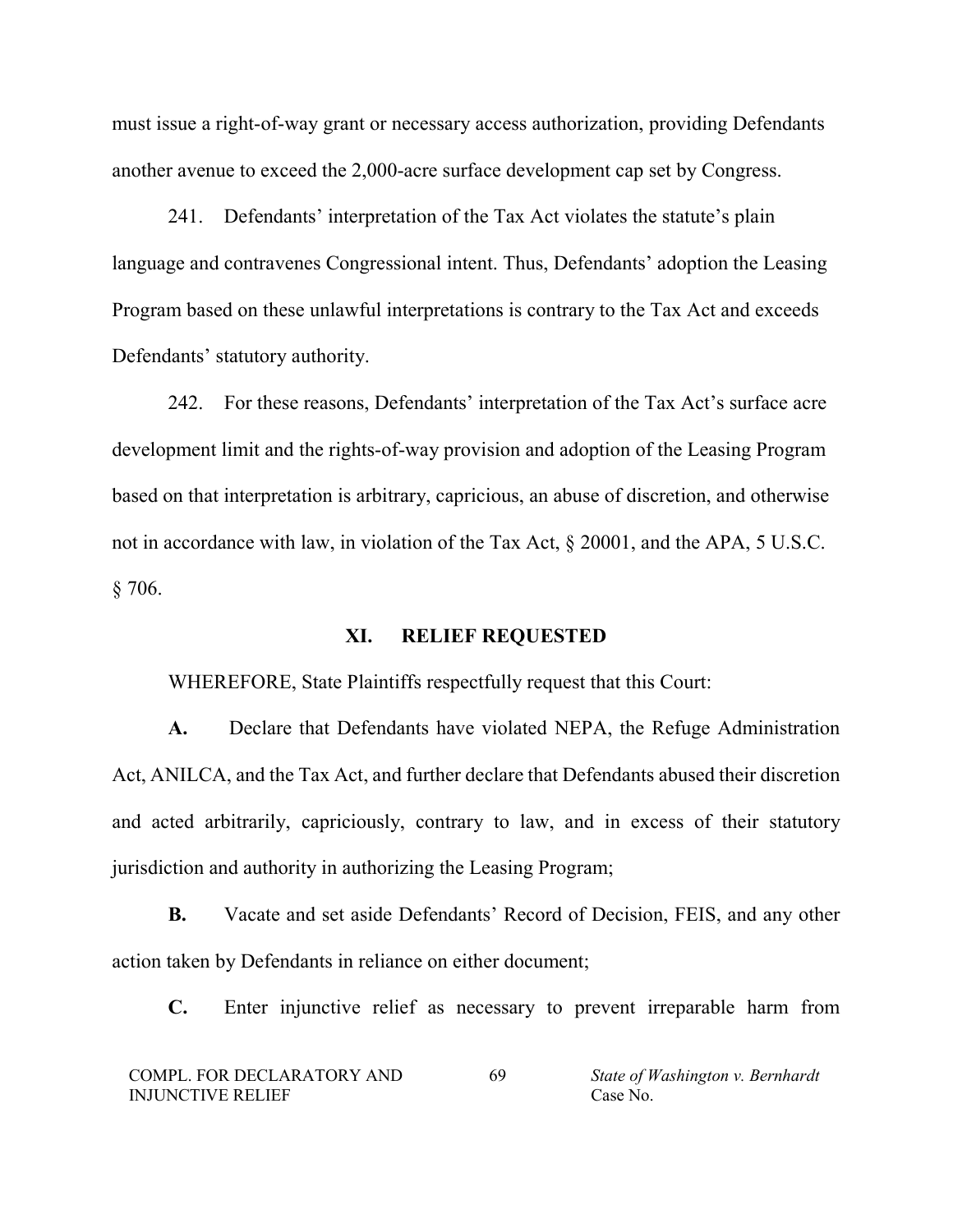implementation of the Leasing Program based on the unlawful Record of Decision and

FEIS;

**D.** Award State Plaintiffs all reasonable costs and fees as authorized by law; and

**E.** Award State Plaintiffs such other relief as the Court may deem just and

proper.

DATED this 9th day of September, 2020.

ROBERT W. FERGUSON Attorney General of Washington *s/ Aurora Janke* AURORA JANKE (Wash. Bar No. 45862)\* CINDY CHANG (Wash. Bar No. 51020)\* Assistant Attorneys General Washington Attorney General's Office Environmental Protection Division 800 5th Ave Ste. 2000 TB-14 Seattle, WA 98104-3188 (206) 233-3391 Aurora.Janke@atg.wa.gov Cindy.Chang@atg.wa.gov

*Attorneys for Plaintiff State of Washington*

MAURA HEALEY Attorney General of Massachusetts<br>s/Matthew Ireland *s/ Matthew Ireland* MATTHEW IRELAND (Mass. Bar No. 554868)\* Assistant Attorneys General Office of the Attorney General Environmental Protection Division One Ashburton Place, 18th Floor Boston, MA 02108 (617) 727-2200 matthew.ireland@state.ma.us

*Attorneys for Plaintiff Commonwealth of Massachusetts* 

COMPL. FOR DECLARATORY AND INJUNCTIVE RELIEF

70 *State of Washington v. Bernhardt* Case No.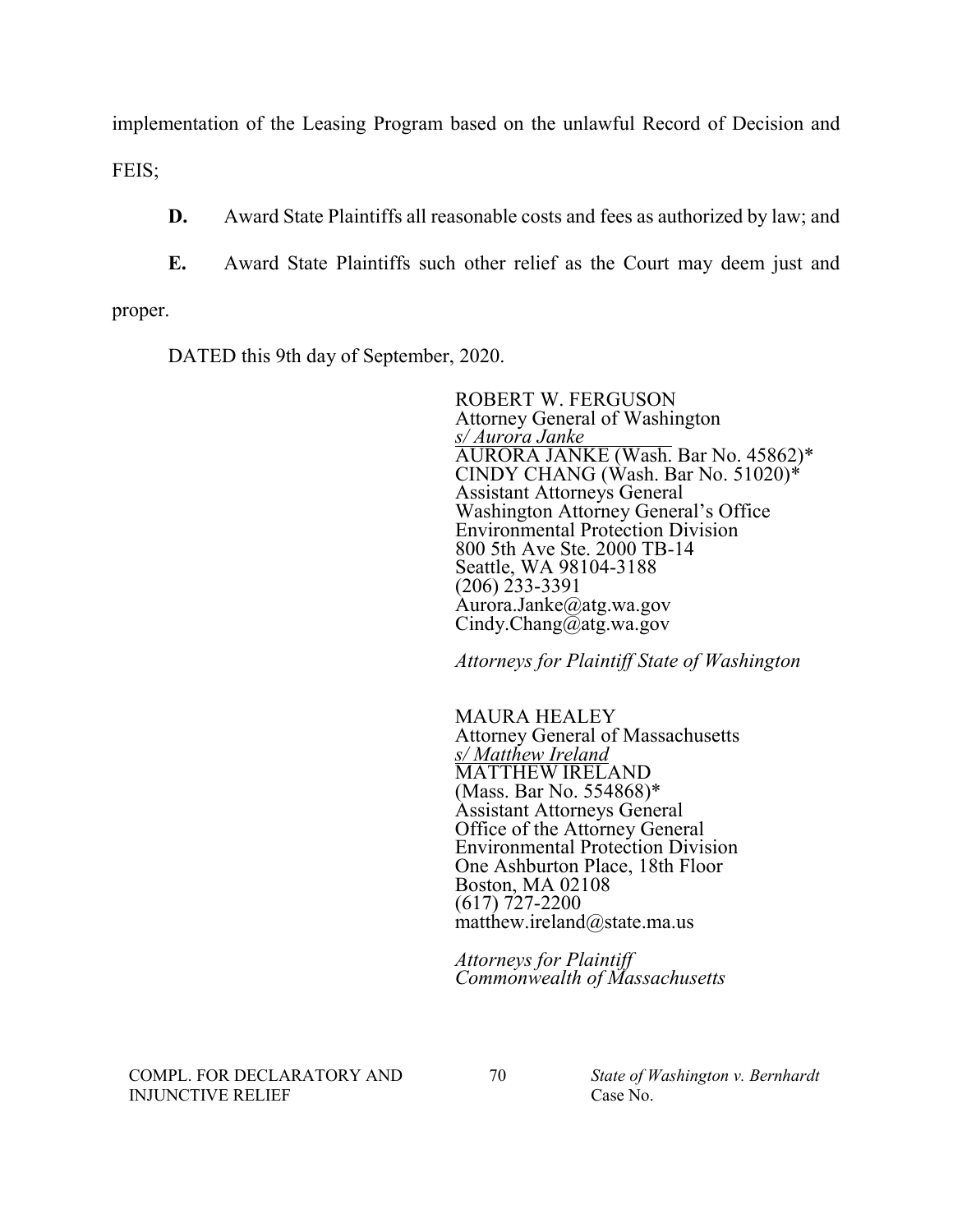For the STATE OF CALIFORNIA

XAVIER BECERRA Attorney General of California

*s/ Joshua R. Purtle* JOSHUA R. PURTLE (Cal. Bar 298215)\* Elizabeth B. Rumsey (Cal. Bar 257908)\* Deputy Attorneys General David A. Zonana (Cal. Bar 196029)\* Supervising Deputy Attorney General 1515 Clay Street, 20th Floor Oakland, CA 94612-0550 (510) 879-0098 joshua.purtle@doj.ca.gov

## For the STATE OF CONNECTICUT

WILLIAM TONG Attorney General

*s/ Daniel M. Salton* DANIEL M. SALTON (Conn. Bar 437042)\* Office of the Attorney General of Connecticut 156 Capitol Avenue Hartford, CT 06106 (860) 808-5280 daniel.salton@ct.gov

For the STATE OF DELAWARE

KATHLEEN JENNINGS Attorney General of Delaware

*s/ Christan Douglas Wright* CHRISIAN DOUGLAS WRIGHT (Del. Bar No. 3554)\* Director of Impact Litigation Ralph K. Durstein III (Del. Bar No. 0912)\* Deputy Attorney General Jameson A.L. Tweedie (Del. Bar No. 4927)\* Special Assistant Deputy Attorney General Delaware Department of Justice 820 N. French Street Wilmington, DE 19801  $(302)$  577-8600 christian.wright@delaware.gov ralph.durstein@delaware.gov jameson.tweedie@delaware.gov

## For the STATE OF ILLINOIS

KWAME RAOUL Attorney General of Illinois

*s/ Jason E. James* JASON E. JAMES (Ill. Bar No. 6300100)\* Assistant Attorney General Matthew J. Dunn<sup>'</sup> Chief, Environmental Enforcement/Asbestos Litig. Div. Office of the Illinois Attorney General Environmental Bureau 69 West Washington St., 18th Floor Chicago, IL  $60602$  $(312)$   $814-0660$ jjames@atg.state.il.us

#### COMPL. FOR DECLARATORY AND INJUNCTIVE RELIEF

### 71 *State of Washington v. Bernhardt* Case No.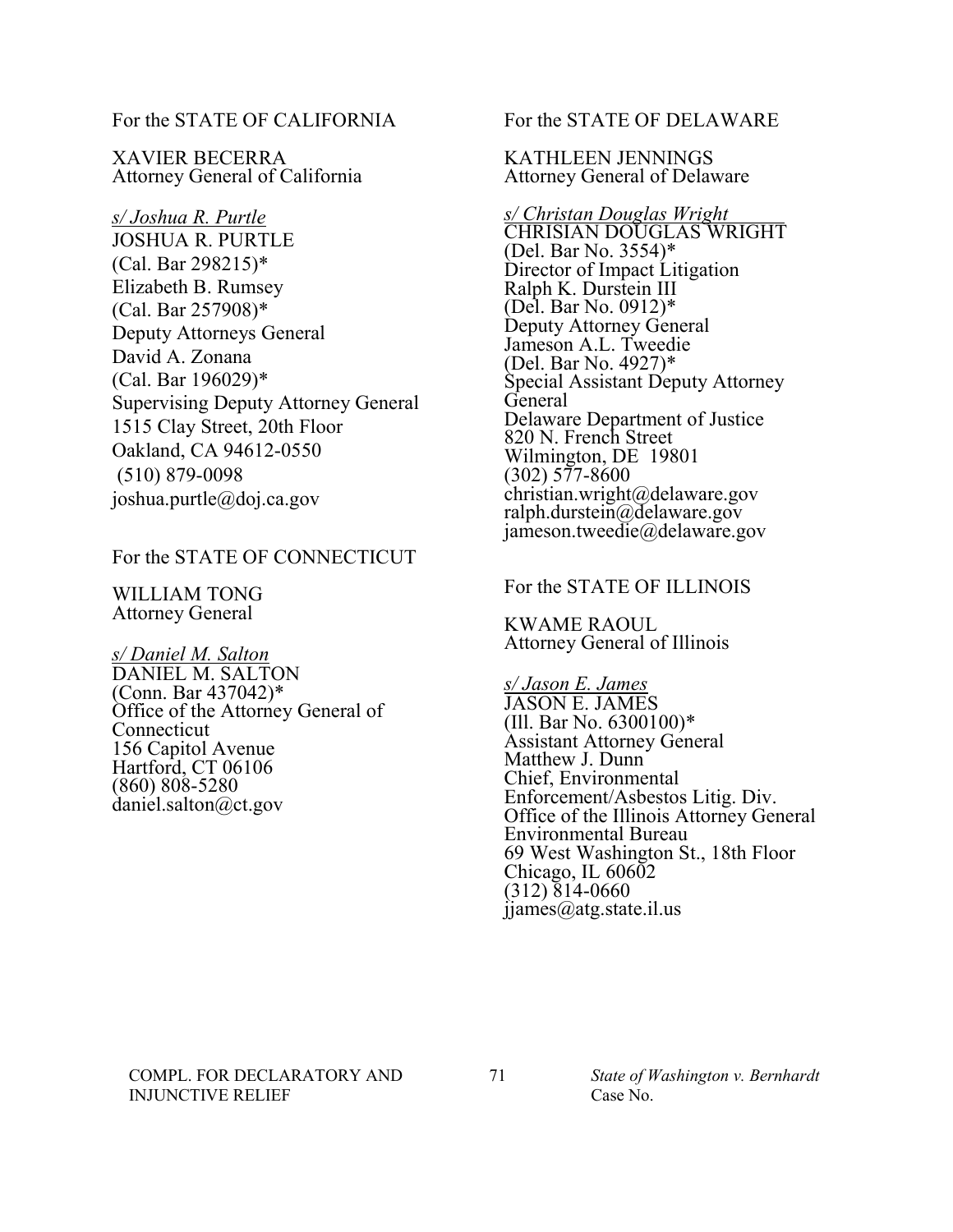## For the STATE OF MAINE

AARON M. FREY Attorney General of Maine

*s/ Margaret A. Bensinger* MARGARET A. BENSINGER (Me. Bar No. 3003)\* Assistant Attorney General Office of the Attorney General 6 State House Station Augusta, Maine 04333  $(207)$  626-8578 peggy.bensinger@maine.gov

For the STATE OF MARYLAND

BRIAN FROSH Attorney General of Maryland

*s/ John B. Howard, Jr.* John B. Howard, Jr. (Md. Bar No. 9106200125)\* Special Assistant Attorney General Office of the Attorney General 200 Saint Paul Place, 20<sup>th</sup> Floor Baltimore, Maryland 21202 (410) 576-6300 jbhoward@oag.state.md.us

### For the PEOPLE OF THE STATE OF MICHIGAN

DANA ESSEL Attorney General of Michigan

*/s/ Elizabeth Morrisseau* ELIZBETH MORRISSEAU (Mich. Bar No. P81889)\* Assistant Attorney General Environment, Natural Resources, and Agriculture Division 6th Floor G. Mennen Williams Building 525 W. Ottawa Street P.O. Box30755 Lansing, MI 48909 (517) 335-7664 MorrisseauE@michigan.gov

### For the STATE OF MINNESOTA

KEITH ELLISON Attorney General of Minnesota

*/s/ Leigh K. Currie* LEIGH K. CURRIE (Minn. Bar No. 0353218)\* Special Assistant Attorney General Minnesota Attorney General's Office 445 Minnesota Street Suite 900 Saint Paul, MN 55101 (651) 757-1291 leigh.currie@ag.state.mn.us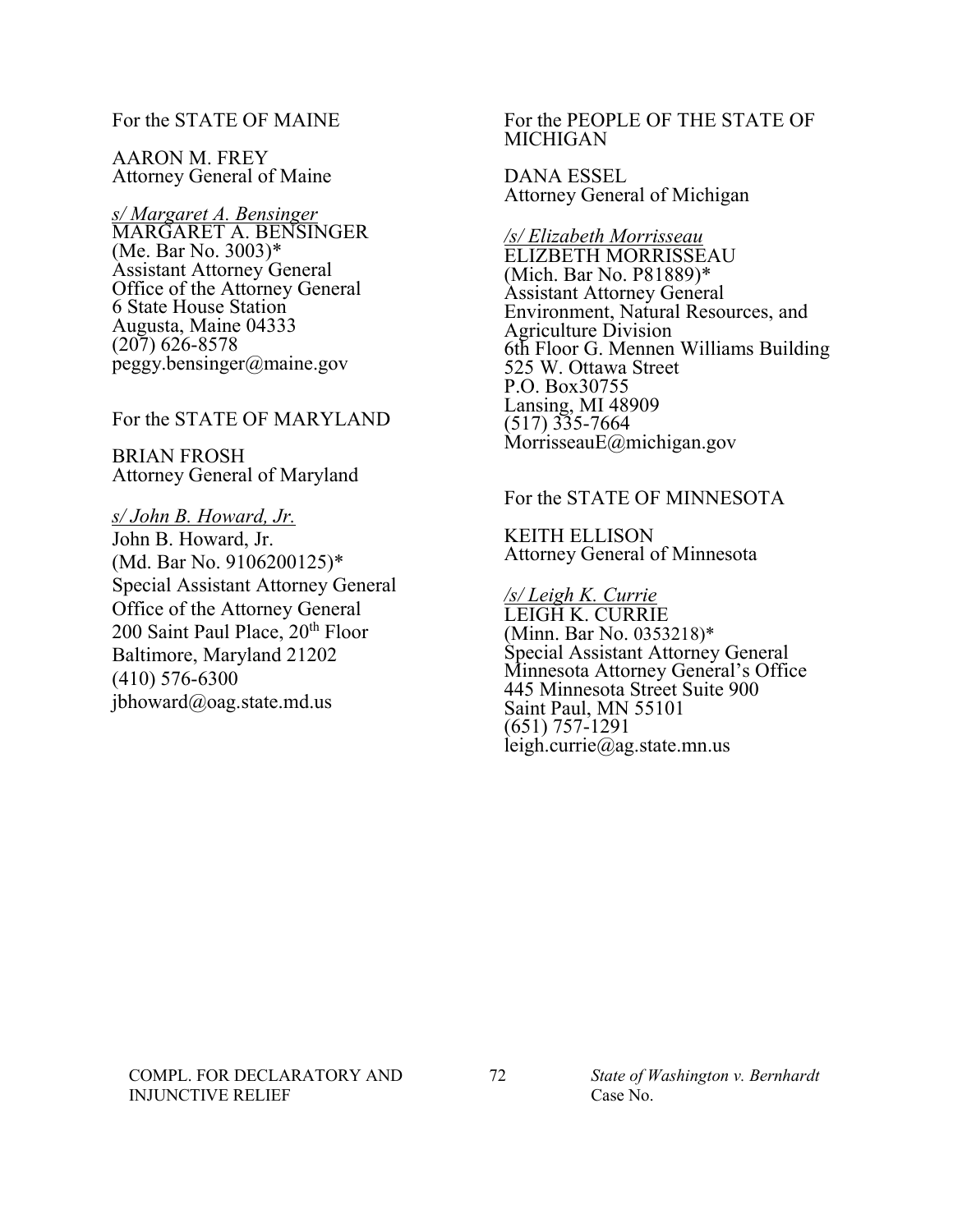For the STATE OF NEW JERSEY

GURBIR GREWAL Attorney General of New Jersey

*/s/ Dianna Shinn* DIANNA SHINN (N.J. Bar No. 242372017)\* Deputy Attorney General Environmental Enforcement & Environmental Justice Section New Jersey Division of Law 25 Market Street P.O. Box 093 Trenton, NJ 08625-093 (609) 376-2789 Dianna.Shinn@law.njoag.gov

## For the STATE OF NEW YORK

LETITIA JAMES Attorney General of New York

*/s/ Mihir A. Desai* MIHIR A. DESAI (N.Y. Bar No. 4468823**)** Assistant Attorney General Office of the New York State Attorney General Environmental Protection Bureau 28 Liberty Street, 19th Floor New York, NY 10005 (212) 416-8478 mihir.desai@ag.ny.gov

For the STATE OF OREGON

ELLEN ROSENBLUM Attorney General of Oregon

## */s/ Paul Garrahan*

PAUL GARRAHAN (Or. Bar No. 980556)\* Attorney-in-Charge STEVE NOVICK (Or. Bar No. 955353)\* Special Assistant Attorney General Natural Resources Section Oregon Department of Justice 1162 Court Street NE Salem, OR 97301-4096 (503) 947-4593 Paul.Garrahan@doj.state.or.us Steve.Novick@doj.state.or.us

## For the STATE OF RHODE ISLAND

PETER F. NERONHA Attorney General of Rhode Island

*/s/ Gregory S. Schultz* GREGORY S. SCHULTZ (R.I. Bar No. 5507)\* Special Assistant Attorney General Rhode Island Office of Attorney General 150 South Main Street Providence, RI 02903 (401) 274-4400 gschultz@riag.ri.gov